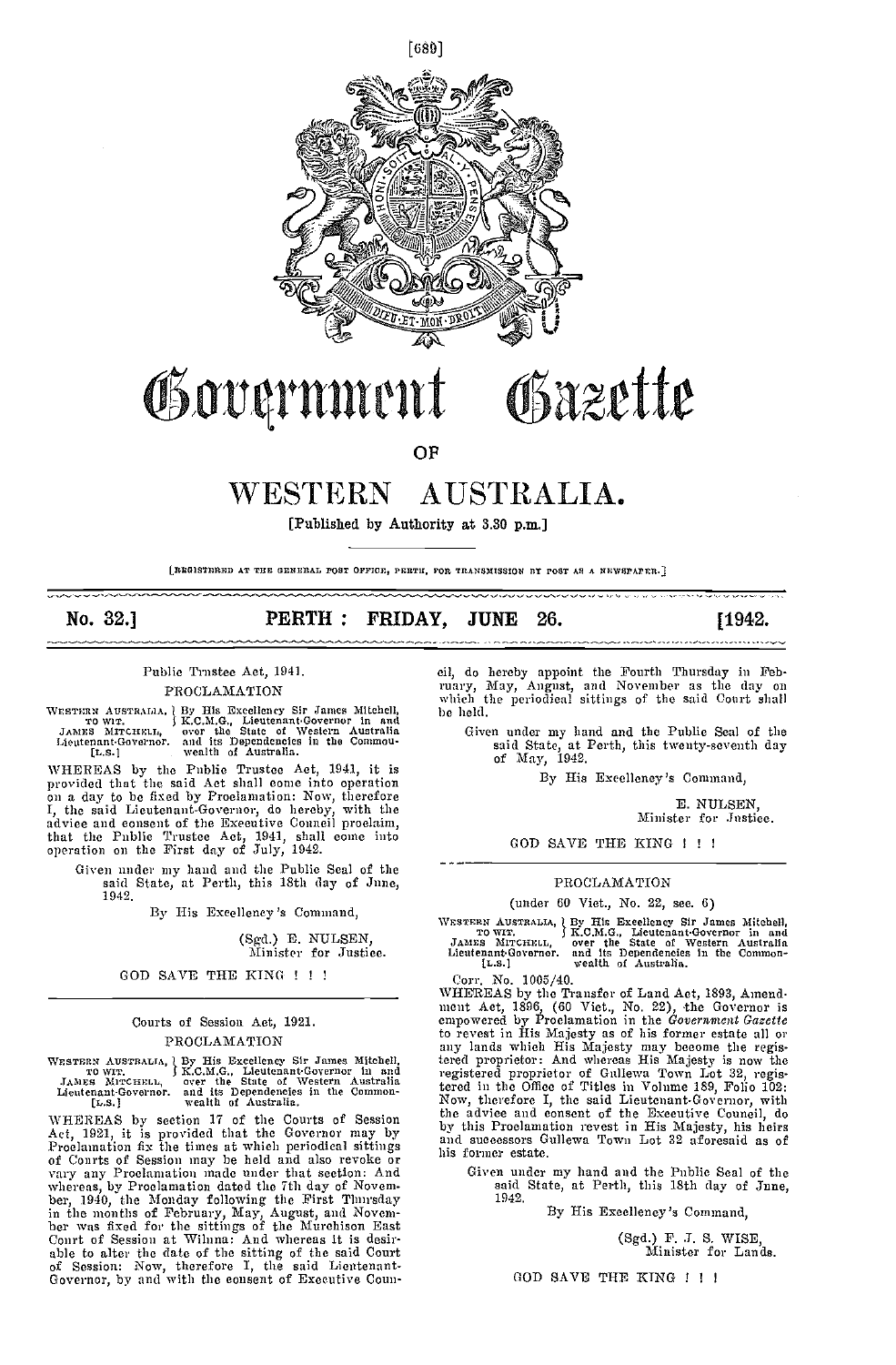# The Land Act. 1933-1939.

# PROCLAMATION

#### (Resumption)

Corr. No. 645/41.<br>WHEREAS by section 11 of the Land Act, 1933-1939, the WHEREAS by section 11 of the Land Act, 1933-1939, the<br>Governor may resume, for any of the purposes specified<br>in section 29 of the said Act, any portion of land held<br>as a Conditional Purchase Lease: And whereas it is<br>deemed

#### Schedule.

That portion of Avon Location 21606, containing<br>12-2/10ths perches, which has been surveyed as Avon<br>Location 277.33 and shown on Lands and Surveys Diagram 57745

The Proclamation published in the Government Gazette of 4th July, 1941, relating to this resumption, in<br>which the area was incorrectly stated to he 24 perches. is hereby superseded.

Given under my hand and the Public Scal of the said State, at Perth, this 18th day of June, 1942.

By His Excellency's Command.

(Sgd.) F. J. S. WISF, Minister for Lands.

# GOD SAVE THE KING !!!

#### The Land Act. 1933.

#### PROCLAMATION

# (Resumption)

WESTERN AUSTRALIA | By His Excellency Sir James Mitchell, TOWIT. [ J K.C.M.G., Lieutenant-Governor in and JAMES MITCHELL, over the State of Western Australia Lieutenant-Governor, and its Dependencies in the Common-<br>[I..s.]

Corr. No. 6510/07.<br>WHEREAS by section 11 of the Land Act, 1933-1939, the Governor may resume, for my of the purposes specified in section 29 of the said Act, my portion of land held as a Conditional Purchase Lease: And whereand neural as a volutional ruremase rease; And where-<br>as it is deemed expedient that the portion of Condi-<br>tional Purchase Lease 13715/68 (Kojomp Location<br>7096), as described hereunder, should be resumed for<br>one of the pur 29 of the said Act, that is to say, for Gravel Quarry:<br>Now, therefore 1. Sir James Mitchell, Lientenant-Governor as aforesaid, with the advice of the Executive Council, do by this my Proclamation resume portion of<br>Conditional Purchase Lease 13715/68 for the purpose aforesaid.

#### Schedule.

That portion of Kojomp Location 7096, surveyed<br>and shown on Lands and Surveys Diagram 57671 as<br>Kojomp Location 8754, containing 10 acres 0 roods<br>7 perches. (Plan 416D/40.)

Given under my hand and the Public Seal of the<br>said State, at Perth, this 18th day of June, 1942.

By His Excellency's Command.

(Sgd.) F. J. S. WISE, Minister for Lands.

GOD SAVE THE KING ! ! !

AT a meeting of the Executive Conneil held in the<br>Executive Council Chamber, at Perth, this 18th day<br>of June, 1942, the following Orders in Council were authorised to he issued:

# The Forests Act, 1918.

#### ORDER IN COUNCIL.

Forests Corres. No. 752/39,<br>Lands Corres. No. 1409/39.<br>WHEREAS by the Forests Act, 1918, it is provided<br>that the Governor may by an Order in Council declare any Crown Lands as State Forests, within the meaning and for the purposes of that Act: Now therefore, His Excellency the Lieutenant-Governor, acting<br>with the advice and consent of the Excentive Conneil, with the advice and consent of the rixemitive Connent,<br>doth hereby declare the Grown lands described in<br>Schednic attached hereto as an addition to State<br>Forest No. 22, within the meaning and for the purpose of the Furests Act, 1918.

> (Sgd.) H. T. STITFOLD. Clerk of the Conneil.

Schedule.

Murray Location 1428. (Plan 380B/40, D1.)

# The Land Act, 1933-1939. ORDER IN COUNCIL.

Corr. No. 3196/93, vol. 2.<br>WHEREAS by section 33 of the Land Act, 1933-1939, it is made lawful for the Governor to direct that any reserve shall vest in and be held by any municipality, reserve small vest in and be neat by any municipality,<br>react board, or other person or persons, to be named<br>in the order, in trust for the like or other public<br>purposes to be specified in such order: And whereas it<br>is deem in and he held by the Moora Road Board and in that for the purpose of Resting Place for Travellers and Stock (subject to the condition that no growing timber shall<br>he cut or destroyed on this area). Now, therefore,<br>lis Excellency the Lientenant-Governor, by and with<br>the advice

(Sgd.) H. T. STITFOLD, Clerk of the Council.

# The Land Act, 1933-1939. ORDFR IN COUNCIL.

# Corr. No. 5530/20.

WHEREAS by section 33 of the Land Act, 1933-1939, it is made lawful for the Governor to direct that any reserve shall vest in and he held by any municipality, reserve shall vest in and he held by any mumeripality,<br>road hoard, or other person or persons, to he named in<br>the order, in trust for the like or other public purpose<br>to be specified in such order: And whereas it is deemed Sewerage and Drainage in trust for the purpose of water supply: Now, therefore, His Excellency the Lientenant-Governor, hy and with the advice and consent of the Executive Council. doth hereby direct that the beforementioned reserve shall vest in and he held by the Minisher for Water Supply, Sewerage and Drainage in trust ter for Water Supply, Sewerage and Drainage in trust for the purpose aforesaid, subject nevertheless to the powers reserved to him by section 37 of the said Act.

> (Sgd.) H. T. STITFOLD, Clerk of the Council.

# The Land Act, 1933-1939.

# ORDER IN COUNCIL.

Corr. No. 5946/14.<br>WHEREAS by section 33 of the Land Act, 1933-1939, it is made lawful for the Governor to direct that any it is made lawful for the Governor to direct that any<br>reserve shall vest in and be held by any municipality,<br>read board, or other person or persons, to be named in<br>the order, in trust for the like or other public purposes<br>

WESTERN AUSTRALIA, *i* By His Excellency Sir James Mitchell, TO WIT. J K.C.M.G., Lieutenant-Governor in and JAMES MirCHELL, over the State of Western Anstralia Lientenant-Governor, and its Dependencies in the Common-<br>[L.S.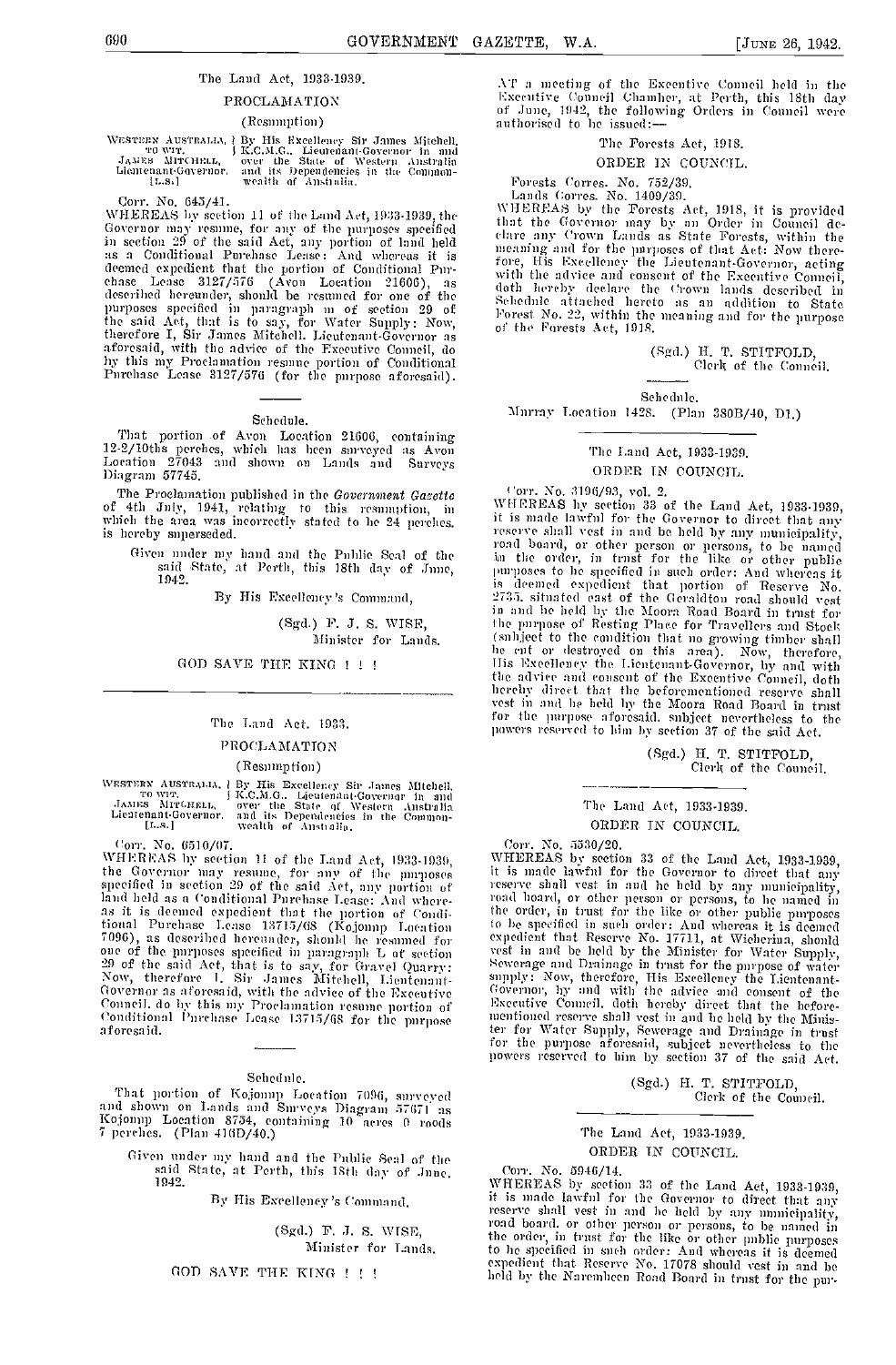pose of an Agricultural Hall Site: Now, therefore, His EARM<br>Excellency the Lientenant-Governor, by and with the ad-<br>vice and consent of the Executive Conneil, doth hereby under<br>direct that the before-mentioned reserve shal and be held by the Narembeen Road Board in trust for the purpose aforesaid, subject nevertheless to the powers reserved to him by section 37 of the said Act.

(Sgd.) H. T. STITFOLD, Clerk of the Council.

# ORDER IN COUNCIL.

Agrie. 1048/11. WHEREAS the enactment contained in section 74 of the Constitution Act, 1889, whereby the appointment<br>of all public officers under the Government of the State is vested in the Governor in Council, does not apply to <sup>appro</sup>minor appointments which by Order in Council are vested in Heads of Departments or other officers or  $T_r$  persons within the State: And whereas it is desirable  $W_{\text{ov}}$ that the appointment of foremen and all other persons employed at a daily rate of wage on works under the control of the Department of Agriculture should be World vested in William Miller Kirk: Now, therefore, His Excellency the Lieutenant-Governor, by and with the advice of the Executive Council, hereby vests in William Trsy. Not the Miller Kirk and any person temporarily appointed to the Manuel of act in the place of such officer, the appointment of fore-<br>men and all other persons employed on such works at

> (Sgd.) II. T. STITFOLD, Clerk of the Executive Council.

# JUSTICES OP THE PEACE.

Premier's Office,

Perth, 25th June, 1942.<br>HIS Excellency the Lieutenant-Governor in Executive<br>Council has been pleased to approve of the following appointments to the Commission of the Pence:

Herbert George Benjamin Hamersley, Esquire, of 23 Meadow street, Guildford, as a Justice of the Peace October the Peace of the Peace of the Peace of the Peace

Alfred Ayton Chapman, Esquire, of Parade street, Pingelly, as a Justice of time Peace for the Williams Magisterial District;

John Cropley Le Dan, Esquire, of Kuhn, as a Justice of the Peace for the Williams Magisterial District;

John Alexander Stewart, Esquire, of Markegin, East Pingelly, as a Justice of the Peace for the Williams Magisterial District.<br>
Magisterial District. (Sgd.) H. T. STITFOLD, Ex. Co. 965:--J. Cusworth, Junior (Sgd.) H. P. STI

FARMERS' DEBTS ADJUSTMENT ACT, 1930-1934. NOTICE is hereby given that the following Stay Order  $\frac{108}{}$  has been issued in accordance with section 7, subsection  $\frac{1081}{}$ (1), of the Parmers' Debts Adjustment Act, 1030-1934, which reads as follows:

A Stay Order shall direct that no action, exceution, distress for rent, proceedings on default for  $534$ ), as from the 25th June, 1942;<br>breach of covenant under any mortgage or other  $\begin{bmatrix} x \\ y \\ z \end{bmatrix}$ ,  $C_0$ , 971; P.S.C. 36/42: F.J. E. K. Wright, Clerk, security for money, or under an agreement for sale and purchase of lands, or other process or proceeding, shall be commenced or proceeded with, or put ing, shall be commenced or proceeded with, or put<br>in force against the farmer or any of the farmer's<br>assets, whether ntilised in connection with or form ing portion of the assets comprised in his farming business or not, during the operation of such Stay Order: Provided that, by leave of a Judge, any action may, notwithstanding the Stay Order, he instituted and/or carried oa against the farmer but not beyond judgment.

Granted under Section 11.

(Writing down or suspension of Debts.)

Parmer (Surname and Christian Names), Address, and Date.

Smith, Samuel William, Guildford road, Northam, 20th May, 1942.

All claims ngaiust this farmer to be forwarded to the Director, Temple Court, William street, Perth.

 $24/6/42$ .

H. E. SMITH,

PARMERS' DEBTS ADJUSTMENT ACT, 1930-1934. NOTICE is hereby given that adjustment of debts under section 11 of the Act of the following farmer has been finalised and the Stay Order has lapsed as from the date specified :- McManus, Florence May, Can-<br>nington, 25th June, 1942.

Ii. E. SMITH,  $24/6/42.$  Director,

# THE AUDIT ACT, 1904.

The Treasury,<br>
Perth, 23rd June, 1942.<br>
IT is hereby notified that the following have been approved:

Certifying Officers (appointments cancelled) :-

Trsy. No. 1/40:--Mr. T. J. Condon, for the Public Works Department; Trsy. No. 1/40:-Mr. W. R. K. Judge, for the Public Works Department.

Receivers of Revenue:

Trsy. No. 616/40 :---- Mr. A. R. Turton has been ap-<br>pointed for the Mental Hospitals Department in place<br>of Mr. A. J. Davies, whose appointment is hereby can-<br>celled.

A. J. REID, Under Treasurer.

# Public Service Commissioner 's Office,

Perth, 26th June, 1942. IllS Excelleacy the Lieutenant-Governor in Executive ('onneil has approved of the following appointments:-

Ex. Co. 898; P.S.C. 96/39:—Eileen Elms Marshall,<br>nnder section 28 of the Public Service Act, to be ,luuior Typist, Mines Department, as from the 27t1, October, 1941;

October, 1941;<br>Ex. Co. 898; P.S.C. 184/39:—Brian John Gorey,<br>under section 28 of the Public Service Act, to be Junior Clerk, Department of Agriculture, as from the 1st November, 1941;

Ex. Co. 922; P.S.C. 23/41:—Marian Copely, under<br>section 28 of the Public Service Act, to be Junior<br>Typist, Government Chemical Laboratory, Mines De-<br>partment, as from the 1st December, 1941;

Ex. Co. 965: J. Cusworth, Junior Machinist, Treasury Department, to be Machinist, Child Welfare<br>Department, Range £140-£190, as from the 23rd April, i942;

Ex. Co. 965; P.S.C. 634/41:Harold William Smith, under section 29 of the Public Service Act, to be Inspector, Murehison Districts, Public Works Depart- ment, as from the 25th November, 1941;

Ex. Co. 965; P.S.C. 504/42:—W. A. Petterson, Clerk, Crown Law Department, to be Clerk of Courts, York, Crown Law Department, Class 7, £342-£366 (limit fixed £354), as from the 25th June, 1942;

Ex. Co. 971; P.S.C. 36/42:—F. J. E. K. Wright, Clerk, Public Works Department, to be Junior Auditor and Inspector, Local Government Office, Public Works Department, Class 7, £342-£366, as from the 9th March,

1942; Ex. Co. 971; P.SC. 765/39:Alexander Gordon Young, under section 28 of the Public Service Act, to be Junior Clerk, Mines Department, as from the 1st November, 1941.

Also of the acceptance of the following resigna-<br>tions:-

Ex. Co. 971:--Erna Helen Brewis, Junior Typist, Kalgoorlie Hospital Department of Public Health, as from the 21st February, 1942, on account of being away without leave;

Ex. Co. 965:-Ernest Reeve Neal, Architect, Public Works Department, as from the 3rd April, 1942;

Ex. Co. 898:-Ernest Ferdinand Ferres, Clerk, Government Stores Branch, Treasury Department, as from the 5th June, 1942.

> GEO. W. SIMPSON, Public Service Commissioner.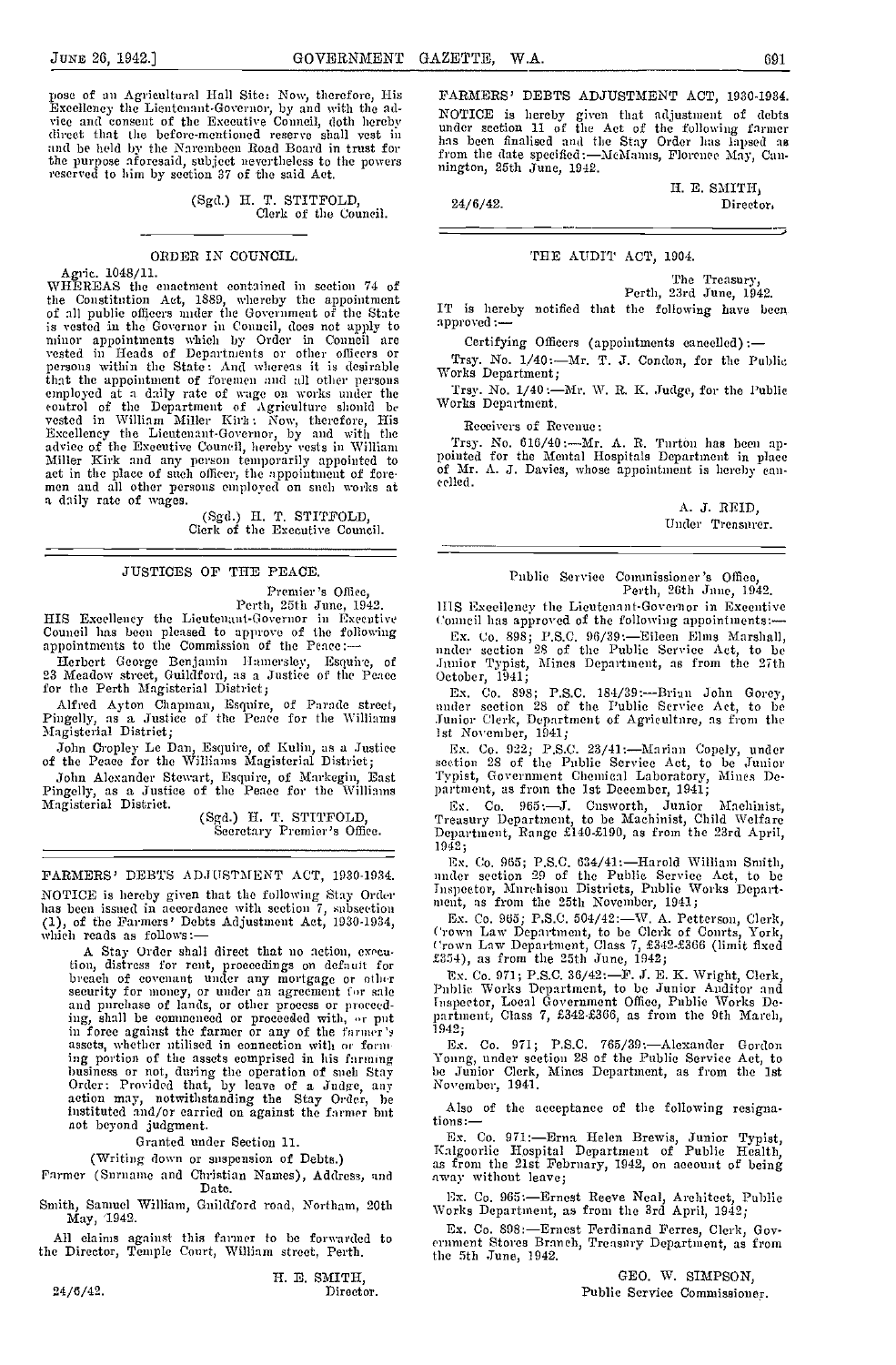# VACANCIES IN THE PUBLIC SERVICE.

|                   | Department. |          |          | Position.                                                 |          | Salary.  | Date<br>Returnable.        |                    |  |
|-------------------|-------------|----------|----------|-----------------------------------------------------------|----------|----------|----------------------------|--------------------|--|
| Crown Law         | $\cdots$    | $\cdots$ | $\cdots$ | Clerk of Courts, Bruce Rock <sup>*</sup><br>$\cdots$      | $\cdots$ | $\cdots$ | Class S,<br>$£318 - £330$  | 1942.<br>27th June |  |
| Crown Law         | $\cdots$    | $\cdots$ |          | Clerk of Courts, Busselton<br>$\ddotsc$<br>$\cdots$       | $\cdots$ |          | Class 8.<br>$£318 - £330$  | 4th July           |  |
| Treasury          |             | $\cdots$ | $\cdots$ | Clerk, Government Stores (Item 133)                       | $\cdots$ | $\cdots$ | Class 10,<br>$£279 - £288$ | do.                |  |
| Public Health     | $\ddotsc$   | $\cdots$ |          | Laboratory Assistant (Item 908) <sup>†</sup><br>$\ddotsc$ |          | $\cdots$ | Class 9.<br>$£294$ -£306   | llth July          |  |
| Lands and Surveys |             | $\cdots$ | $\cdots$ | Assistant Surveyor General<br>$\sim$<br>$\cdots$          | $\cdots$ | .        | $£666$ —£735               | do.                |  |

\* A knowledge of Savings Bank work is advantageous.

t Applications are called also under section 29 of the Public Service Act. Applicants should state laboratory experience.

Applications are called under section 38 of the Public Service Act, 1004, and are to be addressed to the Public Service Commissioner and should be made on the prescribed form, obtainable from the offices of the various Permanent Heads of Departments.

> OBO. W. SIMPSON, Public Service Commissioner.

# AMENDMENTS TO CLASSIFICATION.

THE following adjustments have been made to the Reelassification dated 1st January, 1941 :-

| No.  | No. on<br>1941 | Name.                                                         | Title.                               |        | Classification from 1st January, | 1941.    |          | Basic<br>Wage   |
|------|----------------|---------------------------------------------------------------|--------------------------------------|--------|----------------------------------|----------|----------|-----------------|
|      | P.S.<br>List.  |                                                               |                                      | Class. | Min.                             | Max.     | Salary.  | Allow-<br>ance. |
| 1408 | 1419.          | CROWN LAW DEPARTMENT<br>Gibson, C.R.<br>$\ddotsc$<br>$\cdots$ | Clerk, Solicitor General's<br>Office | 8      | £<br>318                         | £<br>330 | £<br>318 | £<br>40         |
| 1475 | 1487           | Smyth, J.<br>$\cdots$<br>1.11<br>                             | Clerk, Police Court, Perth           | 8      | 318                              | 330      | 318      | 40              |

GEO. W. SIMPSON, Public Service Commissioner.

# PUBLIC TRUSTEE ACT, 1941.

('rowi, Law Department, Perth, 13th June, 1942.

HIS Excellency the Lieutenant-Governor, acting pursuant to the provisions of section 64 of the Public Trustee Act, 1941, has been pleased to approve of the regulations made under and for the purposes of the said Act, in th

(Sgd.) H. B. HAYLES, Under Secretary for Law.

#### Sehednic.

# PUBLIC TRUSTEE ACT, 1941.

#### Regulations.

1. In these Regulations, if not inconsistent with the context-

"The Act" means the Public Trustee Act, 1941;

'' Estate' ' includes trusts estates and property which the Public Trustee as trustee, executor, administrator, guardian, next friend, connnittee, manager, receiver, attorney or otherwise is entitled under the Act to control, manage, administer, or deal with.

2. The Public Trust Office shall he situate in the city of Perth. Any premises which the Public Trustee from time to time occupies for the purpose of carrying on the business of the Public Trust Office shall he the Public Trust Office for the purpose of the Act and these regulations. The Public Trust Office shall be open to the public on business days from 10 a.m., to 4 p.m., except on Saturdays, when it shall close at noon.

3. (i) The common seal of the Public Trustee shall bear the words "The Common Seal of the Public Trustee, Western Australia."

(ii) The Common seal shall be kept in the custody of the Public Trustee, or such other officer as is authoriscd by him.

Every claim upon the Public Trustee shall be made in the form required by the Public Trustee.

The several forms in the Schedule hereto shall be used for the purposes to which they are respectively applicable, with such variations as may be required.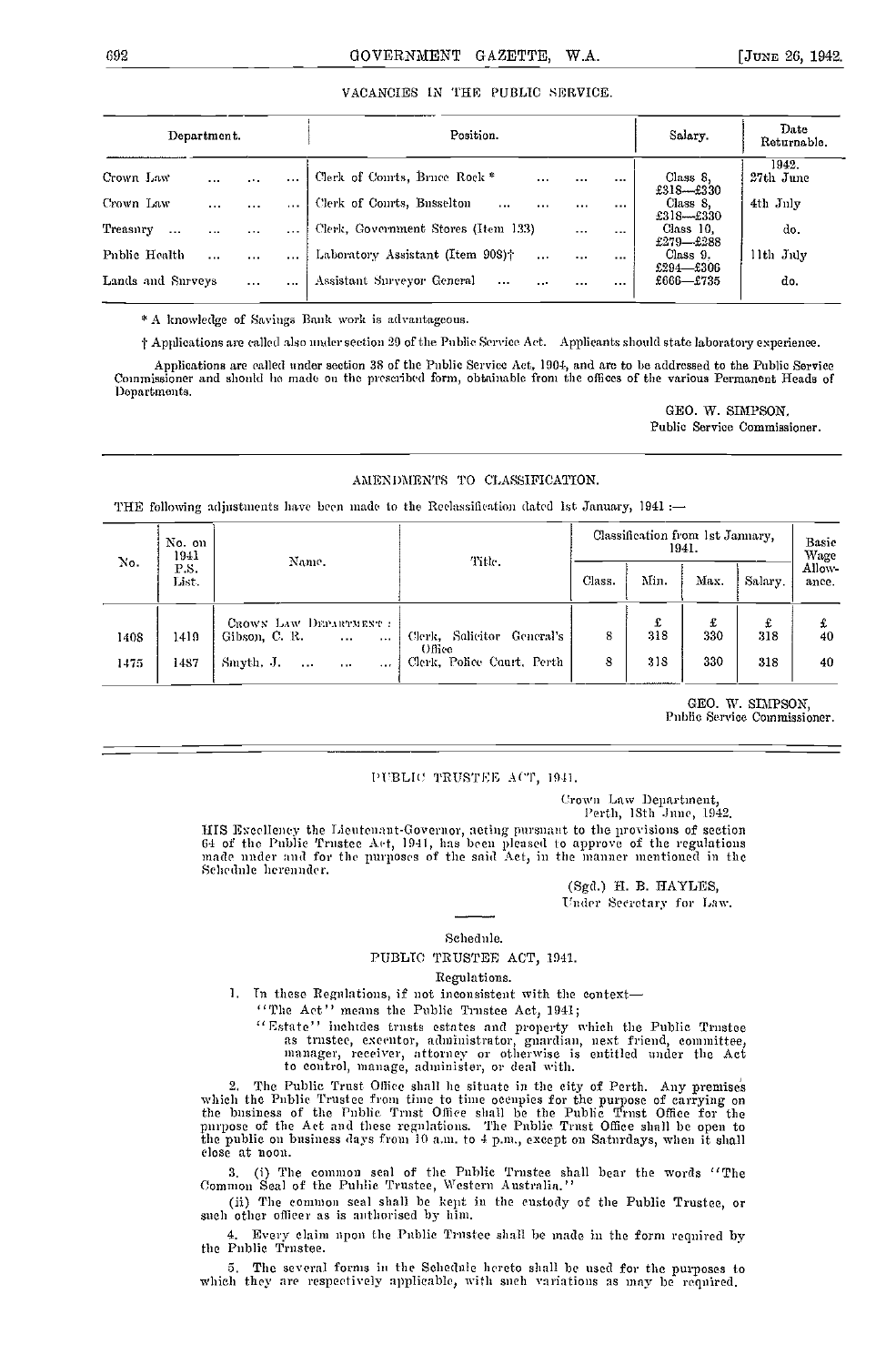(a) The Public Trustee shall take and retain a commission of two and one-half per centum on the corpus and five per centum on the income received in<br>and with respect to every estate. Provided that in the case of the estate of an insane patient or incapable person-

- (i) the commission of two and one-half per centum aforesaid shall be charged only npon the gross proceeds of the assets realised;
- (ii) if the Public Trustee shall withdraw money from a current account or fixed deposit in a Savings Bank or Trading Bank, no eommission shall<br>be charged on the amount so withdrawn.<br>(iii) where the estate is that of an ineapacitated member of the Defence
- where the estate is that of an incapacitated member of the Defence Porce as constituted under the Defence Act, 1903-1939, and the incapacity has been accepted by the prescribed authority under the Australian Soldiers Repatriation Act as the result of war service, the rates of commission payable to the Public Trustee shall be reduced by half.

In time of war no commission shall be charged on the estate of any deceased<br>member of the Defence Force as constituted under the Defence Act, 1903-1939,<br>where the gross value of the assets of such estate does not exceed fi pounds, but where the gross value of such estate exceeds five hundred pounds but<br>does not exceed one thousand pounds, there shall be charged one half of the then ruling rate or rates, and where the gross value of such estate exceeds one thousand pounds there shall be charged the full rate or rates then applicable.

(b) Rents or other income collected by agents and on which an agent 's commission is charged shall, at the discretion of the Public Trustee, be charged a rate of commission not exceeding two and one-half per centum.

Where assets outside of the State of Western Australia are received by the Public Trustee as principal administrator, the Public Trustee shall take and retain a colninission of one and one-half per centum an the capital received or realised.

(d) Where the Public Trustee is cotrustee or enstodian trusteee, his rate or rates of commission shall be reduced by half, in eases where the private trustees claim and receive commission under an Order of the Court.<br>(e) The remuneration of advisory trustees subject to the provisions of the trust

(e) The remuneration of advisory trustees subject to the provisions of the trust instrument (if any) shall, in the case of each estate, he such as is fixed by the Public Trustee, with the concurrence of the advisory trustees or, if they do not agree, then by the Minister.

(f) The Public Trustee shall take and retain a commission of one per centum on all moneys received for investment under the provisions of section 37 (1), (2), and (3) of the Act.

(g) For any mattter or sevice not hereinhefore provided the charge of the Public Trustee shall be such as is agreed on or as in the absence of agreement the Public Trustee fixes.

(h) There shall be a charge to cover postages in all estates where the Public Trustee obtains probate or letters of administration, in accordance with the following scale:

| Value of Estate.                                                  |  |  |                   | Fee.                                                                                                                                                                                                                                 |
|-------------------------------------------------------------------|--|--|-------------------|--------------------------------------------------------------------------------------------------------------------------------------------------------------------------------------------------------------------------------------|
|                                                                   |  |  |                   | s. d.<br>£                                                                                                                                                                                                                           |
|                                                                   |  |  | <b>Contractor</b> | $2\quad 6$<br><b>SALE</b>                                                                                                                                                                                                            |
| £10 not exceeding £50                                             |  |  |                   | 50<br>the participants of the contract of the contract of the contract of the contract of the contract of the contract of the contract of the contract of the contract of the contract of the contract of the contract of the contra |
| £50 not execeding £100                                            |  |  |                   | <b>10</b> 0                                                                                                                                                                                                                          |
| £100 not exceeding £200 $\ldots$ . $\ldots$ . $\ldots$ . $\ldots$ |  |  |                   | 150                                                                                                                                                                                                                                  |
| £200 not exceeding $\pounds 500$ 17 6                             |  |  |                   |                                                                                                                                                                                                                                      |
| £500 and nowards 1 0 0                                            |  |  |                   |                                                                                                                                                                                                                                      |

7. All moneys received by the Public Trustee by way of commission fees and charges shall be paid to consolidated revenue.

S. The income belonging to the respective estates the moneys of which form the common fund shall be in accordance with a rate of interest to be fixed by the Public Trustee from time to time and approved by the Minister. The estates, the moneys of which form the common fund shall receive interest at the rate so fixed, energies of which form the common fund shall receive interest at the rate so fixed,

9. Wherever an insane patient or an incapable person is received into any hospital for the insane, reception house, licensed house, or other place appointed under the Lunacy Act, the superintendent of such hospital for the insane, reception house or other place, or the proprietor of such licensed house, shall forthwith send or cause to be sent to the Public Trustee notice in writing of the reception, removal, absence on trial or for other cause, return, esc ape, recapture, discharge, or death, of ally patient ill such institution.

10. Proceedings by the Public Trustee with respect to any property of an<br>insance patient or incapable person or any property in which he is interested or for the recovery of damages for the conversion or injury thereto shall be taken in the name of such person by the Public Trustee as his next friend. For the purposes of this and the preceding regulation "incapable person" means an incapable person<br>of whose estate the Public Trustee has medertaken the care and management.

11. In ease of doubt as to the mode of procedure to be adopted by the Public Trustee in any particular ease, the procedure to be adopted shall be such as the Court directs.

# Form No. 1.

# NOTICE TO CREDITORS AND CLAIMANTS.

# In the Supreme Court of Western Australia-Probate Jurisdiction.

NOTICE is hereby given that all persons having claims or demands against the estates of the undermentioned deceased persons (orders to administer whose estates were granted to me by the said Conrt under the Public Trustee Act, 1941) are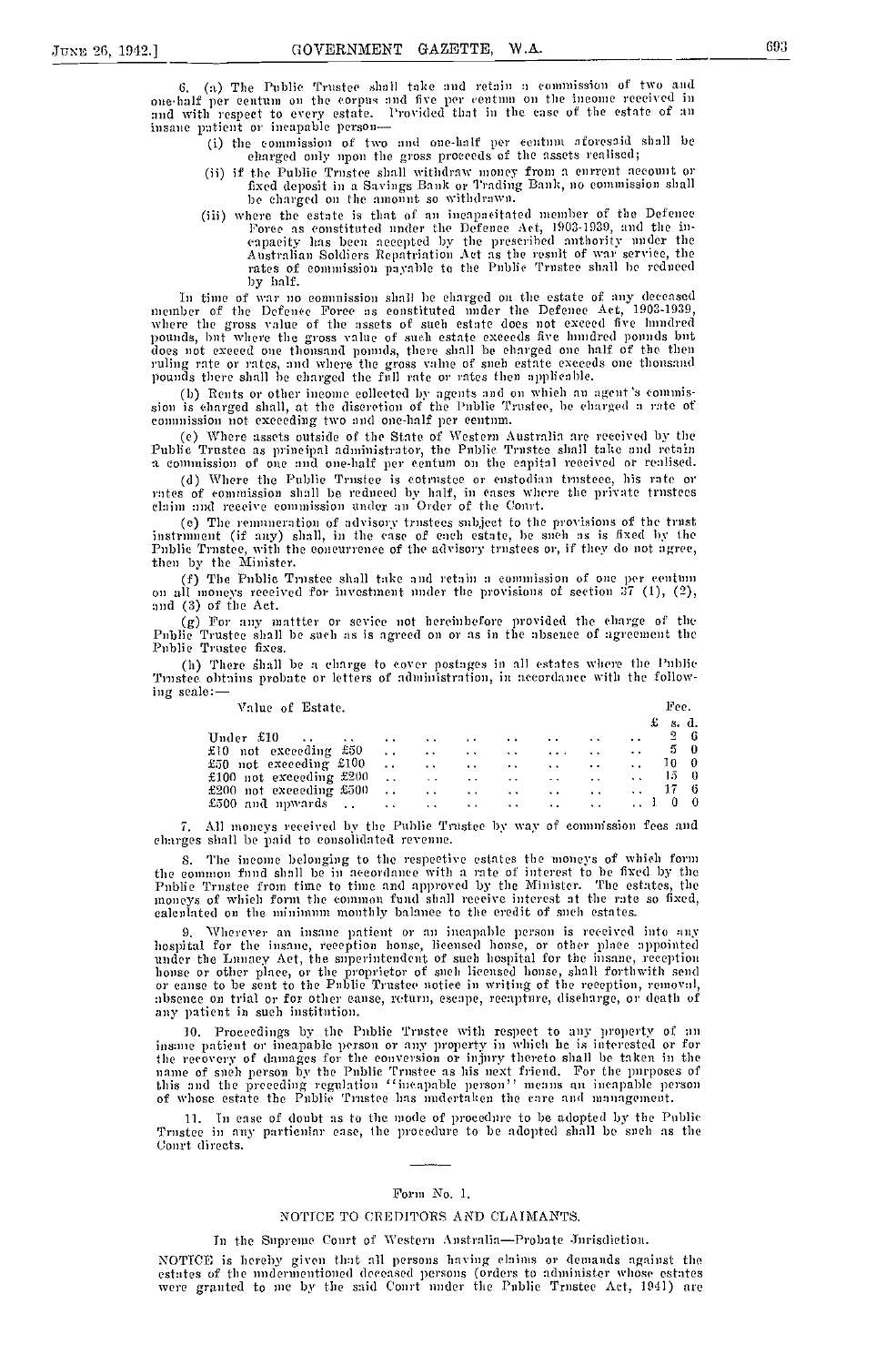hereby required to send particulars of such claims to me in writing on or before the day of and the said deceased persons among those entitled thereto, having regard only to those claims of which I shall then have had noti Dated at Perth the day of 19 .

|       |                      |                      |          | a. n. enriyiy,<br>Public Trustee. |
|-------|----------------------|----------------------|----------|-----------------------------------|
| Name. | Date<br>оf<br>Death. | Date<br>оf<br>Order. | Address. | Occupation.                       |
|       |                      |                      |          |                                   |
|       |                      |                      |          |                                   |
|       |                      |                      |          |                                   |
|       |                      |                      |          |                                   |
|       |                      |                      |          |                                   |

# Form No. 2.

Public Trust Office, Supreme Court Building, The Manager. The Manager,  $Perth, \ldots, \ldots, 19.$ 

re................................deceased.

PLEASE have the notice to creditors and claimants as shown herennder inserted once in your next issue and forward to this office the account, with a copy of the paper in which the advertisement appears.

J. H. GLYNN, Public Trustee.

E. H. GLYNN

NOTICE TO CREDITORS AND CLAIMANTS.

 $Rc.$ a a a a an

late of deceased. ALL persons having claims or demands against the estata of the ahovenained are required to send particulars thereof in writing to the undersigned before the day of <sup>19</sup> otherwise they will be excluded from participating in the distribution of the assets.

Dated this.............day of................19....

J. H. GLYNN, Public Trustee, Supreme Court Building, Perth.

# Form No. 3.

(Section 14 (1).)

ELECTION BY PUBLIC TRUSTEE TO ADMINISTER AN INTESTATE ESTATE. In the Supreme Court of Western Australia-Probate Jurisdiction

In the mutter of the Estate of

deseased, intestate.

yFIEREtS the abovenamed deceased died at on the day of 19. ., intestate, leaving estate within the State of Western Australia the gross value of which as estimated by the Public Trustee does not now exceed £500, and no person has taken out administration of the said estate:

AND WHEREAS the Public Trustee is entitled to an Order to administer such estate:

NOW this is to notify all whom it may concern that in pursuance of section 14 (1) of the Public Trustee Act, 1941, the Public Trustee hereby elects to administer such estate. So far as now known to the Public Trustee the name, address, and occupation

So far as now know], to the Public Trustee the name, address, and oceupo tion of the said deceased at the date of his death are as set out above and the total value of tile estate is under £ of which £ is real estate and £ personal estate.

Dated this ............day of ...............19....<br>Public Trustee.

# Form No. 4.

(Section 14 (4) (5).)

MEMORANDUM REVOKING AN ELECTION BY THE PUBLIC TRUSTEE. In the Supreme Court of Western Australia-Probate Jurisdiction.<br>In the matter of the Estate of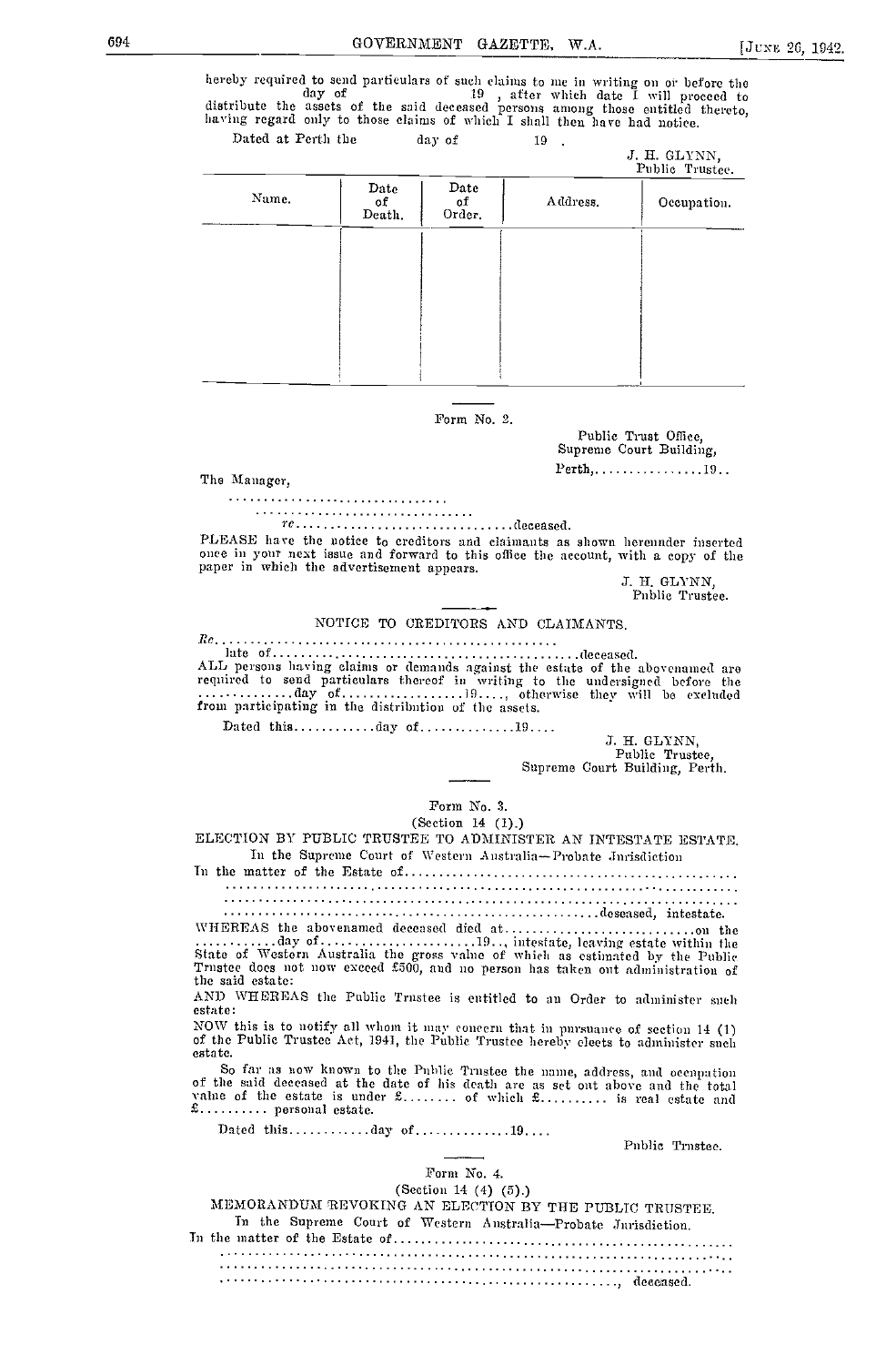695

WITH reference to the election by the Public Trustee, filed in this Honourable<br>Court in this matter on the ..............day of ........................, the Public<br>Trustee now finds that the gross value of the property to and the said election is hereby revoked. Dated the.............day of...................19.... Public Trustec. Form No. 5. (Section 59.) CERTIFICATE OF APPOINTMENT (OR AUTHORITY) OF THE PUBLIC TRUSTEE. THE Public Trustee hereby certifies that his appointment (or authority, as the case may be) in relation to the abovementioned in comes of administration is (here set out the nature of the appointment or authority and the facts on the happening of which such authority was made or granted). Dated the.............day of..................19.... Public Trustee.  $[$ SEM $]$ Form No. 6. (Section 37 (5).) CERTIFICATE OF RECEIPT OF COMPENSATION MONEYS. THE Public Trustee hereby certifies that he received from....................... . . . . . . . . . . . . . . . . . . . on the ...  $\ldots$  day of ...  $\ldots$  ...  $\ldots$  ...  $\ldots$  the same of ...  $\ldots$  ...  $\overline{f}$  (£  $\overline{f}$  +  $\overline{f}$  +  $\overline{f}$  +  $\overline{f}$  +  $\overline{f}$  +  $\overline{f}$  +  $\overline{f}$  +  $\overline{f}$  +  $\overline{f}$  +  $\overline{f}$  +  $\overline{f}$  +  $\overline{f}$  +  $\overline{f}$  +  $\overline{f}$  +  $\overline{f}$  +  $\overline{f}$  +  $\overline{f}$  +  $\overline{f}$  +  $\overline{f}$  + being the amount of compensation money due in respect of the Dated the.............day of..................19.... Public Trustee. [SEAL] Form No. 7. (Section 41 $(6)$ .) CERTIFICATE OF AMOUNT OF ADVANCE FROM COMMON FUND. THE Public Trustee hereby certifies that the amount owing by................... for advances out of the Public Trustee Common Fund and interest thereon at the Public Trustee.  $[SEAL]$ 

#### Crown Law Department Perth, 24th June, 1942.

HIS Excellency the Lieutenant-Governor in Executive Conneil has approved of the undermentioned appointments:-

Dr. Donald James Oldmeadow as Acting Chairman of the Broome Court of Sessions, Acting Magistrate of the Broome Local Court, and Acting Magistrate of the

the Broome Loent Court, and Acting Magistrate of the<br>Broome Magisterial District;<br>J. W. Joyce as Acting Clerk of the Local Court,<br>Acting Clerk to Magistrates, Gernldton, and Acting<br>Clerk of the Victoria Court of Session, d

D. H. Hann, transferred;

J. W. Joyce as Acting Electoral Registrar for the<br>Central Electoral Province and the Geraldton and<br>Greenough Electoral Districts, during the absence on leave of A. B. Rutherford;

A. B. Smith as Substitute Returning Officer for the North-East Fremantle District, vice J. F. Robertson. on other duties.

THE Hon. Minister for Justice has approved of the appointment of Eric Owen Davies, of North Perth; Edmund Anderson Britten, of Collie; Gwladys Muriel

Andrews, of Sonth Fremantle; Eric James Moore, of Nedlands; Garland Henry Kenworthy Ryan, of Ghooli;<br>and Harold Koser, of Perth, as Commissioners for<br>Declarations under the Declarations and Attestations Act, 1913.

THE Hon. Minister for Justice has cancelled the appointment of Thomas Sydney Stephenson as a Commissioner for Declarations under the Declarations and Attestations Act, 1913.

# ELECTORAL ACT, 1907-1940.

THE Hon. Minister for Justice has a in accordance<br>with section 99 of the Electoral Act, 1907-1940, ap-<br>pointed the undermentioned Polling Places in connec-<br>tion with the Legislative Conneil By-election for the<br>Metropolitan day, 11th July, 1942:-

# SUBIACO DISTRICT.

Subiaco-State School, Bagot road (Chief Polling<br>Place): Home of Peace, Hamersley road; Stan-<br>nard's Workshop, 173 Hay street; Mackay's<br>Workshop, 344 Hay street; Shenton Pieture Hall,<br>Nicholson road.

Jolimont-State School.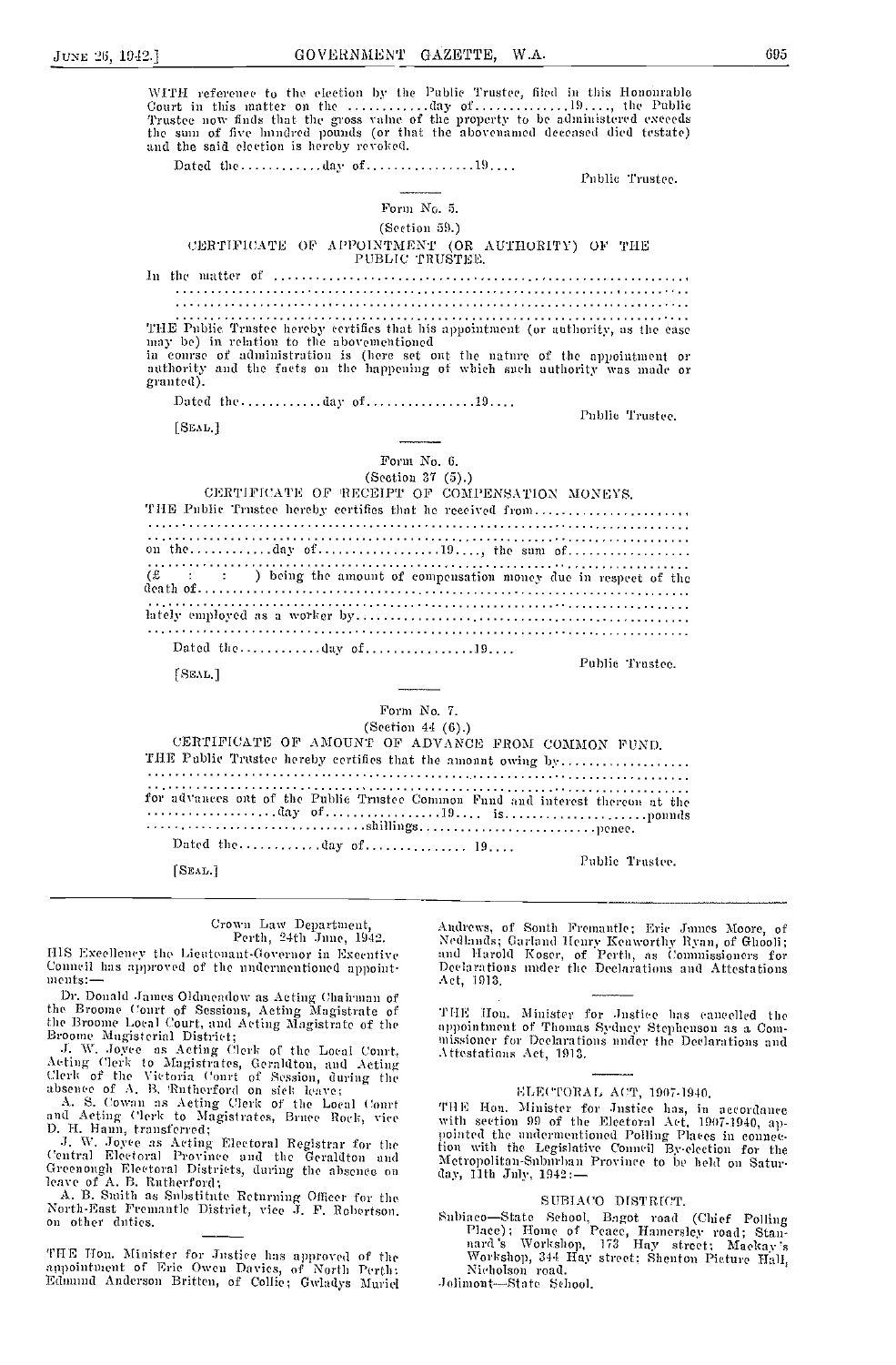# CANNING DISTRICT.

South Perth-Board Room, Road Board Office, Mend strect

street.<br>
Canning Bridge—De Laxe Tearooms.<br>
Cannington—Agricultural Hall.<br>
Cannington, Bast—Publie Hall.<br>
Como—Methodist Hall, Eric street.<br>
Como, South—Langsford's Store, Canning highway.<br>
Queen's Park—Memorial Hall.<br>
Sout

Victoria Park-Jones' Store, corner Canning highway<br>and Berwick street; State School, Albany road.

Welshpool-State School

# CLAREMONT DISTRICT.

Claremont-State School, Bay View terrace; Residence,

Claremont-State School, Bay view terrace, Attsauchee,<br>
33 Davies road.<br>
Cottesloe-St. Phillip's Hall, Marmion street; Gar-<br>
side's shop, Corner Marmion and Grant streets.<br>
Swanbourne-Fire Station, Stirling highway; State<br>

NORTH-EAST FREMANTLE DISTRICT.

Cottesloe-Women's Service Guild Hall, 76 Stirling highway.

Mosman Park-Alexander Hall.

# GUILDFORD-MIDLAND DISTRICT.

Midland Junction-Court Honse; Stephenson's Residence, 121 Morrison road; Mayger's Store, 145<br>York road; Fulford's Store, 71 Newcastle road.<br>Bassendean-Road Board Lesser Hall; Store, 94 Anzae

terrace; State School; Atkin's Residence, 1 Perth street.

Bellevue-A. Purton's Residence, 13 Helena street.<br>Guildford-Court House; State School; Marshall's<br>Etore, 66 East street.

West Midland-Ormonde's Store, 35 Amherst road.

#### LEEDERVILLE DISTRICT.

Leederville-Town Hall, Cambridge street; Soldiers'<br>Memorial Hall, Oxford street; State School, Oxford street; State School, Oxford street; State School, Oxforth Perth-State School, Albert street.

# MAYLANDS DISTRICT.

maximum DiSTRICT.<br>
Inglewood—State School; Shop, 239 Eighth avenue;<br>
Riley's Hall, Beaufort street.<br>
Maylands—Residence, 32 Third avenue; Shop, 132<br>
Guildford road; Town Hall (basement); Residence,<br>
52 Tenth avenue; Reside

# MIDDLE SWAN DISTRICT.

Bayswater-Town Hall; 110 Guildford road.<br>Belmont-Road Board Hall.

Belmont—Road Board Hall,<br>Greenmount—State School,<br>Guildford, South—Residence, 15 Perth road.<br>Hampton Park—Progress Hall.<br>Maylands—222 Railway crescent.<br>Inglewood, North—State School.<br>Middle Swan—State School.<br>Morley Park—D Redeliffe-Public Hall.<br>Rivervale-State School.<br>Wattle Grove-Public Hall.

# MT. HAWTHORN DISTRICT.

Mt. Hawthorn-State School.

North Perth-Masonic Hall, corner Shakespeare and Roth Term-Misonic Lini, corner Suakespeare and<br>
Hobart streets.<br>
Osborne Park-Agricultural Hall.<br>
Searborongh Beach<br>
Searborongh Beach

road

Tnart Hill-Progress Hall.<br>Wembley-Methodist Hall, Pangbourne street; Garage,<br>corner Harborne and Cambridge streets.

# NEDLANDS DISTRICT.

Claremont-Claude Neon, Ltd., Factory, corner Stirling

Claremont—Claude Neon, Ltd., Faetory, corner Suring<br>
Highway and Bay road.<br>
Dalkeith—Baptist Hall, Waratah avenue.<br>
Hollywood—Shop, 35 Hampden road (The Loop).<br>
Nedlauds—Church of England Hall, Tyrell street;<br>
Masonie Hall

Shop, Picture Hall Bnildings, Broadway; Shop, corner Dalkeith and Princess roads; Mrs. Daniel's Private Garage, corner Birdwood Parade and Warafah avenue, comer and come and the state of the state of the state of the Shenton Park-Progress Hall, 308 Onslow road; Rosalie

Church Hall, Hensman road; Rosalie State School, Onslow road.

# VICTORIA PARK DISTRICT.

Victoria Park East-State School; Shop, 965a Albany road.

roual.<br>Vietoria Park—R.S.L. Hall, Salford street; Giese's Shop,<br>49 Manchester street; Garage at residence, 40 Galli-<br>poli street; Supply Cash Stores, Miller street.<br>Carlisle—Memorial Hall; Read's shop, 48 Star street.

THE Hon. the Minister for Justice has approved of the undermentioned appointments and eaneellations of appointments of Postal Vote Officers under section 89 of the Electoral Act, 1907-1940:-

#### APPOINTMENTS.

Beverley District.

State School, Hyden-Sherwood, Margaret N. (Miss).

#### Bunbury District

Police Station, Bunbury-Hearn, Frederick Albert.<br>Court House, Bunbury-Roberts, Arnold William.<br>State School, Anstralind-Wells, Mary May.

Kanowna District.

State School, Lakewood Main Camp-Devitt, Thomas Francis Michael.

Katanning District.

Agricultural Bank, Katanning-Brown, James Campbell.<br>State School, Flat Rocks, via Broomchill-Shingler, Edith (Mrs.).

Kimberley District.

Forrest River Mission, Wyndham-Best, J. H. (Rev.). Fitzroy Crossing-Reimann, Ernest Edwin John.

Mt. Marshall District.

Burakin-Flavel, Alfred Lawrence. Mnkinbudin-Bnchanan, Charles Leslie.

Nedlands District.

Nedlands Road Board, Nedlands-Stevens, John.

Northam District.

Rond Board Office, Cunderdin-Gaston, Norman Bruce. State School, Meckering-Inglis, Edwin Alexander.

Pingelly District.

State School, East Popanyinning-Fry, Elizabeth (Miss).

Roebonrne District. Wogoola Station, Onslow-Herbert, Gertrude (Mrs.).

Sussex District. State School, East Witchcliffe-Coelli, Patricia (Miss).

Swan District.

Darlington-Kenworthy, William Albert.

Victoria Park District. State School, Carlisle-Stokes, John P.

Yilgaru-Coolgardie District. Kunanalling-Tait, James Warburton.

Williams-Narrogin District. State School, Darkan-Osborn, John A.

York District. State School, Belka-Lennox, Robert Mackay,

# CANCELLATIONS.

Beverley District. State School, Hyden-Finkelstein, Rose.

Bunbury District. Police Station, Bunbury-O'Connell, James,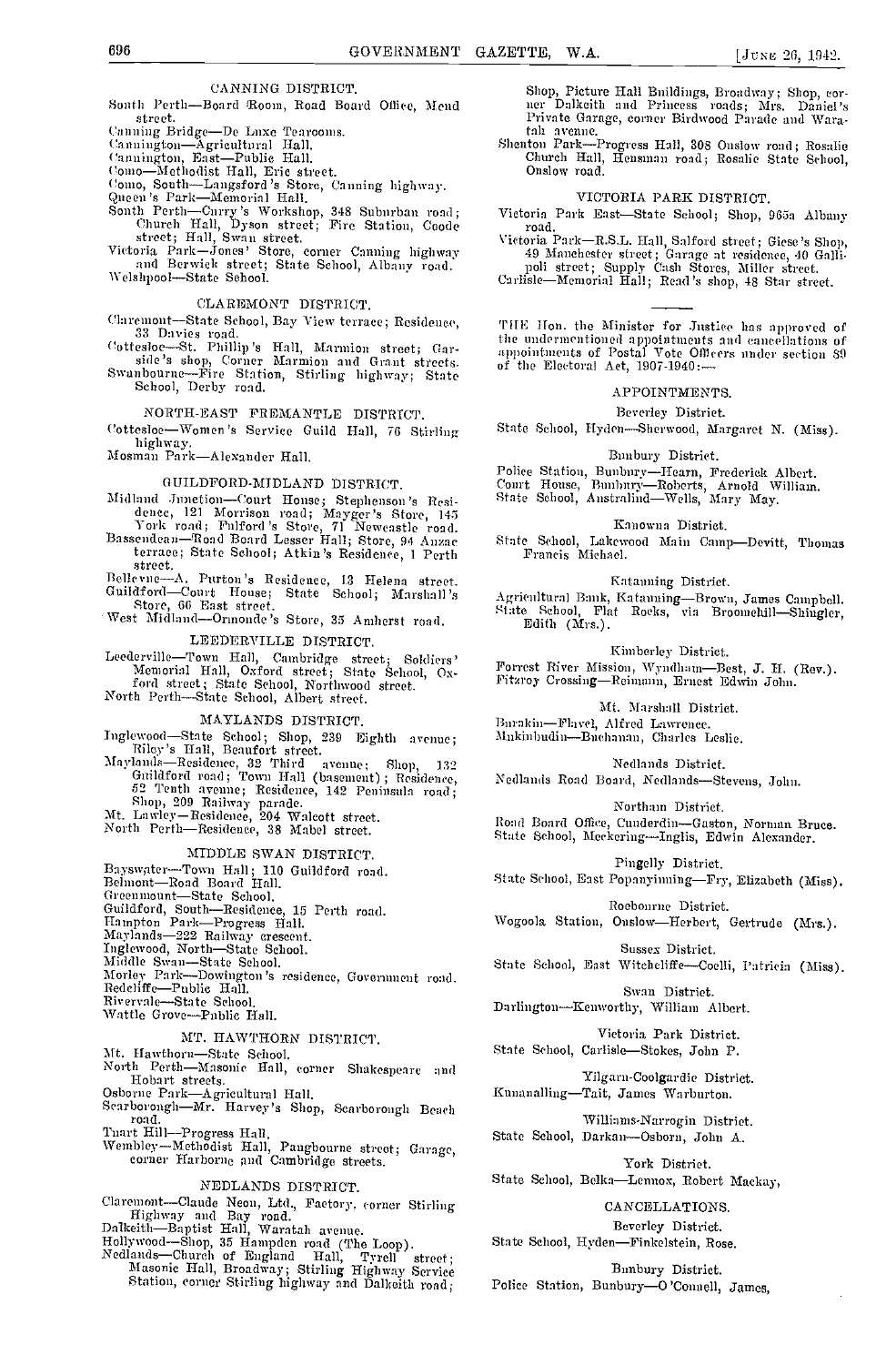Canning District.<br>Beach road, Canning Bridge-Penna, Thomas. Bailway parade, Queen's Park-Sharp, Leslie James J.

Collie District. Cardiff-Hosken, Percival Bland.

Forrest District. State School, Jarrahdale Bush-Yates, Albert H.

North-East Fremantle District. 25 Willis street, Mosman Park-Long, Ben.

Kalgoorlie District. 15 Campbell street, Kalgoorlie-Long, Benjamin Charles.

ICanowna District.

State School, Lakewood Main Camp-Clarke, Bernard Teranee. Reid Siding, Trans Line-Lee, W.

Katanning District. School, Flat Rocks, via Broomchill-McLeod, M. Jam Creek-Richardson, Edgar.

Kiinberley District.

Court Honse, Broome—Cowan, Arthur Stephen.<br>Fitzroy Crossing—O'Neill, Laurence.<br>Forrest River Mission via Wyndham—Thompson,<br>Temryson.

Leederville District. 45 Norfolk street, North Perth-Conlson, Ernest.

Maylands District.  $C/O$  Institute for Blind, Maylands—Slater, Philip  $C/O$  Council has been pleased to appoint:<br>Henry C.

Mt. Magnet District.

255 Mile Camp, Sandstone Line-Anderson, W. J.<br>Anketell Station, via Mt. Magnet-Morrissey, Peter

Morris.

Field's Find, Wubin-Tobin, Patrick.

Mt. Marshall District.

Campion-Read, Wesley Reginald.

Murray-Wellington District.

Government School, Wellard-Plumb, William.<br>West Murray-Strain, Thomas.

Nedlands District.

Nedlands Road Board-Hodgson, Ernest George.

Nelson District.

State School, Benjimup-Miller, Arthur Sydney.

Northam District.

Road Board Office, Cunderdin-McDonald, Thomas.<br>No. 9 E.F.T.S., Cunderdin-Medley, F.

Meekering, Government School-Rees, Arthur.

Pingelly District.

School, East Popanyinning-Knight, Alice.

Pilbara District.

Nullagine-Harman, Herbert Edward. Comet Gold Mine, via Marble Bar—Hayes, Karl<br>Frederick Wm.

Roebourne District.

Mundabullangana Station, via Port Hedland-Lamond, Aubrey Claude.

Giralia Station, Winning Pool, Carnarvon-O'Grady, Charles.

Sussex District.

State School, Bramley-Bandy, Rex. W. G. School, Yoongarrillup-Minchin, Maurice John.

Wagin District. '' Bonshaw'' Magiwirup, via Cranbrook-Irving, Francis V. McG.

Willianis-Narrogin District.

State School, Darkin-Leaver, Ernest E. School of Agriculture, Narrogin—Shelton, William E.

Yilgarn-Coolgardie District,

Nevoria-Monro, A. D.<br>Kunanalling-Warburton, James.

York District.

Belka-MeLean, A. C.

B. IIAYLES,

Under Secretary for Law.

Chief Secretary's Office,<br>Perth, 18th June, 1942.<br>HIS Excellency the Lieutenant-Governor in Excentive

C.S.D. 3022/19 :——E. E. Copping to be Acting Deputy<br>Comptroller General of Prisons, during the absence of<br>the Deputy Comptroller General, and

C.S.D. 000/32:--Matron Bertha Thorpe to be Gaoler, York Gaol, as from the 5th June, 1942.

W. L. WILSON, Acting Under Secretary and Deputy Comptroller General of Prisons.

# THE PRISONS ACT, 1903-1918.

Chief Secretary's Office,<br>C.S.D. 295/42. Perth, 18th June, 1942.<br>HIS Excellency the Lieutenant-Governor in Excentive I-ITS Excellency the Lieutenant-Governor in Executive Council has approved of the buildings and promises at Broonie, heretofore declared to be a gaol under the Prisons Act, 1903-1918, and now closed and discontinued as such gaol by Proclamation published in the Govern-<br>ment Gazette on the 5th day of May, 1942, being removed from the control of the Comptroller General of<br>Prisons and placed under the control of the Minister for Police, for use by him as a lock-up.

> W. L. WILSON, Deputy Comptroller General of Prisons.

# PRISONS ACT, 1903-1918.

Chief Secretary's Department, Perth, 18th .fune, 19-19.

HIS Excellency the Lieutenant-Governor in Council, acting pursuant to section 21<br>of the Prisons Act, 1903-1918, has heen pleased to amend in the manner mentioned<br>in the Schedule hereunder the Prison Regulations, 1940, as m

W. L. WILSON, Acting Under Secretary.

#### Schedule.

The abovementioned Prison Regulations, 1940, are amended as follows:-

- (1) Regulation 152 is amended as follows:
	- by deleting from paragraph (k) the word "gratuity" in line 1 of the paragraph and inserting in lieu thereof the words "employment eredits;"
	- (b) by deleting from paragraph (1) the word "gratuity" in the last line of the paragraph and inserting in lieu thereof the words "employ- ment credits."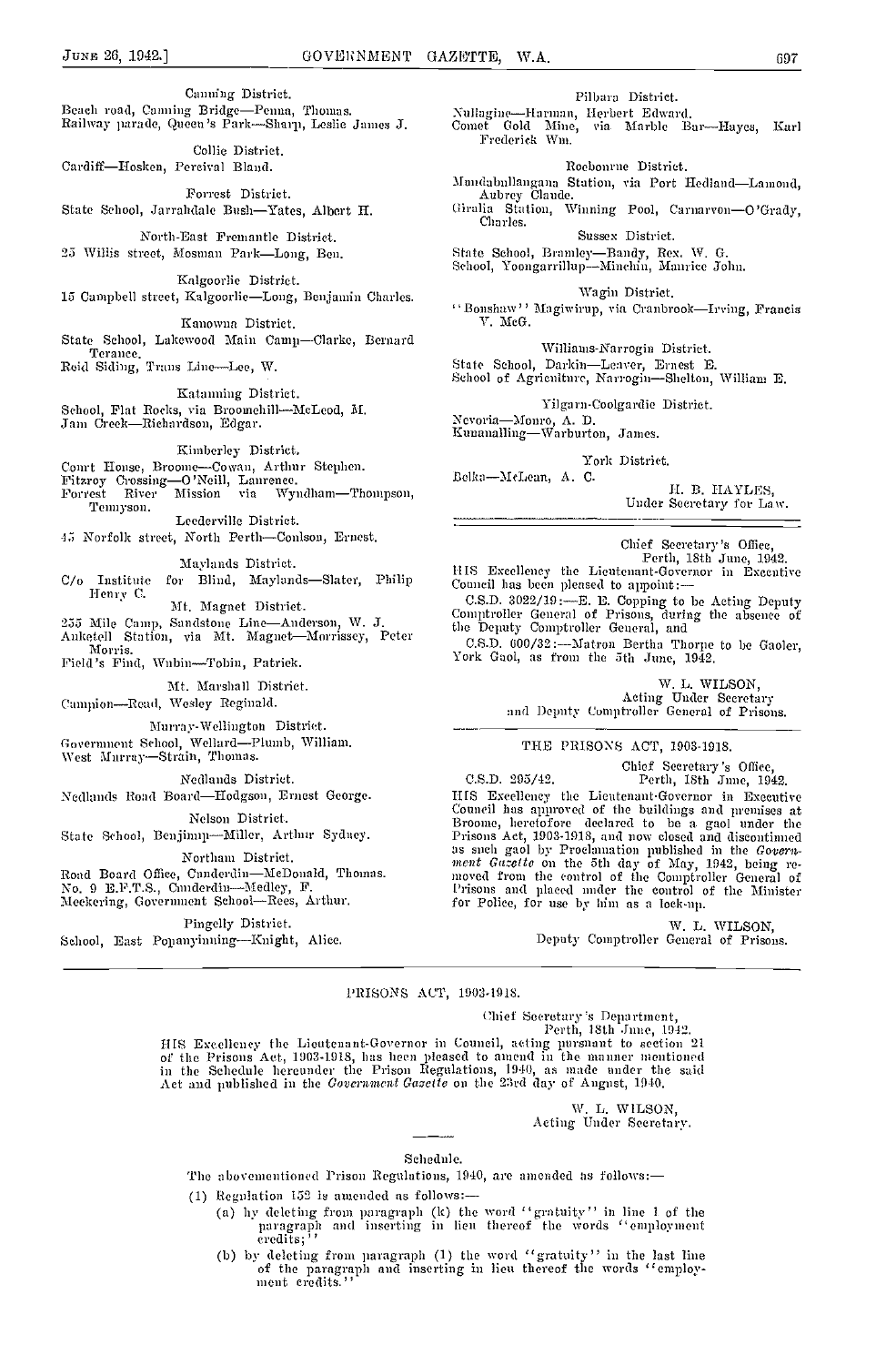(2) Regulation 153 is deleted and a new regulation is inserted in lieu thereof a follows:-

153. (1) For the purposes of this regulation, all prisoners shall be classified as follows:

- First class workers. Second class workers.
- 
- (e) Tlurd class workers.

(2) Such classification of prisoners as aforesaid shall he made from time to time<br>hy the superintendent or gaoler, after such inquiries or reports as he may make or<br>obtain, and generally, but not entirely, may he based on

Subject as in tins regulation hereafter provided, prisoners when eniployed in and whilst carrying out any work pursuant to such employment shall be credited weekly with an amount in accordance with the following scale:—

- 
- (a) First class workers—five shillings.<br>(b) Second class workers—four shillings.<br>(c) Third class workers—three shillings.
- 

Provided that

- such credits shall he privileges within the meaning of and shall be liable to forfeiture or suspension under regulation 145 of these regulations; and
- (b) the superintendent or gaoler is hereby authorised to and may reduce the rate of any weekly amount aforesaid to be credited to any prisoner by such amount as he shall think fit, when in his opinion such prisoner is performing the work which he is employed to do in a dilatory, or improper or otherwise unsatisfactory manner.

(3) Regulation 154 is deleted and a new regulation is inserted in lieu thereof as follows:-

154. (1) Prisoners who are entitled to employment credits under regulation 153 of these regulations, may, subject as in this regulation hereafter provided, purchase approved luxuries ont of their said employment credits up

- 
- 
- First class workers-two shillings.<br>
(b) Second class workers-two shilling and sixpence.<br>
(e) Third class workers-one shilling and sixpence.

Provided that

- where any prisoner fails to earn full marks under regulation 152 of these regulations in any week the right to purchase luxuries under this regulation during that week may be suspended or cancelled, or the quantity of the luxuries which may be purchased in any subsequent week may be periodical hy the superintendent or gaoler according as such anspension, cance
- the right to purchase luxuries as aforesaid shall he a privilege within the meaning of and shall be liable to suspension or forfeiture nuder regulation 145 of these regulations.

#### REGISTRATION OF BIRTHS, DEATHS, AND MARRIAGES ACT, 1894.

# Alteration of Registry Districts.

NOTICE is hereby given that His Excellency the Lieutenant-Governor in Council, acting in pursuance of the powers conferred by section 5 of the Registration thene of Births, Deaths, and Marriages Act, 1894, has been porth<br>pleased to :—(a) abolish the Peak Hill Registry Dis- west trict and amalgamate it with the East Murchison Reg-<br>istry District; (b) eancel any previous description of the boundaries of the East Murehison Registry District, and to fix the boundaries of the said East Murehison **Registry District, as from the date of publication of** And the more than the solution of Registry District, as from the date of publication of this notice, as follows:—All that portion of land, bounded by lines starting from a point on the Tropic of Capricorn situate due south Lionel, and extending south-easterly to Reserve 14 on though local health authority is h<br>Mount Bresnahan; thence generally south-westerly, Phillips River Road Board<br>through the summit of peak K20, to the Trigonometrical (" to the Trigonometrical Station on Mount Hale; thence east-south-easterly to the sumnmit of Mount Russell thence south-south-westerly along a line extending to- wards a point situate 5 miles sonth and 12 miles east of the Trigonometrical Station on Wyemondoo to <sup>a</sup> point east of the 302 MR on the No. 1 Rabbit-Proof Fence; thence east to <sup>o</sup> point situate north of the 43 M.P. on the Lawlers-Birrigrin road; thence south HI to the said mile post; thence southerly to a point sitnate 21/2 miles west of Mt. Holmes; thence south to a Hen point situate west of Trigonometrical Station E57 on Peperili Hill; thence east to a point situate north, of a point 15 miles east of the snmnnit of Monnt Ida; thence north to a point situate west of survey mark

AN33 at Doyle Well; thence east, passing through said<br>mark and onwards to a point situate north of a point<br>170 chains west of survey mark B82 at Brickey Soak;<br>thence north for a distance of 50 miles; thence east to<br>the 125 to a point situate east of the said survey mark B82;<br>thence east to the eastern boundary of the State; thence north to the Tropic of Capricorn aforesaid, and thence west to the starting point.

W. L. WILSON, Acting Under Secretary.

# THE HEALTH ACT, 1911-1937.

#### Appointment.

THE following appointment made by the under-menioned local health authority is hereb)- approvel :- Phillips River Road Board (Ravenstivorpe) :J. (aniphell to be Health Inspector.

> EVERITT ATKINSON, Commissioner of Public Health.

# THE HOSPITALS ACT, 1927.

Department of Public Health,

Perth, 18th June, 1942.<br>HIS Excellency the Lientenant-Governor in Excentive illS :Exe ellemmcy the Lieutenant -Governor in Executive Council has been pleased to appoint George Sharp Hendry to he a member of the Gnowangerm Hospital Board for the period ending the 31st July, 1942, vice T. Pinner, resigned. W. L. WILSON.<br>Acting Under Secretary.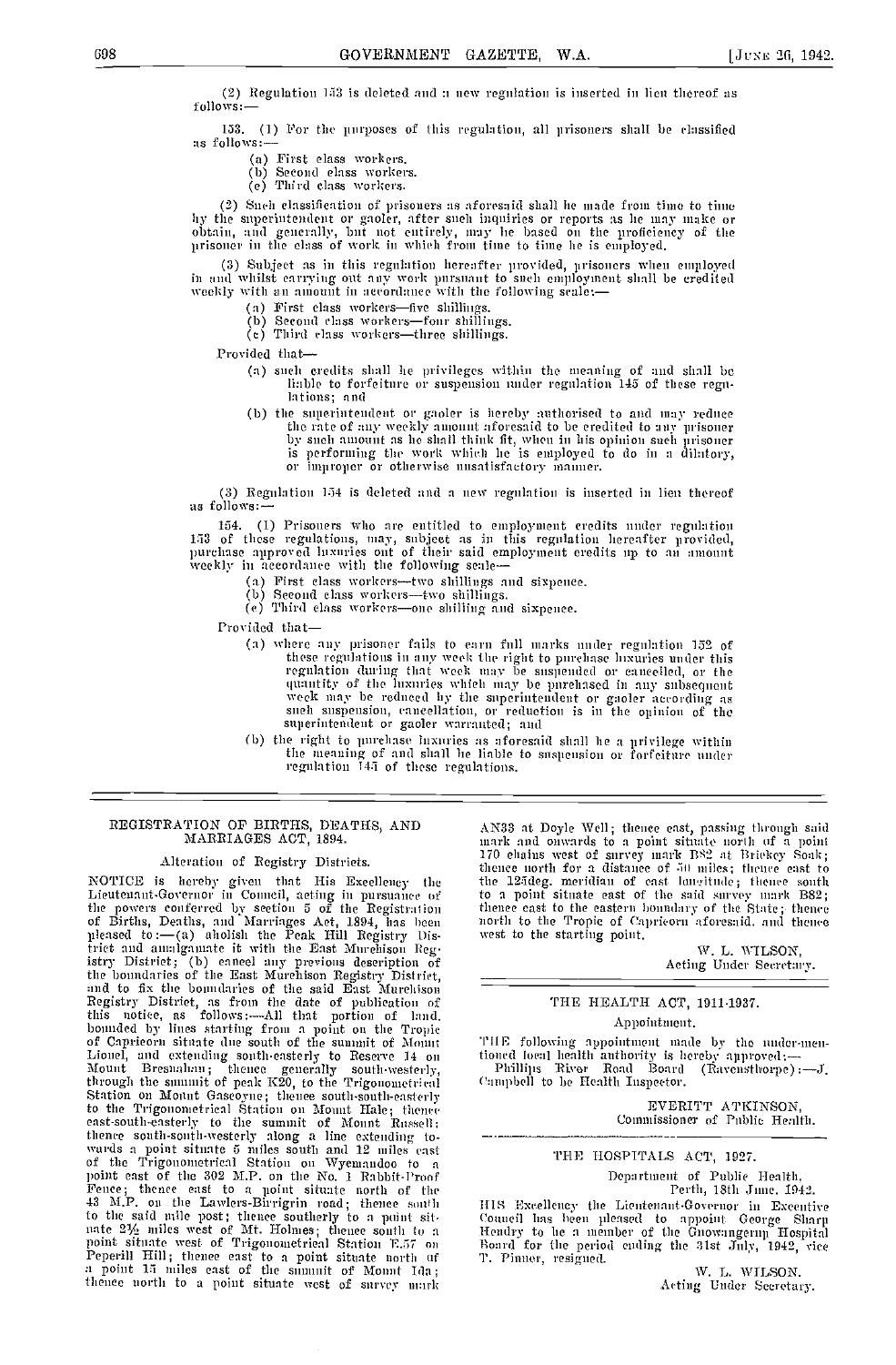# HOSPITALS ACT, 1927.

# Sehedule.

# Resolution.

THE Model By-laws as contained in regulation 10 of the regulations made under the Hospitals Act, 1927,<br>and published in the Government Gazette on the fith day and pursuant in the correlation of December, 1940, which were adopted by the Big Bell<br>Ilospital Board of Management, ander section 37 of<br>the Hospitals Act, 1927, published in the *Government*<br>Gasette on the 11th day of Jul  $follows$ .

By-law No. 16 is amended by deleting therefrom the<br>words "Public wards—10/6 per day; private wards<br>(two or more leds)—12/6 per day; private rooms<br>(single)—15/ per day," and inserting in lieu thereof<br>the following words:—"

We certify that the above resolution was passed at a meeting of the Big Bell Haspital Board on the 27th April, 1942.

(Sgd.) G. H. CLIFF, Chairman.<br>(Sgd.) K. R. APPLETON, Secretary.

# HOSPITALS ACT, 1927.

# Southern Cross District Hospital.

WHEREAS under the provisions of section 37 of the Hospitals Act, 1927, the Governor may make regula-<br>tions for the purpose of the Act, and may thereby formulate Model By-laws for the guidnice of Boards in formulate Model By-laws for the guidance of Boards in<br>respect of all or any of the uniters regarding which<br>Boards may make by-laws: And whereas the Governor<br>in Council, acting pursuant to the powers conferred by<br>the said s Board may of its own motion by resolution adopt the<br>whole or any portion of such by-laws: Now, therefore,<br>Southern Cross District Hospital Board, being a Dourd<br>within the meaning and for the purposes of the said<br>Act, doth 1940.

Passed at a meeting of the Southern Cross District<br>Hospital Board this 13th day of June, 1941.

(Sgd.) L. F. BARRY, Secretary.

At a meeting of the Board of Management of the<br>Sauthern Cross District Hospital on the 13th day of June, 1941, the following resolution was passed :-

Whereas under the provisions of section 23 of the Hospitals Act, 1927, a Board may itself establish and manage a Medical Fund, the object of which shall be manager a metatra trunch, the object or which shall be assumed transmitted attendance, hospital attendance, based treatment, or other similar benefits; and may, by by-<br>treatment, or other similar benefits; and may, by by-<br> by the Board of Management at the Southern Cross District Hospital: Now, therefore, the said Board of Management, acting pursuant to section 23 of the Hospitals Act, 1927, do hereby make by-laws for the regulation<br>and control of the said Medical Fund in the manner set forth in the Schedule hereunder.

# Sehedule.

# By-laws for the Control of Medical Funds under Section 23 of the Hospitals Act, 1927.

1. The term "subscriber" shall mean any person, male or female, who has paid his or her subscription and is financial and has paid at least two weeks' suhseription prior to seeking any henefits or privileges, and<br>shall include, so far as benefits are concerned, all de-<br>pendants of the subscriber.

2. The subscription to he paid by a subscriber shall 2. The subsection to the path by a subsectior shall<br>the for a subsectior with dependants—2/ per week or<br> $18/$  per quarter; for a subsectior not having de-<br>pendants—1/6 per week or  $18/$  per quarter; for a sub-<br>serilier bei ouarter.

3. The word "dependant" shall mean the wife. parents, and grand-parents of a subscriber,  $the$  $sons$ places, and sixters not over sixters the sons,<br>of anythers, brothers, and sisters not over sixteen years<br>of age of a subseriber who are actually residing with<br>and wholly dependent on him at the date of the illness<br>or accid treat.

(b) If the Medical Officer is not aware or is in doubt as to whether any person is or is not a dependant, he<br>may refer the matter to the secretary, and be guided<br>hy his decision.

4. Every subscriber and his dependants shall, if required, submit to a medical examination by the Medical Officer of the fund before he is accepted as a subscriber.

5. Every subscriber shall be entitled to medical and hospital treatment as an indoor or outdoor patient, and to medicine, dressings and appliances, subject to the detection and initiations and appliances, subject to the conditions and initiations set forth in these by-laws, for so long as the Medical Officer deems necessary, free of charge.

6. Subscribers employed by any mining company shall be deened to be funneial as from the date of their employment; provided that the Mine Management undertakes the collection of their subscriptions from wages due.

7. Subscribers shall not receive free treatment in any of the following cases:-

- (a) Incurable discuses.
- (b) Disorders for the cure of which other establishments are provided.
- (e) Any person requiring food and not medicine and who is more properly the subject for a
- (d) Veneral disease.

Alcoholism, or conditions resulting therefrom.  $(e)$ 

- Deutistry. (f)
- er ventistry<br>(g) Insunity<br>(h) Account
- 
- (h) Accousing,<br>
(h) Accousing the condition of the problem of the state of the state of the state of the provisions of the provisions of the Workers' Componsation à t.
- 
- (j) Sera and vaccines.<br>(k) Pathological examination fees.
- (1) Major surgical operations fees for all operations to be subject to private arrangement between the member and the Medical Offieer.
- eer.<br>
(m) No patent medicines or any medicines pre-<br>
pared and sold under any proprietory name<br>
will be supplied free of charge to any sub-<br>
seriber or his dependants, unless the Board<br>
decide that any particular medicine meaded as a sened in the propertative inter-<br>patent medicine are propertative line pro-<br>seribed hy the Medeial Officer must be paid<br>for by the subseriber at a price to be fixed<br>by the Board.

8. The Board shall have discretionary powers regard-S. The Board shull have discretionary powers regarding the payment of hospital maintenance incurred in any subsidised public hospital by subseribers or their dependants who are temporarily outside the district, and who su nospiral concerned at the rate or  $I/D$  per day, ror a<br>period not exceeding 60 days in any one year, but any<br>amount in addition to this charged as fees by the<br>other hospital will be a matter for settlement between<br>the subsc treatment of such cases.

(b) If the Medical Officer of the Fund recommends the transfer of a patient to another hospital because he deems the appliances at hand inadequate for the proper treatment of such patient, then the Board will pay, for rectionate to start pattern, then the Board will pay, for<br>hospital to which this patient is transferred, at the rate<br>hospital to which this patient is transferred, at the rate<br>of 7/6 per day. The Board will not, however, b

9. Subscribers and their dependants requiring out-<br>patient attendance shall attend at the Medical Officer's surgery hetween such times as shall be fixed by the surgery hetween such times as shall be fixed by the Board from time to time. In the event of their not being able to attend, a message should be left at the Medical Offic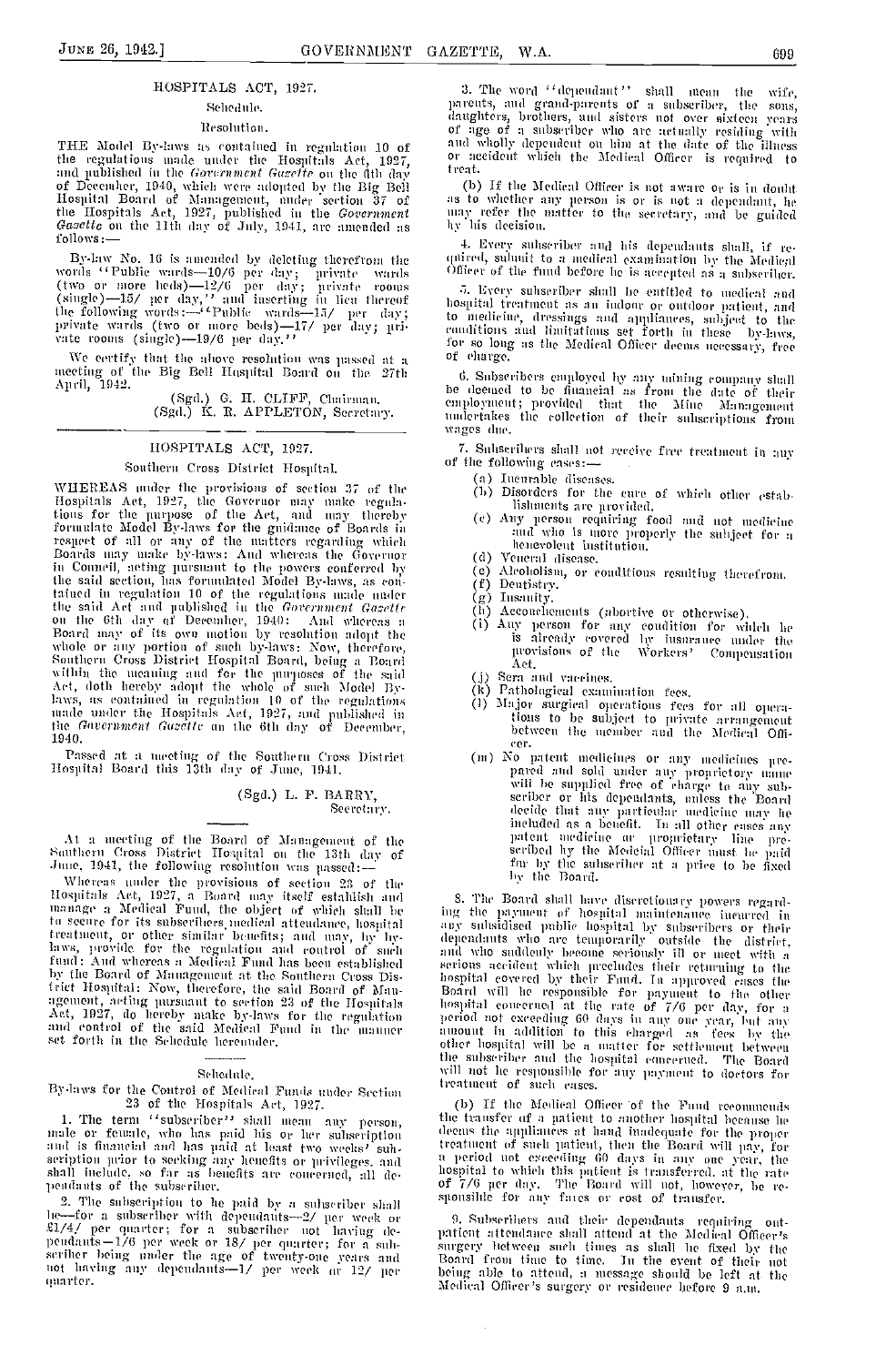(b) The Medical Officer shall be in attendance at his surgery for treatment of subscribers at the hours fred

by the Board. When a subscriber residing outside a radius to be fixed by the Board requires the services of a Medi-<br>cal Officer, he shall pay the Medical Officer mileage at  $\begin{pmatrix} 2 \end{pmatrix}$ <br>such rates as shall be arranged between the Fund and the Medical Officer.

The doctor shall keep such records as the Board may determine from time to time.

Southern Cross District Hospital Board.

(Sgd.) L. F. BARRY,<br>Secretary.

# HOSPITALS ACT, 1927.

# Cue Hospital.

I-ItS Excellency the Lieutenant-Governor in Council, acting pursuant to section 23 of the Hospitals Act, 1927, has been pleased to approve of the amendment by the By-laws for 21 the control of the Medical Fund of the Cue Hospital as set out in the resolution contained in the Schedule set out in the resolution contained in the Schedule hereunder.

W. L. WILSON, Acting Under Secretary.

# Schedule.

#### Resolution.

The by-laws for the control of the Medical Fund of the Cue Hospital, as made by the Cue Hospital Board 23. The Board may from time to time appoint a sub-<br>of Management under section 23 of the Hospitals Act, committee, of any number, with such powers, rights, 1927, and published in the Government Gazette on the 5th day of December, 1941, are amended as follows:

By-law 7 is amended by deleting therefrom the words "Major operations, with the exception of urgent opera-<br>tions (an urgent operation is one where the postponing of the operation for more than twenty-four hours after the decision to operate has been made, would, in the <sup>15001</sup> ind, opinion of the Medical Officer, be detrimental to the mid, health of the patient),'' where they appear in lines the 12 to 18 of the said by-law, and inserting in lieu thereof 2<br>the following words ''Dental operations and major sur-<br>the gical operations. (Fees for all operations to be subject shall<br>to private arrangement between the member and the such Medical Officer.) The following surgical procedures, if patic<br>performed without a general anaesthetic, shall be deemed fees nuncor operations." The free of charge of charge of charge of charge of charge operations." The fractures, and such the examined by the secretary or matron as minor operations."

Passed by resolution of the Cue Hospital Board on the 6th January, 1942. A. J. CURRIE,

Chairman.

ROBERT BOULTER,

Hon. Secretary.

#### HOSPITALS ACT, 1927.

# Norseman Hospital.

WHEREAS muder the provisions of section 37 of the Hospitals Act, 1927, the Governor may make regulations for the puidance of Boards in respective Model By-laws for the guidance of Boards in respective  $\frac{1}{2}$ for the purpose of the Aet, and may thereby formulate Whe Model By-laws for the guidance of Boards in respect Hospit of all or any of the matters regarding which Boards managemay make by-laws: And whereas the Governor in C section, has formulated Model By-laws, as contained in  $\frac{1}{2}$  by by regulation 10 of the regulations made under the said  $\frac{1}{2}$  such  $\frac{1}{2}$  at  $\frac{1}{2}$  at  $\frac{1}{2}$  at  $\frac{1}{2}$  at  $\frac{1}{2}$  at  $\frac{1}{2}$  at  $\frac{$ of the day of December, 1940: And whereas a Board may<br>of its own motion by resolution adopt the whole or any portion of such by-laws: Now, therefore Norseman Hos-<br>pital Board, being a Board within the meaning and forthe purposes of the said Act, doth hereby adopt the control whole of such Model By-laws, as contained in regulation forth 10 of the regulations made under the Hospitals Act, 1927, and published in the *Government Gazette* thereto set forth in the Schedule hereunder.

Passed at a meeting of the Norseman Hospital Board has this 14th day of May, 1942.

F. COOPER, Assistant Secretary.

#### Schedule.

The exceptions, amendments, and additions mentioned

- (1) l3y-laws No. 11, 14, 17, and 19 of the said Model By-laws arc not adopted but are excepted.
- $(2)$  By-law 16 is adopted, with the following amend
	- the words "Private wards (two or more beds)" in line 4 of the said by-law are deleted and the words ' Private wards (single) ' ' are in-
	- serted in lieu thereof;<br>
	(b) the words ''Private rooms (single)--15/- per<br>
	day,'' in line 5 of the said by-law are deleted;
	- $(c)$  after the words "Maternity eases-£0 10s. 6d. per day," in line 7 of the said by-law, the words 'Maternity cases (subscribers to medi- cal fund)— $\pm 0$  5s. Od. per day'' are inserted.

(3) Additional by-laws are added to the said Model By-laws after by-law 20, as follows:-

21. Any resolution of the Board may be revoked or altered at any subsequent meeting, either by the muani-<br>mous vote of all members or by a vote of a majority of the Board, subject in such last-mentioned ease to the condition that seven days at least before such sub- sequent meeting notice in writing thereof, and of the proposal to alter or revoke such resolution, shall have been given to each member.

22. No ball, bazaar, sports meeting, or other enter-<br>tainment or function shall be held in aid of the Hospital funds without the consent and authority of the Board.

23. The Board may from time to time appoint a sub-<br>committee, of any number, with such powers, rights, and privileges, and subject to such conditions and restrictions as the Boord may at such appointment or thereafter determine.

Any subscriber or member of the stall having any complaints or other business to bring before the Board should submit the same in writing to the Board, and, if required, shall attend personally the meeting of the Board.

All out-patients requiring treatment and who in 25. All out-pattents requiring reatment and one in the Medical Officer's opinion are in need of treatment shall be attended to, and the Medical Officer shall enter such patients' names in the book provided for outpatients under the heading to which they belong. All fees collected or paid to be handed to the secretary.

26. (a) Non-subscribers to the Medical Fund shall be examined by the secretary or matron as to their

(b) Applicants for admission to the hospital shall, when required by the secretary, make a statutory declara-<br>tion that they are unable to pay for treatment and are<br>not entitled to benefits from any friendly society.

The hospital will not be responsible for money or other effects, the property of a patient, unless specifi- cally entrusted to the care of the ,natron or secretary.

Whereas under the provisions of section 23 of the<br>Hospitals Act, 1927, a Board may itself establish and<br>manage a Medical Fund, the object of which shall be ta secure for its subscribers medical attendance, haspital treatment, or other similar benefits; and may, by by-laws, provide for the regulation and control of such Fund: And whereas a Medical Fund, to be known as the Norseman Medical Fund has been established<br>by the Board of Management at the Norseman Hos-<br>pital: Now, therefore, the said Board of Management,<br>acting pursuant to section 23 of the Hospitals Act,<br>1927, do hereby mak forth in the Schedule hereunder.

#### Schedule.

fly-laws for the Control of the Norsemnan Medical Fund under section 23 of the Flospitals Act, 1927.

1. The term ''subscriber'' shall mean any person, male or female, who has paid his or her subscription, and is financial, and has paid at last two weeks' sub-

At a meeting of the Board of Management of the Norseman Hospital on the 14th day of May, 1942, the following resolution was passed:-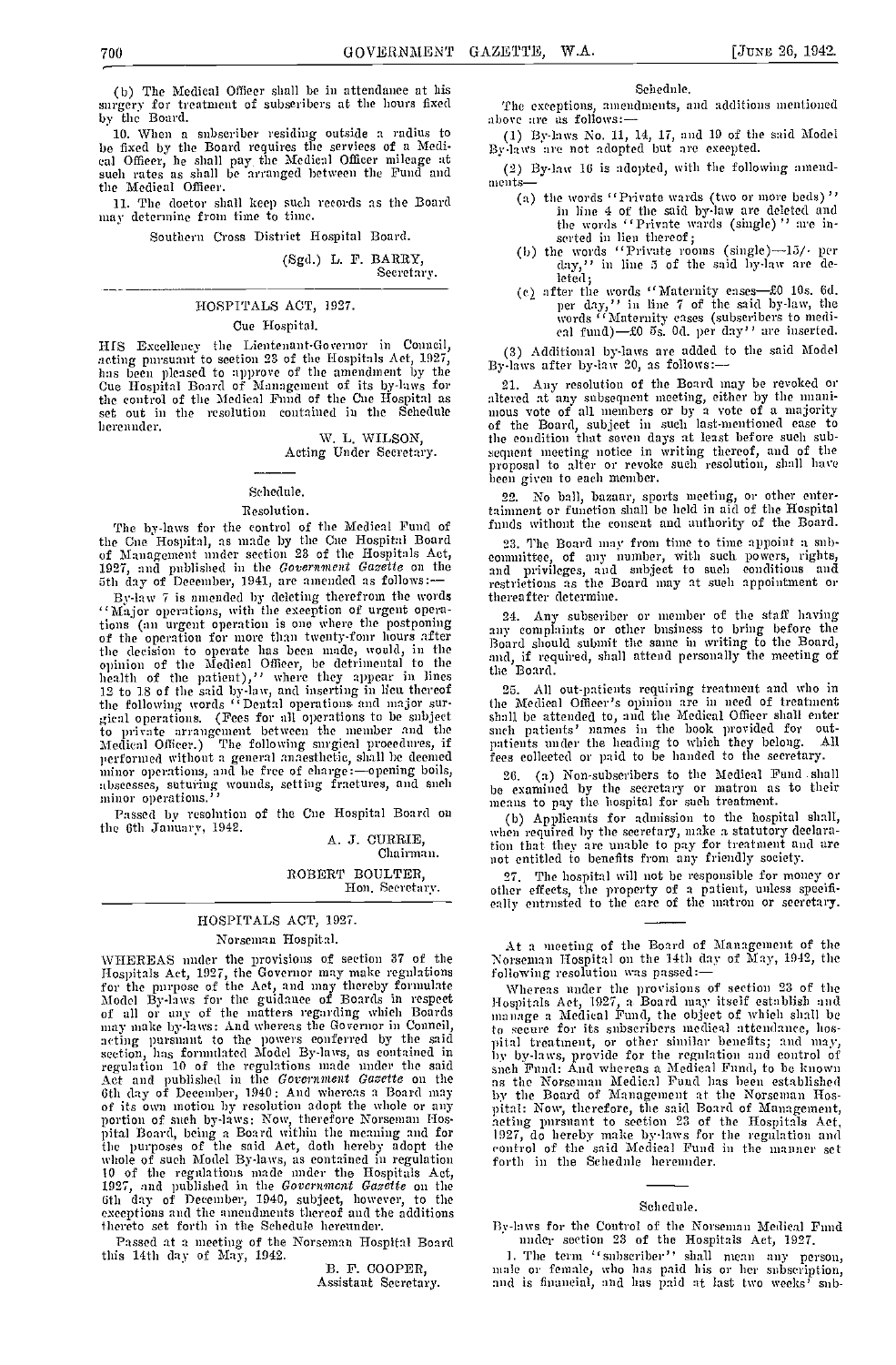shall include, so far as benefits are concerned, all dependants of the subscriber as hereinafter defined.

2. The subscription to be paid by a subscriber shall be-single person 1s. 9d. per week or 22s. 9d. per quar-

ter; married person, 2s. per week or 20s. per quarter. Subseribers whose subseriptions are fourteen days<br>or more in arrears will not be entitled to any benefits.<br>2. The word ((dependent)) shall weap the wife and  $\frac{10}{10}$ . No subseriber, not being an indoor patient, shall

3. The word "dependant" shall mean the wife or husband or female relative occupying the position of head of the household, or children up to the age of 16 years; provided they are residing with the subscriber and are dependent upon him or her.

(b) If the Medical Officer is not aware or is in doubt all. Subseribers shall no<br>as to whether any person is or is not a dependant, he any of the following eases:<br>may refer the matter to the secretary and be guided by (a) may refer the matter to the secretary and be guided by Ins decision.

Every subscriber and his dependants shall, if re- quired, submit to a medical examination by the Medi cal Officer of the Fund before he is accepted as a sal,- scriber.

Subscribers may nominate to have their names placed on the list of any Medical Officer approved by the Board; but having done so may not change to an-<br>other Medical Officer's list, except as from first days<br>of January, April, July or October, respectively, in which cases the secretary shall be given seven days' notice of the desired changes.

which cases the secretary shall be given seven days'  $(g)$  Aleoholism<br>
notice of the desired changes. (h) Dentistry.<br>
6. Every subscriber shall be entitled to surgical and (i) Insanity.<br>
not patient, and to medical and sur the by-laws, and for so long as the Medical Officer on whose list the subscriber's name appears, deems neces- sary, free of charge.

(a) The Board shall have discretionary powers re- garding the payment of hospital maintenance incurred in any subsicbsed public hospital by subscribers or their depeudants who are temporarily outside the district, dependants who are temporarily outside the district, and who suddenly become serionsly ill, or meet with a serious accident, which precludes their returning to the hospital covered by their subscription. In approved eases the Board will be responsible for payment to the privile<br>other hospital concerned at the rate of 7s. 6d. per day dation for a period not exceeding 60 days in any one year, by in that any amount in addition to this, charged as fees by satio the other hospital, will be a matter for settlement be-<br>tween the subscriber and the hospital concerned. The Board will not be responsible for any payment to doetors for treatment of such cases.

7. (b) If the Medical Officer of the hospital recom-<br>mends the transfer of a patient to another hospital<br>because he deems the appliances at hand inadequate for the proper treatment of such patient, then the Board will pay, for a period not exceeding 60 (lays in any one year, the hospital to which this pmitient is trnnsfcrred at the rate of 7s. Gd. per day. The Board will not, however, be responsible for any fares or cost of transfer.

S. Surgical treatment to which subscribers arc entitled is as follows:

- (a) Any surgical procedure aot usually requiring general annesthesia.<br>
(b) Cleaning and dressing of wounds.
- 
- b) Cleaning and dressing of wounds.<br>e) Suturing superficial wounds.
- Simple reduction of fructures and dislocations  $\frac{d\mathbf{r}}{d\mathbf{r}}$ iot requiring general anaesthesia.<br>(c) Opening carbuneles, boils, and abscesses of a
- superficial nature.
- (f) Hypodermic injections, subcutaneous and intra museular injections, but not injections for piles or varicose veins.<br>(g) Passing catheters. The re
- 
- (g) Passing catheters.<br>(h) Douching and syringing and applications of<br>medications and dressings. (a) Douching and syringing and applications of  $\begin{array}{ccc} 17. \ \text{mediations and dressings,} \end{array}$  opinic (i) Diagnostic procedures such as X-raying, taking  $\begin{array}{ccc} \text{whence} \end{array}$
- blood pressure, urine testing (where the  $\Omega_{\rm ff}^{\rm min}$
- Doctor thinks fit).<br>
All major operations, in the case of a patient their<br>
who has been a subscriber for at least six<br>
months: Provided that subscribers shall be<br>
venerge entitled to receive hospital treatment only, excluding services rendered by doctors, which shall be paid for by subscribers.

9. (a) Special treatment, such as massage, electrical treatment (diathermy and Bristo coil), and cystoscopy, are charged at 75 per cent, of usual rates.

scription prior to seeking any benefits or privileges, and (b) Where operation fees are charged they will be at (b) Where operation fees are charged they will be at the rates usually adopted for Compensation Act eases, and for cases not in that Schedule at 75 per cent, of the ordinary chargeable fees.

> (e) Certain appliances, e.g., crutches, splints, etc., will be available for the use of subscribers on payment of a deposit, which will be refunded on the return of such appliances in good order.

iO. No subscriber, not being an indoor patient, shall be supplied with any ,nedicincs or dressings, except on the authority of the hiedical Officer on whose list the subscriber's annie appears, or the matron, who shall record same in a diary to be kept for the purpose.

11. Subscribers shall not receive free treatment in any of the following eases:

- 
- (b) Disorders, for the cure of which other estab-<br>lishments are provided.
- lishments are provided. (c) Any person requiring food and not medicine, and who is more properly a subject for a
- benevolent institution. (d) Any person from the gaol or lock-up, unless aim urgent ease and the police provide attend- ant or custodian.
- ant or enstodian.<br>(e) Any infant on account of the condition of the mother alone.
- Venereal diseases.  $(f)$
- Alcoholism.
- 
- 
- (i) Insanity.<br>(j) Premature labour brought on by other than natural causes.
- No patent medicines or any medicines prepared and sold under any proprietary name will be<br>supplied free of charge to any subscriber,<br>unless the Board decide that any particular<br>medicine may he included as a benefit. In medicine may be included as a benefit. In all other cases any patent medicine or pro-<br>prietary line prescribed by the Medical Officer the best fixed by the subsection of the best behind for by the subsection at a price<br>to be fixed by the Board.<br>(1) Accouchements (abortive or otherwise).
- 

12. No subscriber shall be entitled to any of the privileges regarding treatament or hospital accommodation for any conditions for which he is already covered by insurance under the terms of the Workers' Compen-<br>sation Act.

The secretary shall, whenever required by the chairman, Board, or upon a requisition in writing signed by not less than twenty (20) subscribers, convene a special general meeting of subscribers. The requisition shall express the objects of the meeting, and shall be left with the secretary, who shall forthwith convene a special meeting. In the event of the secretary failing to do so within ten days from the time of the requisition being received by him, the rcquisitionists, or any number of them, may convene a special meeting.

14. At least fourteen clear days' notice of the an-<br>
mual and every special meeting shall be given each sub-<br>
scriber by advertisement in the local paper, or other<br>
means, as the Board shall direct. Such notice shall specify the place, the day, and the hour of meeting, and the general nature of the business.

15. At special meeting five per cent, of the number of subscribers shall form a quorum. If within fifteen minutes from the time appointed for the meeting a ,ninutes from the time appointed for the meeting a quorum of subscribers is not present, the meeting, if convened upon the requisition of subscribers, shall be dissolved.

In the case of an ordinary geaerai meeting, no business shall be transactcd except the adoption of the report and accounts, unless a quorum be present.

17. (a) All patients who in the Medical Officer's opinion require treatment shall attend at the hospital whenever required to do so by 1dm. But the Medical Officer on whose list the subscriber's name is shall also, Officer on whose list the subseriber's name is shall also,<br>in ease of necessity, gratuitously attend subseribers at<br>their own homes: Provided they reside within a five-<br>mile radius of the hospital, always excepting eases o such other cases as are mentioned in by-law 11.<br>(b) When a subscriber residing outside a radius to

be fixed by the Board requires the services of a Medical Officer, he shall pay the Medical Officer mileage at such Officer, he shall pay the Medical Officer mileage at such rates as shall be arranged between the Board and the Medical Officer.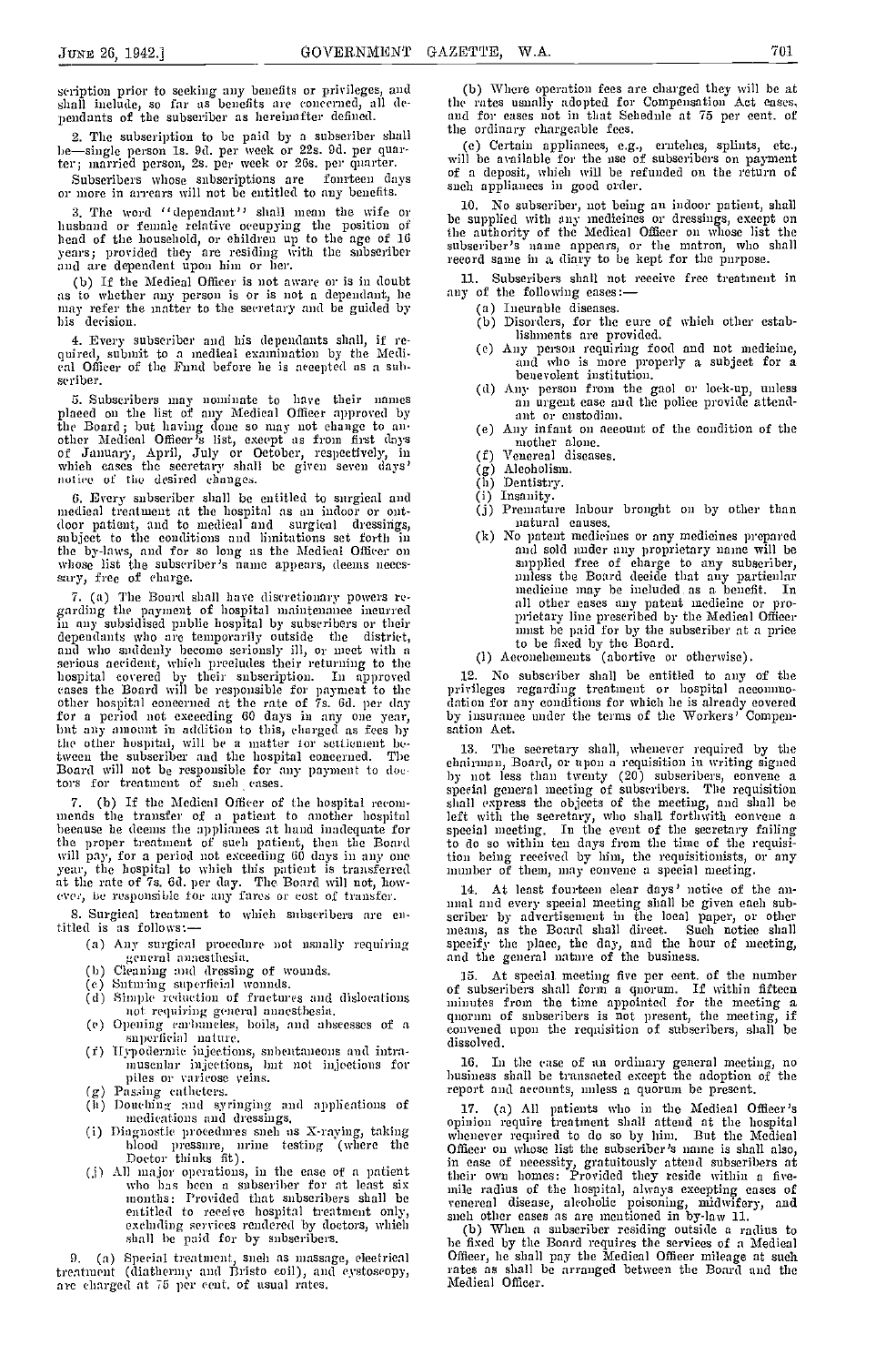18. The Board may from time to time appoint and remove any Idedieal Officer and determine the remun- eration, terms and conditions of such appointment.

> (Sgd.) B. HOOPER, Assistant Secretary.

At a meeting of the Board of Management of the Norseman Hospital on the 14th clay of May, 1942, the following resolution was passed:-

Whereas under the provisions of section 23 of the Hospitals Act, 1927, a Board may itself establish and manage a Medical Fund, the object of which shall be to secure for its subscribers medical attendance, hos-<br>pital treatment, or other similar benefits; and may,  $\frac{1}{1}$ <br>by hy-laws, provide for the regulation and control of<br>such Fund: And whereas a Medical Fund, to be know as the Mallee Medical Fund has been established  $\frac{1}{10}$  for by the Board of Management at the Norseman Hos-Ital: Now, therefore, the said Board of Management, acting pursuant to section 23 of the Hospitals Act, 17th<br>acting pursuant to section 23 of the Hospitals Act, 1927, do hereby make by-laws for the regulation and 1998. control of the said Medical Fund in the manner set<br>forth in the Schedule hereunder.

#### Schedule.

fly-laws for the Control of the Malice Medical Fund under section 23 of the Hospitals Act, 1927.

Tue term "subscriber" shall mean any person, male or female, who has paid his or her subscription and is financial and has paid at least two weeks' sub-<br>scription prior to seeking any benefits or privileges, been pleased to approve of the appointment of Lat Chas<br>and shall include, so far as benefits are concerned, Serg

The subscription to be paid by a subscriber shall be £1 5s. per half ear or £2 lOs. Od. per annum, as the subscriber may elect.

3. The word "dependant" shall mean the wife, parents and grandparents of a subscriber, the sons, daughters, brothers and sisters not over sixteen years — Conn<br>of age of a subseriher who are actually residing with — <sub>ance</sub> and wholly dependent on him at the date of the illness component on the Medical Officer is required to R.<br>treat. (b) If the Medical Officer is not aware or is in

doubt as to whether any person is or is not n de- C. pendant, he may refer the matter to the secretary and Frem: be guided by his decision.

Every subscriber and his dependants shall, if required, submit to a medical examination by the Medical Officer of the Fund before lie is accepted as a subscriber.

Every subscriber shall be entitled to medical and hospital treatment as time Norseman District los- pi timi only, as an imldoor or outdoor i ,aticnt, and to medicine, dressings and appliances, subject to the conditions and limitations set forth in these hy-laws,<br>for so long as the Medical Officer deems necessary,<br>free of charge.

- (a) Incurable diseases.
- (b) Disorders for the cure of which other estab-
- (b) Distouters for the enre or which other estable.<br>
(c) Any person requiring food and not medicine and who is more properly the subject for a<br>
penevolent institution.
- 
- (d) Venereal disease.<br>(e) Alcoholism, or conditions resulting therefrom.<br>(f) Dentistry.
- 
- 
- 
- (g) Insanity.<br>
(h) Accouchements (abortive or otherwise).<br>
(i) Any person for any condition for which he is<br>
already covered hy insurance under the<br>
provisions of Workers' Compensation Act. (j) Sera and vaccines.<br>
(k) Pathological examination fees.<br>
(l) Major operations.
- 
- 
- (m) No patent medicines or any medicines prepared and sold under any proprietary name will be and sold under any proprietary name will be his dependants, nuless the Board decide that<br>any particular medicine may be included as a<br>benefit. In all other cases any patent medicine<br>or proprietary line prescribed by the Medicial<br>Officer must be paid for hy the subsc

Subscribers and their dependants requiring ontpatient attendance shall attend at the Medical Officer's in rgei-)- between such tinles as shall ho fixed by tile Board from time to time. In the event of their not being able to attend, a message should be left at the Medical

Officer's surgery or residence before 9 a.m.<br>(b) The Medical Officer shall be in attendance at his<br>surgery for treatment of subscribers at the hours fixed surgery for treatment of subscribers at the hours fixed<br>by the Board.

The doctor shnll keep such records as the Board may determine from time to time.

(Sgd.) B. HOOPER,<br>Assistant Secretary.

Police Depnrtnient, Perth.

IN accordance with section 76 of the Police Act, 1892, the following unclaimed found property will be sold my public auction at the Geraldton Police Station on the I 7th July, proximo: -1 cap and part of lub, off Chrysler ear; 1 fountain pen; 1 oil can (small); 1<br>bush rug; 1 pair lady's bathers and towel; 1 set of<br>upper dentures; 1 travelling rug; 1 gent's bicycle (no make); 1 full wool hide (merino); 2 yellow metal<br>wedding rings; 2 grey hlankets; 3 hottles Globe bitter<br>beer.

D. HUNTER, Commissioner of l'olice.

Police Departlnent, Perth, 22nd June, 1912.

1115 Excellency the Lieutenant-Governor ill Council has heen picased to approve of the appointment of 1st Class Sergeant II. W. Rowhottam (No. 1065) to the rank of from the 1st June, 1942.

# LICENSING ACT, 1911-1922.

THE following members of the Police Force have been appointed by His Excellency the Lieutenant-Governor in Council as Inspectors of Licensed Premises, in accord-Conneil as Inspectors of Licensed Premises, in accordance with section 214 of the Licensing Act, 1911-1922:—<br>Constables:—L, W. Candish (No. 1580), Mingenew; V.<br>Constables:—L, W. Candish (No. 1580), Mingenew; V.<br>C. Good (No Fremantle, and Sergeant A. C. Cooper (No. 1369), Perth.

> 3. DOYLE, for Commissioner of Police.

22nd June, 1942.

# APPOINTMENT.

Fisheries Department,<br>Perth, 18th June, 1942.

(1. Subscribers shall not receive free treatment in Brownfield to be-(a) the Deputy of the Chief Inspector<br>any of the following eases:-No. 1690/20; Ex. Co. No. 902. HIS Excellency the Lieutenant-Governor in Excentive<br>Conneil has been pleased to appoint Edward John Council has been pleased to appoint Edward John Brownfield to be—(a) the Deputy of the Chief Inspector of Fisheries, under section 5 (1) of the Fisheries Act, 1905-1940; (b) a Guardian under section 15 of the Game Act, 1912-1913; (c) a Collector of royalty, under<br>section 23A (4) of the Game Act, 1912-1913, and Deputy Chuef Collector of royalty under regulation 36 of the Game Act Regulations; (d) a Pearling Inspector, under section 9 (1) of the Pearling Act, 1912-1935;<br>(e) a Superintendent under section 81 (5) of the Pearling Act, 1912-1935; (f) an Inspector under section 6 of the Whaling Act, 1937; and (g) an Inspector under section 17 of the Oyster Fisheries Act, I881.

| A. J. FRASER.                 |  |
|-------------------------------|--|
| Chief Inspector of Fisheries. |  |

Department of North-West, Perth, 24th June, 1942.

Ex. Co. No. 934; C.S.D. 660/35.

118 Excellency the Lientenant-Governor in Council<br>under section 9 of the Bunbury Harbour Board Act, under section 9 of the Bunbury Harbour Board Act, 1909, has been pleased to grant to Mr. H. H. Abraham-<br>son, a Member of the Bunbury Harbour Board, leave<br>to be absent from the meetings of the said Board from the 24th May to 6th June, 1942.

G. IC. BARON HAY, Under Secretary for North-West.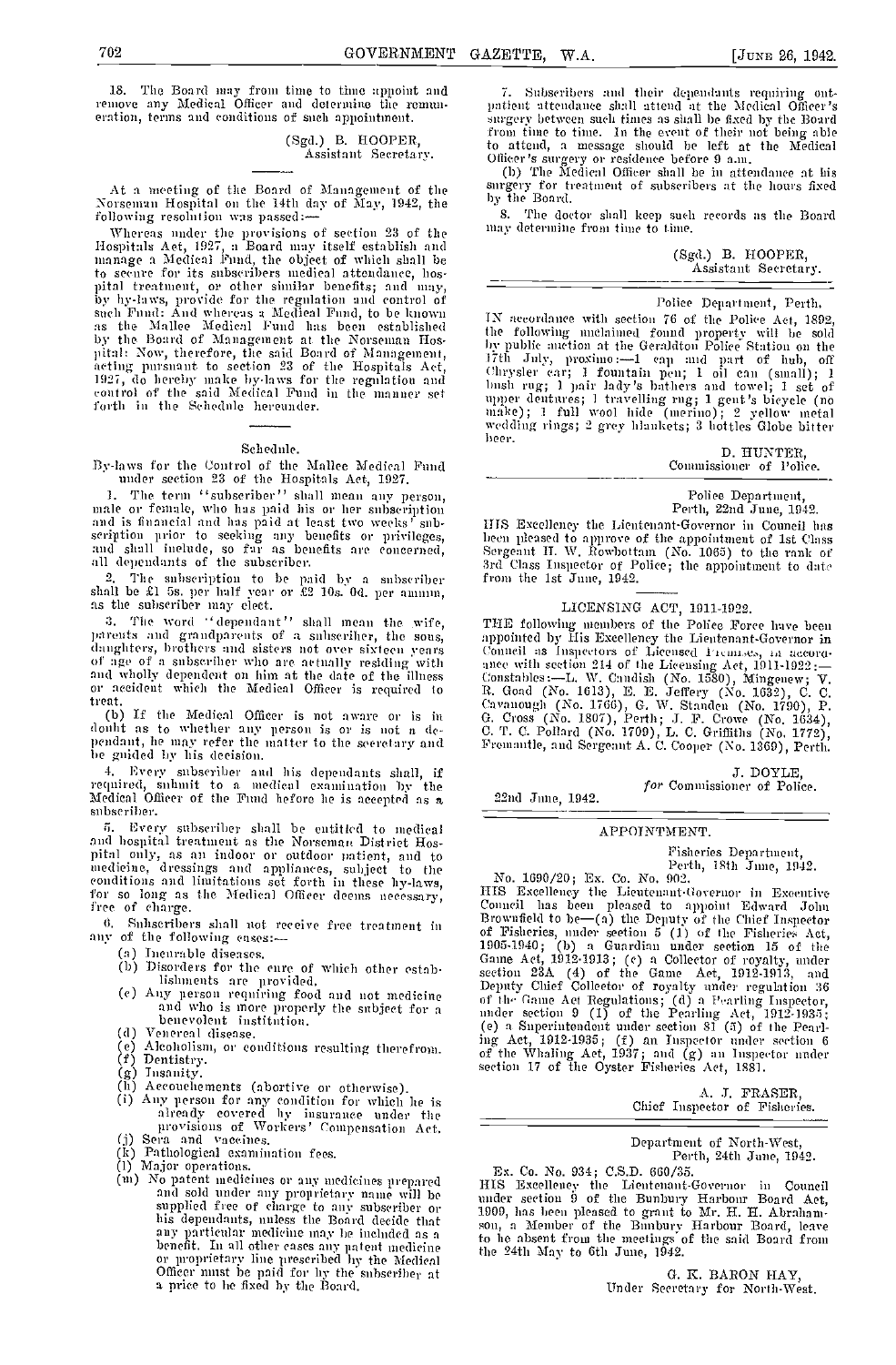Department of Lands and Surveys,<br>Corr. 50/41. Perth, 22nd June, 1942.<br>IT is hereby notified that His Excellency the Lientenant-Fr is nereby notified that His Excellency the Lientenant-<br>
Governor in Executive Conneil has been pleased to ap-<br>
prove of the dedication, muler the provisions of section<br>
7 of the Workers' Homes Act, 1911, of Mosman Park<br>

G. L. NEEDHAM. Under Secretary for Lands.

# CANCELLATION OF RESERVE.

Department of Lands and Surveys, Corres. No. 2128/09. Perth, 22nd June, 1942. HIS Excellency the Lieutenant-Governor in Executive Council has been pleased to approve of the cancellation of Reserve No. 12102 for 'Water and access thereto'' and extending westerly about 270 chains to a point at South Koorda.

> C. L. NEEDIIAM, Under Secretary for Lands.

# AMENDMENT OF AREA AND BOUNDARIES OF RESERVE.

Department of Lands and Surveys, Perth, 22nd June, 1912.

HIS Excellency the Lieutenant-Governor in Executive Council has been pleased to approve of the area and boundaries of the following Reserve being amended as described in the Schedule below, for the purpose therein 180 set forth; the area and boundaries previonsly published  $^{248\text{d}G}$  in the Government Gazette being hereby cancelled:-

11358/04.

KAL000RLIE.-Xo. 21338 (Park Lands).-Lots  $3110$  to  $3113$ , inclusive, and  $3303$ . (13a.). (Plan Kal-  $\frac{1}{6}$ 

> C. L. NEEDHAM, Under Secretary for Lands.

# **RESERVES**

# Department of Lands and Surveys,<br>Perth, 22nd June, 1942.<br>HIS Excellency the Lientenant-Governor in Excentive

HIS Excellency the Lieutenant obvernor in Executive Council has been pleased to set apart as Public Reserves the land described in the Schedules below for the purposes therein set forth:-

5530/20.

VICTORIA (Wieherina) -No. 17711 (Water sup-<br>ply).—Location No. 9726 (3,929a. 0r. 17p.). (Plan No.<br>157C/40.)

GASCOYNE.—No. 22338 (De Grey-Mingenew Stock ROI<br>Route deviation).—All that portion of land, being a strip of land 80 chains wide, its centre line leaving Roe L the centre line of the present route (9701) at a point<br>on a southern boundary of Pastoral Lease 394/497, cast a<br>and situate about 120 chains south-easterly from the trance<br>No. 23 Well, and extending 335deg. 0min. 40 chains thence 295deg. 0min. about 400 chains; thence 326deg.<br>30min. about 620 chains; thence 305deg. 30min. about<br>570 chains; thence 334deg. Omin. about 160 chains; thence about 349 deg. 0min. about 1000 chains, cross-<br>ing the Gaseoyne River, extending through post S.S.

and onwards to a point situate 40 chains east of tree<br>marked S.S. situate on the right bank of Davis Creek;<br> $\frac{56}{96}$ 

96 thence Ideg. Omin. about 150 chains; thence 357deg. No. 1<br>
Omin. about 150 chains; and thence about 346deg. corne:<br>
Omin. about 270 chains to rejoin the aforesaid Reserve the s.<br>
at Post <u>S.S.</u> About 20,450 acres. (Plan 95

73/3 00.)

GASCOYNE.-No. 22339 Stock Route (Binthan-<br>booka-Mungarra).--All that portion of land, being a strip of land 40 chains wide, its centre line leaving 444/80). the De Grey-Mingenew Stork Route (9701) at the No. 27 Well and extending about 215deg. Omin. about 350

chains through tree marked  $\frac{S.S.}{80}$  and onward to a

80<br>point on a northern boundary of Pastoral Lease<br>394/497 and situate abont 20 chains west of marked tree S.S.; thence 197deg. 0min. about 290 chains to a

81 point situate nbout 20 chains west of marked tree 5.8.; thence 2lSdeg. 0mm. about 120 chains to a point 87

situate about 20 chains west of a rock cairn; and thence about 1. It is commenced to see S.S. and onwards to

84 join time centre of Stock Route 22340. About 5,200 acres. (Plans 74/300, 77/300, and 78/300.)

 $11765/04.$  GASCOYNE (Jimba Jumba).—No. GASCOYNE (Jimba Jumba) .— No. 22340 (Stock<br>Route deviation) .— All that portion of land, being a strip<br>of land 40 chains wide, its centre line leaving the centre Iine of the deviation of the De Grey-Mingenew Stock Route at a point 20 chains northerly from a post marked

100 20 chains nortim of a. post marked 5.5.; thence 277deg.

97 Onun. about 130 chains to a point 20 clinins north of tree marked S.8.; timemmee about 263deg. 0mm. about

83 I 60 chains to a point 10 chains nartli of a rock cain, thence 247deg. 30min. 150 chains; thence 276deg. 0min.<br>115 chains, then 317deg. Omin. 70 chains; thence about<br>270deg. Omin. about 160 chains to a point situate 20<br>chains south of post S.S.; thence 260deg. Omin. about

85<br>180 chains to a point north of a rock cairm; thence 248deg. Omin. abont 250 chains to a point 10 chains<br>north of marked tree S.S.; thence abont 255deg. 0min.

88 a bout 200 chains to post S.S.; thence 27Odcg. 50 chains;

89 thence 3O4dcg. Oniin. about 230 chains to a point 10 chains north of a rock cairn on Stony Knob; timence abont 288deg. 30mm. abont 125 chains to a point 10 chains north of marked tree S.S.; thence westerly about 90

580 chains passing about 15 chains north of post S.S.

9]. and onwards to a point situate 28 chains south-east of post S-S., on the Rabbit-proof Fence; thence southm about 92

80 chains to a point situate cast of marked tree S.S.

93 and thence south-west about 80 chains to the centre line of Reserve 21350. (Plan 74/300).

4367/06

NEWLANDS.-No. 22341 (railway purposes)-Lot No. 11 (32.9p.). (Plan Newlands Townsite).

5 75/42 ROE (near Buniche).-No. 22342 (School Site).- Rounded by lines starting framu tIme south-east corner of Roe Location 147 and extending north along its eastern houndary for a distance of about 12 chains; thence east about 4 chains and south parallel to and at a distance of 1 chain from the west boundary of Location 135 to the northern side of Rond No. 8174 and along it westward to the starting point. (5a). (Plan 388/80).

37 1/42. GNOWANGERUP.-No. 22343 (Water Reserve).- Location No. 1108 (about 272a.). (Plan 435/SO).

1243/15.

 $HAY$ .-No. 22345 (Sehool Site). That portion of Location 836 bordered by lines starting from a point on the southern side of the Cranbrook-Yerriminnup Road No. 1069 at a point 7 chains westward from the east corner of the said location and extending westward along time snid side of road for a distance of about 7 chains 7 links; thence southward at right angles to the said side of road for a distance of 7 chains 7 links; thence and thence northward to the starting point. (Reserve 16490 Camping-is hereby reduced.) (Sa.). (Plan

> G. L. NEEDHAM, Under Secretary for Lands.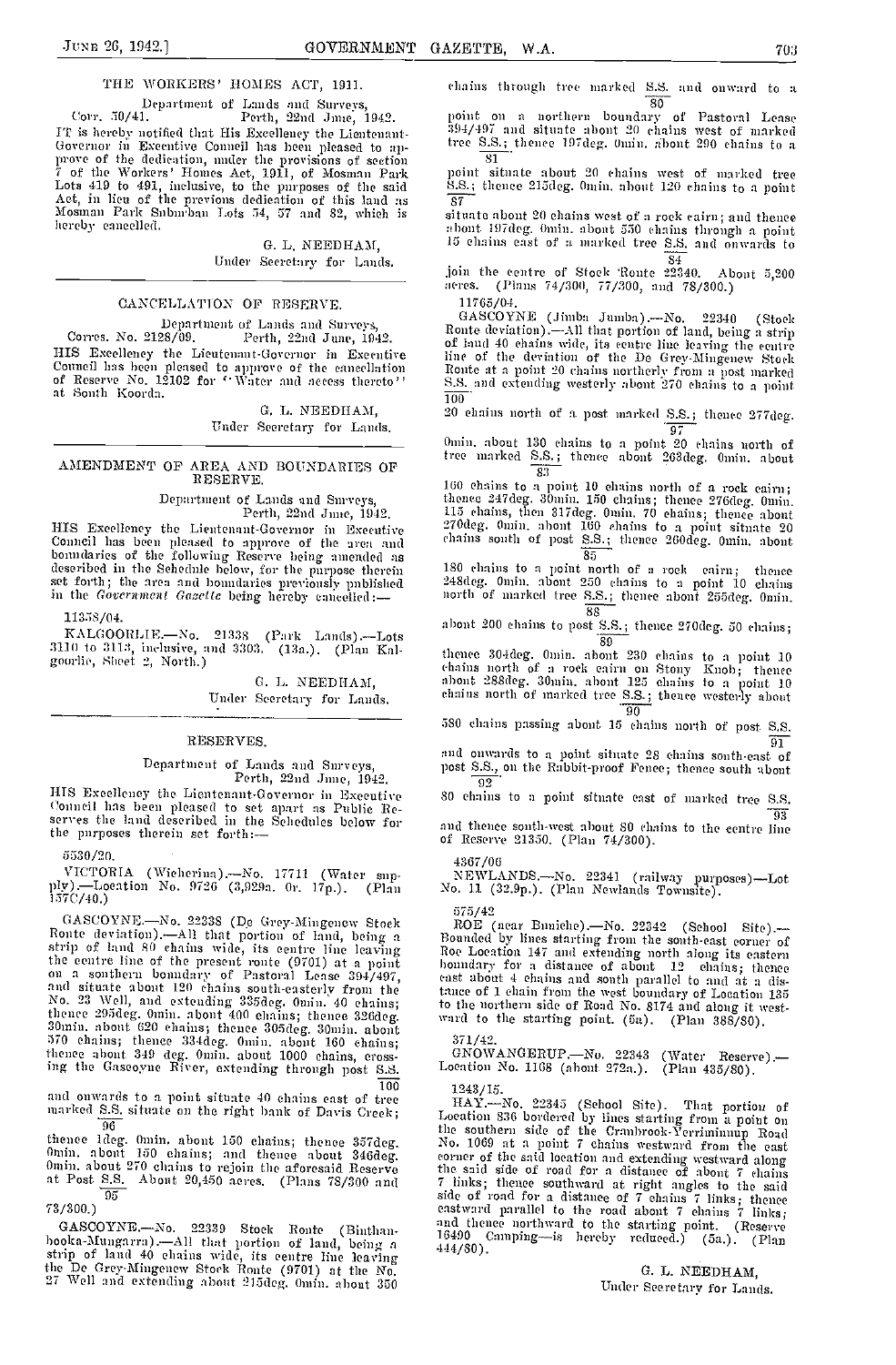# YALGOO TOWNSITE.

# Boundaries amended.

Department of Lands and Surveys.<br>Corr. 3770/96. Perth, 22nd June, 1942.<br>HIS Excellency the Lieutenant-Governor in Executive Homeil has been pleased to approve of the boundaries of Sion Rates, to the place where the Board Nagro Townsite being amended to include Lot 179, as suble for seven days from the date of issue, surveyed and shown on Lands 57683.

G L NEEDHAM,

# Under Secretary for Lands.

# **FORFEITURES**

FORFEITURES. THE undermentioned leases have been cancelled under visions of clause 18 of the regulations. section 23 of the Land Act, 1933-1939, for non-payment of rent or other reasons:—

Name, Lease, District, Reason, Corres. No., Plan.

Batten, A. G.; 55/1933; Ninghan 2985; £202 Os. 1d.;<br>2952/30; 66/80, B & C2.<br>Boase, J.; 6421/153; Meekatharra 310; abandoned;

13028/11; Meekatharra Townsite.

l3ozieh, J.; 3117/1555; Boulder 160; £0 5s. 7d.; 2453/34; Boulder, Sheet 1.

Brown, J. D.; 365/892; Wellington 4612; £1 8s. 0d.;<br>1843/39; 411D/40, A4.<br>Datchens, J.; 342/972; Newdegate 68; £1 2s. 6d.;<br>495/35; Newdegate Townsite.<br>Hendrie, J. G.; 3117/3258; Reedy 174; abandoned;

1477/39; Reedy Townsite.<br>
Holman, C. W. R.; 55/2361; Yilgarn 679; £138 5s. 5d.;<br>
1031/32; 53/80, C2 & 3.<br>
Sampson, C.; 365/939; Plantagenet 5641; £4 9s. 6d.;<br>
2096/39; 451/80, C1.<br>
Smith, H. S.; 13024/56; Jilbadji 340; £17

1.345/28; 23/SO, 132, Moorine Rock Siding. Wells, H. J.; 3117/1537; Youanini 371; abandoned; 411/36 ; Yonanmi Townsite.

G. L. NEEDHAM, Under Secretary for Lands.

# LOT OPEN FOR SALE.

Department of Lands and Surveys, Perth, 22nd June, 1942.

IT is hereby notified, for general information, that the  $0.644$ <br>
undermentioned lot is now open for sale, under the class<br>
conditions specified, by public auction, as provided by  $0.463$ ,<br>
the Land Act, 1933-1939, at the

Applications to he lodged at Northam.

4494/13. PIAWANING-Suburban Lot 41 (10 acres); £20.

A plan showing the arrangement of the lot referred jo is now obtainable at this office and the offices of the various Government Land Agents.

G. L. NEEDHAM, Under Secretary for Lands.

LAND OPEN FOR SELECTION.<br>IT is hereby notified, for general information, that the IT is hereby notified, for general information, that the acre;<br>areas scheduled hereunder are available for selection  $\frac{1}{100}$ <br>under Part V. of the Land Act, 1933-1939, and the classic

Applications must be lodged at the Land Agency at  $^{81}$  S.<br>Office as specified hereunder not later than the date  $^{10}$  Agency specified, but may be lodged before such date, if so seemed.

AU applications lodged on or before such date will be treated as having been received on the closing day, and if there are more applicants than one for any block, the application to be granted will be determined by the Land Board. Should any lands remain unselected such will continue available until applied for or otherwise dealt with.

If a Land Board sitting becomes necessary, the appli-<br>
cants for the blocks will be duly notified of the date,<br>
time, and place of the meeting of the Board, and there shall be an interval of at least three days between the 6d. closing date and the sitting of the Board.

If an applicant wishes to appear before the Land Board in person lie may apply to the Head Office or to the Clerk in Charge of any of the District or Branch Land Offices for a certificate to the Railway Department which, on presentation at the nearest Railway Station will entitle him to a Return Ticket, at Concession Rates, to the place where the Board will sit, avail able for seven days from the date of issue.

The selector of a Homestead Farm from any location must take the balance thereof, if any, under Conditional Purchase.

All marketable timber, including sandalwood and<br>mallet, is reserved to the Crown, subject to the pro-<br>visions of clause 18 of the regulations.

# SCHEDULE.

# NOW OPEN.

#### PERTH LAND AGENCY.

# Jilbadji District.

Corr. No. 5690/28. (Plan 23/80, B & C4.)<br>Location 535, containing 1,350a. 2r. 16p., at 4s. per acre; subject to Agricultural Bank and Industries Assistance Board indebtedness and to mining conditions. This cancels the previous Gazette notice dated 12/9/1936.

# Jilbadji District.

Corr. No. 323/40. (Plan 6/80, B2.)<br>Location 557, containing 1,343a. 3r. 28p., at 4s. 3d.<br>per acre; subject to Agricultural Bank indebtedness and<br>mining conditions. This cancels the previous Gazette<br>notice dated 26/6/1940.

# WEDNESDAY, 1st JULY, 1942.

BUNBURY LAND AGENCY.

Murray District (about 11 miles west of Drakeslnook). Corr. No. 931/16. (Plan 383A/40.)

Location 1298, containing 153a. Ir. 3p., at 6s. per<br>acre (excluding survey fee); subject to survey.

#### KATANNING LAND AGENCY.

Kajonup District (about 4 miles east of Mudiarrnp).

Corr. No. 4659/19. (Plan 415B/40, F1.)<br>Locations 5258, 4489, 4643, 4644, 5257, 4638, and 6064, containing 922a. 3r. 1p., at 6s. 6d. per acre;<br>classification page 7 of 4659/19; also Locations 4637,<br>4630, and 7304, containing 463a. 3r. 36p., at 3s. per acre; classification page 6 of 5707/20; subject to Ag, icultural Bank indebtedness and to tho eradication of poison to the satisfaction of the Minister before the Crown grant may issue; being the late M. Quill 's forfeited Leases 12500/56 and 14311/68.

# PERTH LAND AGENCY.

Oldfield District (near Ravensthorpe).

regulations appertaining thereto, subject to the pro-<br>visions of the said Act.<br>visions of the said Act.<br> $\frac{2488/22}{1}$ , and Location 345, containing 80a, 2r. 32p. Corr. No. 3754/15. (Plan 42013/1320.) Location 304, containing 154n. lr. 5p., at 7s. 6d. per acre; classification page 7 of 311/15; Locations<br>123 and 94, containing 317a. Or. 35p., at 6s. 6d. per<br>acre; classifications pages 25 and 30 of 1696/20; Location 129, containing 281a. 1r.5p., at 6s. 6d. per acre;<br>classification page 15 of 6203/21; Location 247, con-2488/22; and Location 345, containing 80a. 2r. 32p., 3488/22; and Location 345, containing 80a. 2r. 32p., 4t Ss. per acre; classification page 6 of 5991/23; subject to Agricultural Bank, Industries Assistance Board indebtedness and mining conditions; being A. G. Jensen's forfeited Leases 35602/55, 38610/55, 38832/55, 40563/55, and 40698/55.

# THURSDAY, 2nd JULY, 1942. BRTDGETOWN LAND AGENCY.

Nelson District (about 4 miles north-west of Manjimup.)

Open under Part V. (sees. 47 and 49). Corr. No. 1279/41. (Plan 439C/40, E4.)<br>Locations 2050 and 2051, containing 240a., at 11s.<br>6d. per acre; classification page 139 of 1431/12; sub-<br>ject to Agricultural Bank indebtedness and to timber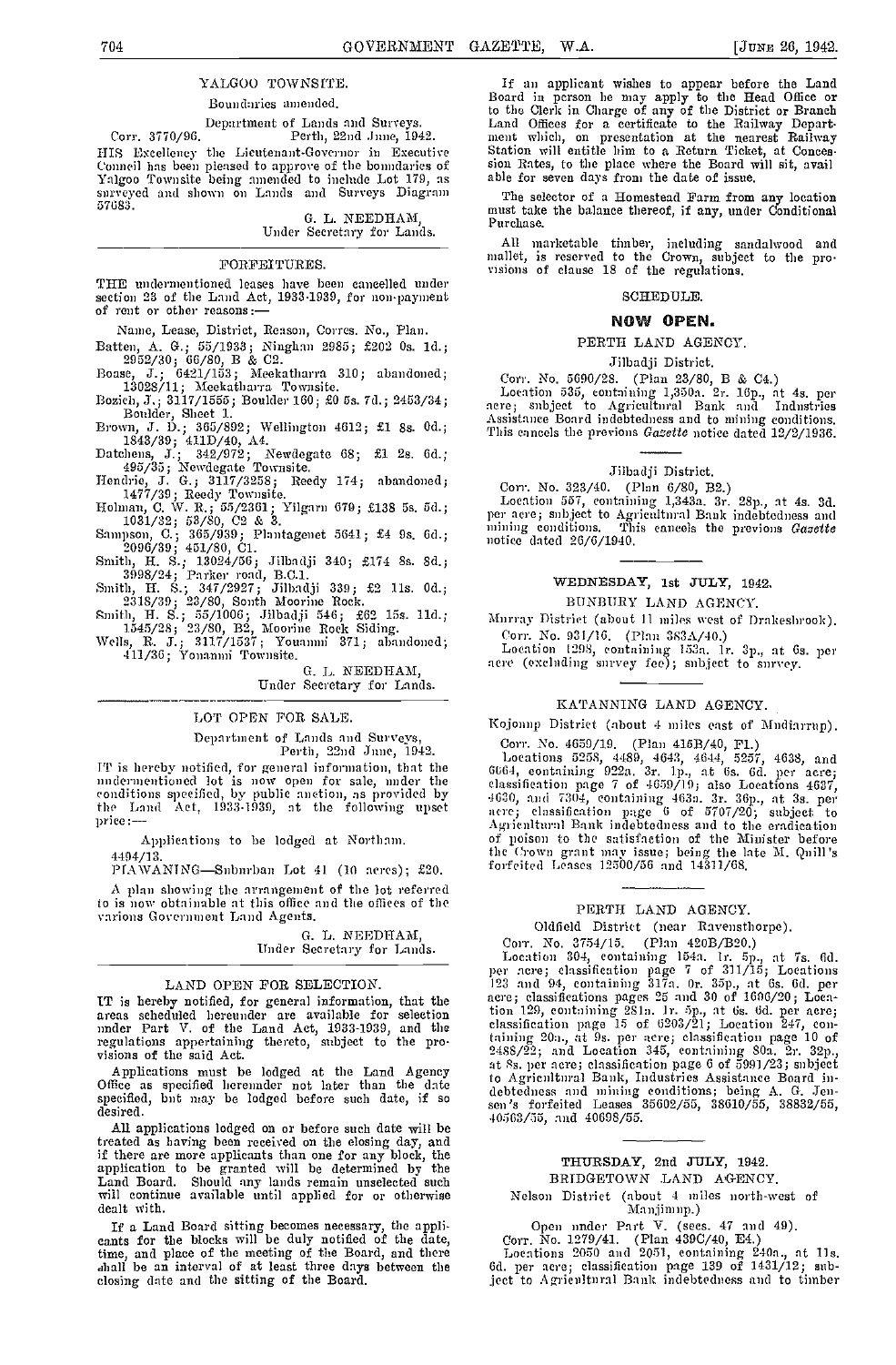eonditions; being H. R. Ward's eancelled application for Location 2050 and cancelling the previous *Gazette*<br>notice dated the 2nd January, 1941, in respect of<br>Location 2051.

# WEDNESDAY, 8th JULY, 1942.

GERALDTON LAND AGENCY. Victoria District (about 16 miles east of Binnu).

Corr. No. 2759/34. (Plan 160/80, D and E1.) tioning 1,000 and 160/80, D and E1.) tioning 2,253a. Or. 22p., at 3s. 6d. source; classification page 44 of Pile 2759/34; subject said to Agricultural Bank indebtedness; being J. forfeited Lease 347/695.

Victoria District (about 11 miles north-east of Latham).

Corr. No. 2/27. (Plan 96/SO, 02 and 3.) Location 7349, containing 4,l9Oa. Or. l?p., at 2s. 4d. per acre; classification page 13 of File 2/27; subject to Agricultural Bank indebtedness; being B. 0. Eaton's forfeited Lease 22845/68.

Victoria District (about 2% miles north-east of Bunjil).

Corr. No. 8/42. (Plan 96/80, A1 and 2.) Nels<br>
Locations 6235 and 6877, containing 1,609a. 3r. 10p., Cor<br>
at 4s. 9d. per acre ; classification page 15 of File 643/27; Location 8930, containing 305a. 2r. 24p., at 3s. 3d.<br>
a Industries Assistance Board indebtedness; Location ress<br>8930 exempt from road rates for two years from date<br>of approval; being A. D. McCallum's cancelled appli-<br>cation.

# THURSDAY, 9th JULY, 1942.

BRIDGETOWN LAND AGENCY.

Nelson District (about four miles south-east of Nannup).

Corr. No. 472/30. (Plan 439A/40, 02.) Location 11087, containing 153a. 2r. alp., at 13s. 9d. per acre; classification page 42a of Pile 472/30; subject to Agricultural Bank indebtedness; being 1. Stewart's forfeited Lease 55/1323.

# WEDNESDAY, 15th JULY, 1942.

KATANNING LAND AGENCY.

Williams District (adjoining Lake Pingrup).<br>Corr. No. 2027/21. (Plan 407/80, C3.)

Corr. No. 2027/21. (Plan 407/80, C3.)<br>
Location 12525, containing 200a. 0r. 19p., at 7s. per<br>
acre; classification page 2 of 2027/21 and page 76a of<br>
2027/21; also Location 9774, containing 1,000a., at 7s.<br>
per acre; class and page 76a of 2027/21 ; snbject to Agricultural Bank indebtedness; being A. H. Scott's forfeited Leases 14343/68 and 38461/55.

# NORTHAM LAND AGENCY.

Ninglian District (near Eyanning Soak).

Corr. No. 5100/20. (Plan 55/SO.) Location 734 (including Location 1105), containing 1,003a. 2r. 9p.,at Cs. 3d. per acre; Reserve 16499 (Loca-tion 1105) is hereby cancelled.

Avon District (12 miles east of Wadderin). Open under Part V. (sees. 47 and 49 only).

Open muter rate v. (sees. 27 and 23 only).<br>
Corr. No. 1088/41. (Plan 5/80, E3 and 4).<br>
Location 22846, containing 839a. 3r. 28p., at 6sfl 6d.<br>
per acre, elassification page 24 of 2178/22; subject to<br>
Agrienltural Bank and

# PERTH LAND AGENCY.

Oldfield District (about  $1\frac{1}{2}$  miles west of Hopetoun). Corr.No. 895/37. (Plans 420/30, P4, 433/30, P1.)

Location 95, containing 1,987a. 1r. 16p., at 1s. 6d. per Compare; elassification page 17 of 5407/14; subject to Agri- West cultural Bank indebtedness; being T. Knox's forfeited lease 347/1502.

# THURSDAY, 16th JULY, 1942. BBIDGETOWN LAND AGENCY.

Nelson District (south-west of Boyup Brook).

Corr. No. 9103/12. (Plan 438A/40, Al.)<br>The area bounded on the north-west by a surveyed road passing along the south.east boundary of Location 11105; on the east by the production south of the east boundary of the said location; on the south by the production west of the northernmost boundary of Loca-I ion 8532 and on the west boundary by the production south of the western honndary of Location 11105 afore-<br>said (about 75 acres); subject to survey, classification,<br>and pricing. Reserve 21263 (Excepted from Sale) is hereby reduced.

Nelson District (about six miles north-eastward of Hester).

Corr. No. 3110/40. (Plan 415D/40, A4.)

finn 11832, containing 116a. 3r. 9p., at 5s. per acre (excluding survey fee) ; classification page 13 of file 3119/40; available subject to the usual thnber reser- vation conditions.

Nelson District (abont  $5\frac{1}{2}$  miles east from Nannup). Corr. No. 2513/29. (Plan 439A/40, C2.)

Locutions 11531 and 11067, containing 201a. Or.<br>13p., at 16s. per acre; see Schedule page 135 of  $^{3856/22}$ . Vol 2; subject to Agricultural Bank indehted-<br>ness and to timber conditions; heing R. Perfect's can-<br>celled leases 55/1575 and 74/706.

> a. L. NEEDHAM, Under Secretary for Lands.

# TENDERS FOR LEASING RESERVE No. 9814.

GERALDTON LAND AGENCY.

# Grazing Purposes.

Section 32 of the Land Act, 1033-1930.

Depart In en t of Lan dsa nil Surveys, Corr. S342/04. Perth, I 7th 3 One, 1942. TENDERS for the leasing of the land comprised within Reserve No. 9814 (Lots 280 and 277) situated at Northampton, containing 9ae rcs3r 00(15 39 perches, a 'c invited.

The above area will be available for leasing under<br>section 32 of the Land Act, 1933-1939, for a term of<br>one year, renewable at the will of the Hon, the Minister for Lands and terminable at three months' notice, rent being apportioned accordingly, and no compensation being payable for improvements effected at the expiration of the lease or the sooner determination thereof.

Tenders for the above, accompanied by one year's rent (the minimum amount being fixed at the rate of<br>two pounds per annum), indorsed ''Tender for Reserve No. 9814, shown on Public Plan, Northampton<br>Townsite,'' and addressed to the ''Under Secretary for Lands, Perth," must be lodged at the Lands Office,<br>Geraldton, on or hefore Wednesday, 8th July, 1942.

All tcudei-s lodged On or before that (late will be treated as having been received on that date.

The highest or any tender will not necessarily be accepted. (Plan Northampton Towasite.)

> 0. L. NEEDHAM, Under Secretary for Lands.

# WITHDRAWALS FROM SELECTION. DRIDGETOWN LAND AGENCY.

Department of Lands and Surveys,

Perth, 24th June, 1942.

IT is herehy notified that the following locations have been withdrawn from selection:-

Corres. No. 1584/41:-Sussex Location 2656. (Plan 413D/40, A & B3.)

Corres. No. 13872/05:-Nelson Location 11823 South-West of Yornup.

G. L. NEEDHAM, Under Secretary for Lands.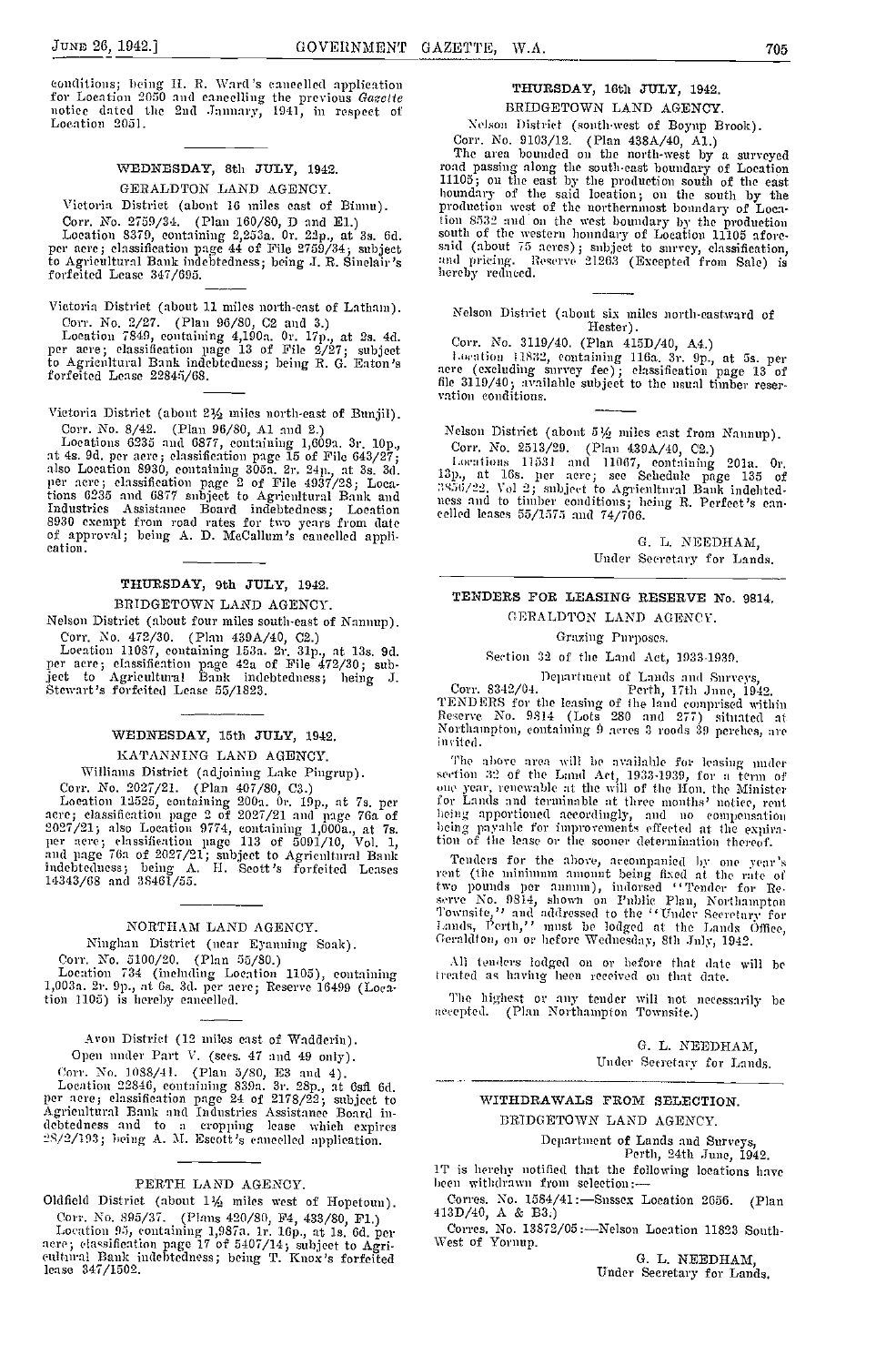# THE ROAD DISTRICTS ACT, 1919-193g.

Department of Lands and Surveys,<br>Perth, 22nd June, 1942.<br>IT is hereby declared that the mudermentioned lands IT is declared that the unit of the under section 17 of the Public Works Act, 1902, for the purpose of new roads, that is to say  $-$ 

#### 1003/41. Cue.

No. 10281 :- A strip of land, one chain wide, western side leaving the northern side of Road No. 3679  $553$ at a point situated about 250 links south-eastward from the north-western boundary of Gold Mining Lease 2139 and extending in a northerly and north-easterly direc-<br>tion through Gold Mining Leases 2139, 2134 and 2133 to the south-western boundary of G.M.L. 2132. (Plan  $\frac{11}{M}$  $221/80.$ )

No. 10282 :- A strip of land, 150 links wide, its east em side starting from the north-west corner of the Big Bell station yard in prolongation of the eastern side of Chesson street and extending northward in such prolongation for a distance of about 1,500 links; thence ition to north-eastward about 3,100 links to the south-western No. 8 side of Road No. 3679. (Plan Big Bell Townsite and (2) 221/80.)

southern side starting from the south-eastern boundary of Reserve No. 22178 (Hospital Site) at a point about said reserve and extending south-eastward at right angles to the said I oundary for a distance of about 1,000<br>said reserve and extending south-eastward at right angles to the said I oundary for a distance of about 1,000<br>li links; thence south-south-eastward to the north-western side of Road No. 10282. (Plan 221/80.)

No. 10284:—A strip of land, 100 links wide, its east-<br>era side starting from the northern side of Road No. south bound<br>3679 at a point about 500 links north-westward from  $\frac{2659}{47}$  and extend-<br>the north-western boundar ing north-eastward along the north-western side of the  $\frac{1000}{3}$  Rabbit-Proof Fence Reserve 12300 for a distance of  $\frac{2000}{3}$ abont 80 chains to a gate therein; thence in a general northerly direction through Reserve 21692 (Common) (Plan and Pastoral Lease 394/1003 to join Road No. 459 at a point about 10 chains sonth-eastward from Coodardy 631 H

Plans and more particular descriptions of the lands so set apart, taken, or resumed may be inspected at the lines<br>Department of Lands and Surveys, Perth. (38

By order of His Excellency the Lieutenant-Governor

(Sgd.) F. J. S. WISE, Minister for Lands.

# THE ROAD DISTRICTS ACT, 1919-1941.

Department of Lands and Surveys, Finks<br>Perth, 26th June, 1942. IT is hereby declared that the undermentioned lands have<br>have been set apart, taken, or resumed under section 17 2r. of the Public Works Act, 1902, for the purpose of new roads, that is to say:— 17

#### 1361/86. Gosnells.

No. 127: Addition:---Portions of Lots 19 and 18 of Canning Location 15 bounded by lines commencing on wide, the south-western boundary of the former 73.3 links  $\frac{44\sigma}{}$ from its western corner and extending (as shown on The Victor<br>Diagram No. 44288) 288deg. 56min. 73.3 links; thence 341deg. 19min. 2 chains 50.5 links, along the eastern Nor<br>side of the present road; thence 156deg. 2min. 1 24.2 links, 150deg. 53min. 1 chain 12.8 links and 137deg.  $\begin{array}{ccc}\n 51\text{min.} & 66\text{ links through said lots to the starting point.} \\
 7.3\text{p. being resumed from Canning Location 15. (Plan 28)\n$ 

7.3p. being resumed from Canning Location 15. (Plan 1C/40, D4.)

# 9763/97. Albany.

No. 683: Addition -Portion of Sub A. of Plantagenet

Location 416 bounded by lines commencing at its south- west corner and extending north (as shown on Diagram 44382) 9 chains 54.5 links along part of its west boun- dary; thence lSldeg. 39mm. 1 chain 87.9 links and llSdeg. 9mm. 1 chain 87.9 links to its south boundary; thence west along the latter boundary to the starting

thence west along the latter boundary to the starting point.<br>36.2p. being resumed from Plantagenet Location 416.<br>(Plan 451/80, E4.)

513/95. Mingenew.

No. 1236: Deviation of part -- A strip of land (wid-<br>ening near and at its terminus), its eastern side leaving the eastern side of the present road in Victoria Location 547 112deg. 49mm 12 chains 14.7 links and 139deg.<br>50mm. 20 chains 0.2 links from the east boundary of<br>Location 1865 and extending (as shown on Diagram Normin. 20 'united as the extending (as shown on Diagram No. 44407) sonth-eastward through said location and Location 553 to Road No. 950.

1a. 0r. 4p. being resumed from Victoria Location 547. 1a. Ir. 26.3p. being resumed from Victoria Location

553. 3r. l.Sp. being resumed front Victoria Location 1226. (Plan 123/80, B1.)

L. & S. 9700/07; Denmark.

MR. 795/40.

No. 4092: Deviations:—<br>(1) A strip of land, one chain wide, leaving the present read at a north-east corner of Plantagenet Location 761<br>and extending (as shown on O.P. Plantagenet 366) westand extending (as shown on OP. Plantagenet 366) west- ward along a north boundary of and tlsrough the location to rejoin the old road within it; portion of Road No. 8466 is hereby superseded.

No. 10283:- A strip of land, 100 links wide, its upthern boundary of Location 1935 4 chains 67.8 links (2) A strip of land, one chain wide, its southern side leaving the southern side of the present road on the front its nartli-west corner and extending (as shown on Diagram No. 29131) lOOdeg. 50mm. 25 chains 21.9 links to rejoin the southern side of the old road in said location. (Plan 4520/40, E4.)

# Upper Blackwood

No. 4209: Widening of part:-Portioa of Nelson Location 1786 bounded by lines commencing on its south boundary at the north-east corner of Location 2659 and extending (as shown Diagram 44399) 43dcg. 47mm. 5 chains 506 links to a west side of the present road; thence south along said west side and west along a north side of the present road to the starting point.<br>
3r. 1.2p. heing resumed from Nelson Location 1786.<br>
(Plan 415C/40, D4).

6311/10. Wickepin.

No. 4211: Widenings

(a) Portion of Williams Location 5817 bounded by lines commencing at its south-west corner and extending<br>(as shown on Diagram 57508) north 3 chains 50 links<br>along part of its westernmost boundary; thence 135deg. 1mm. 4 chains 95 links to its south boundary; thence<br>west 3 chains 50 links along part of its south boundary to the starting point.<br>
(b) Portion of Location 1737 bounded by lines com-

(b) Portion of Location 1737 bounded by lines commencing at its north-cast corner and extending (as shown on said Diagram) south 3 chains 40 links along part of its east boundary; thence 3l5deg. 4 chains 81.1 links to its north boundary; thence east 3 chains 40.2<br>links along part of its north boundary to the starting point.

2r. isp. being resumed front Wihhianms Location 5817. 2r. l2.Sp. being resumed from Williams Location 1737. (Plan 3780/40, P4).

# 938/04. Upper Chapman.

No. 4437: Extension :- A strip of land, one chain wide, plus a truncation as shown on Diagrani No. 44479) leaving the present road, at the east corner of<br>Victoria Location 5262, and extending sonth-eastward along part of the western boundary of Reserve No. 10997 and through Location 5261 to the north boundary of Location 2067; thence east along part of the north houmsdary of Location 2067 to Road No. 2501 at its north-east corner.

2.8p. being resumed from Victoria Location 5261.<br>(Plan 157A/40, C2 and 3.)

#### 2477/12. Knnnnoppin-Trayming.

No. 4762: Widening of part:—Portions of Avon Locations 25076 and 20421, being a strip of land one<br>chain wide (widening near and at its terminus) leav-<br>chain wide (widening near and at its terminus) leav-<br>ing Road No. 2769 57537) along part of the north-western boundary of Location 20421 to an angle in the boundary of the latter location near its north-west corner.<br>
8a. 1r. 23p. being resumed from Avon Location 20421. (Plan 34/80, Cl.)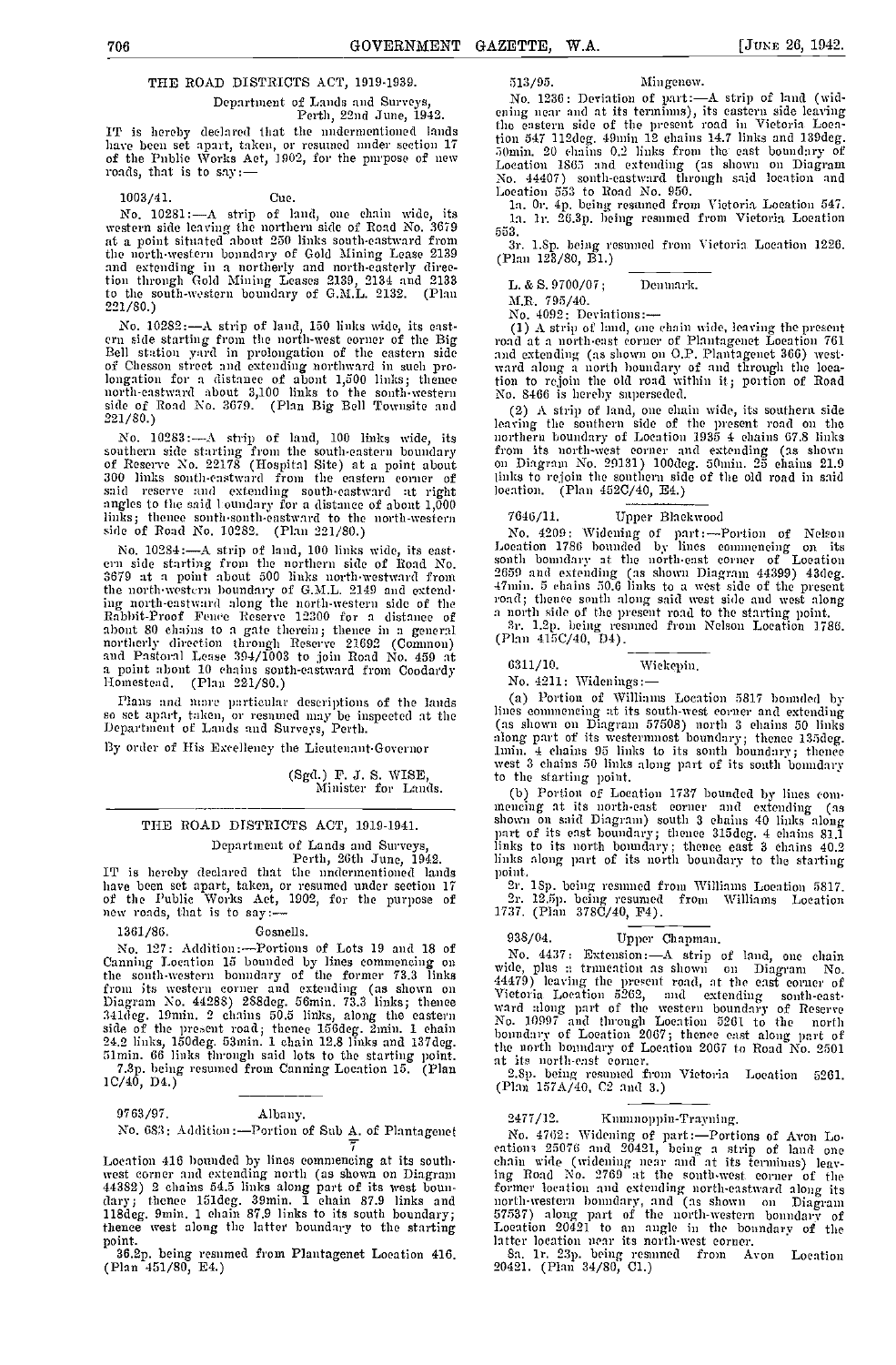6530/13. Wongan-Ballidu.

No. 4791: Deviation -A strip of land, one chain wide (widening at its commencement and terminus) leaving the present road in Melbourne Location 1585 23 chains 37.1 links from the west corner of Location 4966 and extending (as shown on Diagram No. 58976)<br>southward throngh the former location and Location 1587 to Road 3600 at the south-eastern corner of the  $\frac{40}{25}$ last mentioned location.

2a. 3r. 16p. heing resumed from Melbourne Location 1588.

l.Tp. I eing resumed from Melbourne Location 1587. (Plan 57/80 D4.)

# 5831/14. Wyalkatchem.

No. 5119: Deviation:  $-A$  strip of land, one chain  $\frac{m_{\text{B}}}{17a}$ wide, leaving the present road at the north-cast corner<br>of Avon Location 26569 and extending (as shown on<br>Diagram No. 57536), sonth inside and along the east<br>boundary of said location and Location 17172 to Road 395<br>No. 636

Inductive resumed from Avon Location 26569.<br>
Ia. being resumed from Avon Location 26569.<br>
4a. Or. 34p. being resumed from Avon Location 17172.<br>
(Plan 33B/40, F2.)

4048/15. Woagan-Ballidu.

No. 5573: Truncations: - (a)<br>(a) Portion of Melbourne Location 1957 bounded by (a) Portion of Melbourne Location 1957 bounded by  $\frac{m}{N}$ <br>lines commencing at a north-east corner of said location  $\frac{1}{N}$ and extending (as shown on Diagram 58931) south 2 <sup>1113</sup><br>chains 30 links along part of its easternmost boundary: the thence 321deg. 2min. 3 chains 57.7 links; then 102deg.<br>3min. 2 chains 30 links to the starting point;

(b) Portion of Melbourne Location 1644 bounded by lines commencing at its south-west corner and extending (as shown on Diagram aforesaid) north 2 chains  $42.7$ <br>38 links along part of its west boundary; thence 135deg.<br>14mn. 3 chains 35.1 links to the south boundary of<br>the location and west 2 chains 36 links along it to the starting point.<br>1r. 2p. being resumed from Melbourne Location 1957.

lr. øp. being resumed from Melbourne Location 1644. (Plan 57/80, 02.)

# 2884/16. Upper Chapman.

No. 5647: Truncation :- That portion of Victoria is<br>
Location 5353 bounded by lines commencing at its [Pl. south-west corner and extending, as shown on Diagram (FER 32/80)<br>No. 44480) 18min, 50 links along part of its west<br>boundary; thence 135deg. 21min. 70.8 links through said location; thence 270deg. 24min. 50 links along its south  $\begin{bmatrix} 99. \\ 09. \end{bmatrix}$ 

2p. being resumed from Victoria Location 5353. (Plan 157B/40, Dl.)

# 6272/19. Preston.

No. 6326: Addition :--All that portion of Preston and a<br>A.A. Lot 223 bounded on the northward by part of its 6a. (northern boundary and on the southward by part of (Plan

Railway Reserve.<br>
About 9a. being resumed from Preston A.A. Lot 223. (Plan 414B/40, El.)<br>
No. 10240: A strip of land, one chain wide, leaving<br>
No. 10240: A strip of land, one chain wide, leaving

# 5074/28. Drakesbrook.

No. 7944: Extension -A strip of land, one chain wide, leaving the present road at the south-west corner of Murray Location 296 and extending west 1 chain to the easternmost boundary of Location 882; thence 2 chains wide (as surveyed and as shown on Diagram No. 50076), west through the latter location to a sur-<br>veyed road on its west boundary.<br>Ia. Ir. 3lp. being resumed from Murray Location 882.<br>(Plan 383A/40.)

3855/29. Upper Chapman.

Xo. 3-185: Extension -A strip of land, one chaiu wide (widening at its terminus, as shown on Diagram  $\sqrt{6}$ ,  $44.78$ ), leaving a terminus of the present road at the south-western corner of Mt. Erin Estate Lot  $74$  and site.)

extending westward along port of the northern boundary of Lot 52 to a saiveyed ioad at the latter's northwestern corner.

 $\frac{1}{7.5}$ p, h ing resumed from Mount Erin Estate Lot 52. (Plan 157D/40, C3.)

# -1027/40. Victoria Plains.

No. 10098 :- A strip of land, one chain wide (widening on part of the eastern boundary of Lot M672, as<br>shown in Diagram No. 50080) leaving a surveyed road at the south-eastern corner of Lot M677 of Avon Location 1956 and extending (as shown on L.T.O. Plan 3056) northward along its eastern boundary and eastern boundaries of Lots M675, M672, M671 and 14670 to a surveyed road at the northeastern corner of the last- mentioned lot.

ha. lr. 21p. being resumed from Avon Location 1956. (Plan 32/80, 02).

# 3952/40. Northampton.

No. 10156:-A strip of land, one chain wide (widening in part on the east boundary of Oakabella Estate Lot 42, as shown on Plan Victoria 913 and at the southwestern corner of Lot 35, as shown on Diagram No.<br>50078) commencing at the north east corner of the former lot and extending South along its east boundary

to a surveyed road at its south-east corner.<br>26.3p. being resumed from Oakabella Estate Lot 35.<br>(Plan 157A/40, A1).

No. 10158:—A strip of land, one chain wide (widen-<br>ing in part on the southern boundary of Lot 42, as<br>shown on Diagram 50078), leaving a surveyed road at the south-west corner of Oakabella Lot 41 and extend-<br>ing east (as surveyed) along its southern boundary and<br>part of the southern boundary of Lot 42 to Road No.<br>10156 at the latter's south-east corner.

3r. 20.1p. being resumed from Oakabella Estate Lot 42. (Plan 157A/40, A1).

# 7741/40. Victoria Plains.

No. 10164:  $-A$  strip of land, one chain wide, com-<br>mencing at the sonth corner of Lot M780 of Avon Lo-<br>cation 1834 and extending (as shown on Diagram<br>50081) north-westward inside and along part of the south-western boundary of said lot and westward through part of Avon Location 1955 to the eastern side of Road No. 2143 in the latter location.

la. 3r. 2O.Gp. being resumed from Avon Location 1834.<br>3r. 38.3p. being resumed from Avon Location 1834.<br>3r. 38.3p. being resumed from Avon Location 1955.<br>(Plan 32/80, C3).

095/40. Kununoppin-Trayning.<br>No. 10194: - A strip of land, one chain wide, leaving No. 10194 :—A strip of land, one chain wide, leaving Road No. 6191 at the south-west corner of Avon Location 11921 and extending (as surveyed) north along its boundary and the west boundary of Location 21082 to the latter's north-west corner; thence 2 chains wide (plus truncation) (as shown on Diagram No. 57538) along the west boundary of Location 11923 to a surveyed road at its north-west corner.

Ga. Or. Sp. being resumed from Avon Location 11923. (Plan 34/80, 133 and 4).

# Kojomip.

No. 10240  $-$ A strip of land, one chain wide, leaving Road No. 9223 at its intersection with the west boun-<br>dary of Nelson Location 6019 and extending (as shown on Diagram No. 44398) south inside and along an east<br>boundary of Location 8821 to the north, boundary of<br>Location 1643.

3a. 2r. lop, being resumed from Nelson Location 8821. (Plan 438B/40.)

# 654/25. Upper Bhaekwood

No. 10241:—A strip of land, one chain wide, leaving<br>a surveyed road at the south-west corner of Nelson<br>Location 2548 and extending north along its west bonn-<br>dary and northward along the western bonndary of<br>Location 2981 a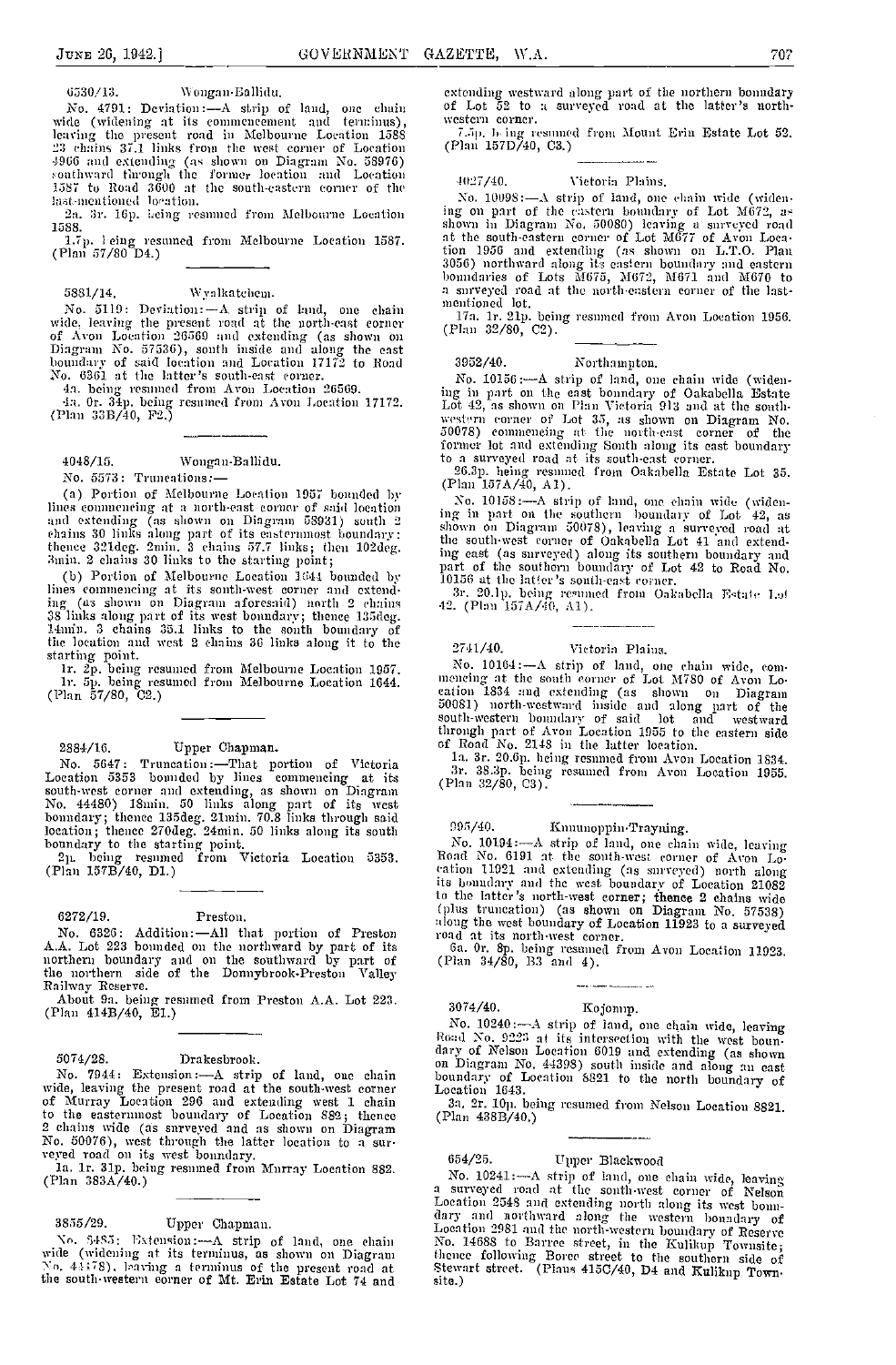14511/08. West Arthur.

No. 10242: $-A$  strip of land, one chain wide, leaving Road No. 3323 at the intersection with the north boun-<br>dary of Williams Location 12033 and extending (as dary of Williams Location 12033 and extending (as T, I, shown on Diagram No. 57534) west inside and along over<br>part of the said boundary of said location to a surveyed deser ioad at its north-west corner.

6a. Or. 33p. being resumed from Williams Location 12033. (Plan 410B/40, P2.)

# 103/40. Victoria Plains.

No. 10245: $-A$  strip of land, one chain wide (widen-<br>ing at its terminus), commencing at the south-east corner of Avon Location 7238 and extending (as shown on Diagram No. 50082) south through Location 8852 to Road No. 3260 on the southern boundary of the latter

location.<br>3r. 29.3p. being resumed from Avon Location 8852.<br>(Plan 32/80, B3.)

# 3229/40. Wiekepin.

No. 10246:-A strip of land, one chain wide (widening at its terminus) commencing on the west boundary of Avon Location 9681 and extending (as shown on Diagram No. 57504) north-eastward through said location and Location 9680 to a surveyed road on the east-<br>ern boundary of the latter location.

2a. 3r. 2Sp. being resumed from Avon Location 9681. (Plans 377D/40, A3, and 377A/40, A2.)

Plans and more particular descriptions of the lands so set apart, taken, or resumed may be inspected at the Department of Lands and Surveys, Perth.

By order of His Excellency the Lieutenant-Governor,

(Sgd.) F. J. S. WISE, Minister for Lands.

# THE ROAD DISTRICTS ACT, 1919-1911.

#### Closure of Road.

WE, W. V. CRONIN and L. T. QUARTERMAINE, being the owners of land over or along which the portion of road hereunder described passes, have applied to the Dumbleyung Road Board to close the said portion of road, viz.:-

109 3/41.

D. 277:-The surveyed road along the east, the south, Lot is and the south-east boundaries of Williams Location Am Au Au 10001; from a surveyed road at its north-east corner to the s a surveyed road at its south corner. (Plan 4084/40, Al.)

> W. V. CRONIN. L. T. QUARTEBMAINE.

I, W. 3. Faulkner, on behalf of the Dumhleyung Road Board, hereby assent to the above application to close the road therein described.

# 'W. 3. FAULKNER, Chairman Dumbleyung Road Board.

17th June, 1942.

# THE ROAD DISTRICTS ACT, 1919-1941.

# Closure of Rond.

I, W. J. B. HAWKINS, being the owner of land over or along which the portion of road hereunder described passes, have applied to the Kondinin Road Board to close the said portion of road, viz.:-

848/20. Kondinin.

K. 297: The surveyed road passing along the easternmost boundary of Avon Location 25636; from a<br>north-east corner of said location (on the south boun-<br>dary of Location 14552) to a surveyed road at its south-east corner. (Plan 344/80, F4.)

#### W. 3. B. HAWKINS.

I, Henry Harold Stafford, on behalf of the Kondinin Road Board, hereby assent to the above application to close the road therein described.

H. H. STAFFORD,

Chairman Kondinin Road Board. 13th June, 1942.

# TRANSFER OF LAND ACT, 1893.

Application 168/1942.

TAKE notice that John Ernest Sparke of Maeartney street York Road Board Secretary has made application to be registered under the Transfer of Land Act 1893 as the proprietor of an estate in fee simple in possession in the following parcel of land situate in the York District and being-

York Town Lot 187 containing 3 roods 21 and onetenth perches

Bounded on the west by part of the east boundary<br>of Georgina street measuring 1 chain 76 links

On the north by the south boundary of Town Lot 188 measuring 5 chains 1 link

On the east by part of the west boundary of Grey street measuring 1 chain 76 links

And on the south by the north boundary of Town Lot 186 measuring 5 chains 1 and three-tenths links.

And further take notice that all persons other than the applicant claiming to have any estate right title or interest in the above parcels of land and desiring to object to the said application are hereby required to lodge in this office on or before the 5th day of August next a caveat forbidding the said land being brought under the operation of the said Act.

> A. W. B. GLEADELL, Registrar of Titles.

Office of Titles, Perth. This 22nd day of June, 1042.

J. and R. Maxwell, Solicitors, Perth, Solicitors for the Applicant.

# TENDERS FOR PUBLIC WORKS.

| Date of<br>Notice. | Nature of Work.                                      | Date and Time<br>for Closing.   | Where and when Conditions of Contract, etc.,<br>to be seen.                                               |
|--------------------|------------------------------------------------------|---------------------------------|-----------------------------------------------------------------------------------------------------------|
| 1942.              |                                                      | 1942.<br>(2.30 p.m. on Tuesday) |                                                                                                           |
| June               | Moningarin School-Removal from<br>East Cadoux (9237) | 30th June<br>$\cdots$           | Contractors' Room, P.W.D., Perth, and at Water<br>Supply Office, Northam, on and after 16th June.<br>1942 |

Tenders, together with the prescribed deposit, are to be addressed to "The Hon. the Minister for Works, Public Works<br>Department, The Barracks, St. George's terrace, Perth," and must be indorsed "Tender." The lowest or any

W. S. ANDREW, Under Secretary for Public Works.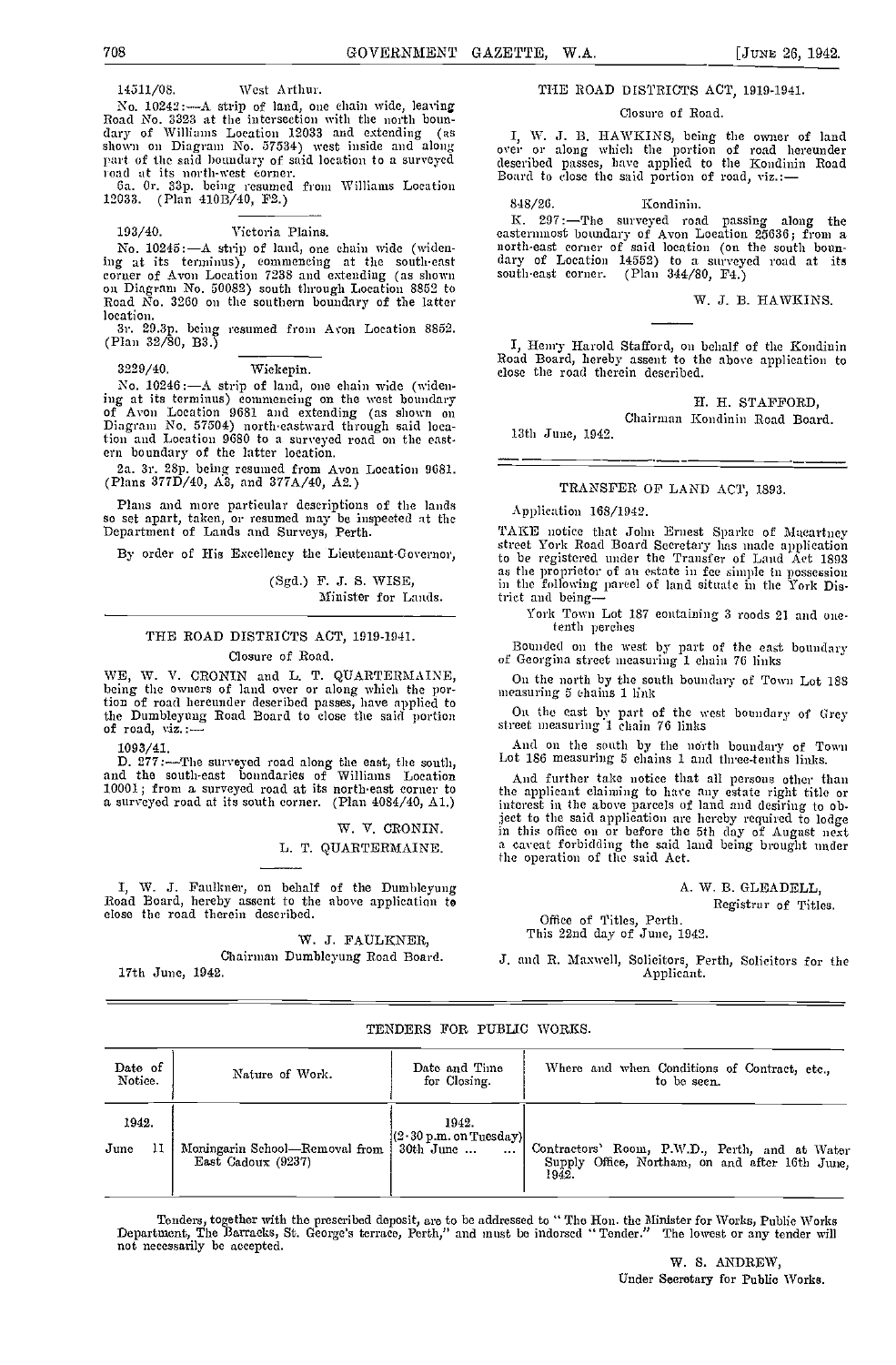#### TENDERS FOR. PURCHASE.

| Government Property. | Date and Time<br>for Closing. | Where and when Conditions of Contract may be seen.                                                                                          |
|----------------------|-------------------------------|---------------------------------------------------------------------------------------------------------------------------------------------|
|                      | 1942.                         | Waverley (Siberia) Mechanics' Institute (2.30 p.m. on Tuesday) P.W.D., Perth and Kalgoorlie; Police Station, Menzies, from 25th June, 1942. |

Tenders, together with the prescribed deposit, are to be addressed to "The Hon. the Minister for Works, Public Works<br>Department, The Barracks, St. George's terrace, Perth," and must be indorsed "Tender." The highest or any Department of Public Works, W. S. ANDREW, W. S. ANDREW, W. S. ANDREW,

Under Secretary for Public Works.

# LAND DRAINAGE ACT, 1925-1911.

Department of Public Works,<br>IT is hereby notified that His Excellency the Lieutenant-Governor in Council has<br>been pleased to approve of the by-laws set forth in the Schedule hereunder as made<br>by the Minister for Water Supp as the Drainage Board for and in respect of the Harvey Drainage District, North Drakesbrook Drainage District, Waroona Drainage District, Peel Estate Drainage District, Collie River Drainage District, Wungong Drainage Dist

> W. S. ANDREW, Under Secretary for Water Supply.

# Schedule.

# LAND DRAINAGE ACT, 1925-1941.

# By-laws.

# PART I.

# I. Interpretation.

(a) The words ''board,'' ''district, '' ''drain,'' ''main drain,'' ''occupier,''<br>''owner,'' ''ratepayer,'' ''watereourse,'' ''works,'' ''works or drainage works,'' "owner," "ratepayer," "watercourse," "works," "works or drainage works,"<br>shall have the meanings severally attached to them in the Land Drainage Act,<br>1925-1941, or any amendment thereof.<br>(b) "Minister" shall mean the Minis

respectively.

#### PART II.

# Protection of Water, Grounds, Works, etc., from Trespass and Injury.

#### 2. Unauthorised Entry.

Trespassing within the fenced-off ground adjacent to or rcserved for drainage works, or the entering without proper authority upon any works not open to the public, is prohibited.

#### 3. Camp Fires.

Camping or lighting of fires on any Government Drainage Reserve, except on<br>land set apart for such purposes, is prohibited.

#### -I. Native Flora.

The removal, plucking or damaging of any wild-flower, shrub, bush, tree or other plant growing on any land reserved for or vested in the Minister within the drainage district is prohibited.

#### 5. Endangering Works

No vehicle, conveyance, or animal shall be driven, taken, or ridden in such a manner as to endanger or damage any works, or shall cross the same, except at places where crossings have been provided.

#### Ci. Rubbish.

No person shall cast away, throw, or deposit on any works any rubbish of any kind; or carry on any operations, or do any act which creates or tends to create any unisance on any works, and no occupier shall allow any sullage from his land to enter in or upon any works.

#### 7. Unauthorised Water.

No person shall take or use or cause to be taken or used any water from any works without the Minister's authority.

# S. Tnterferenee with Works.

No person, without the Minister's authority, shall interfere in any way with any works or do anything likely to interfere with such works.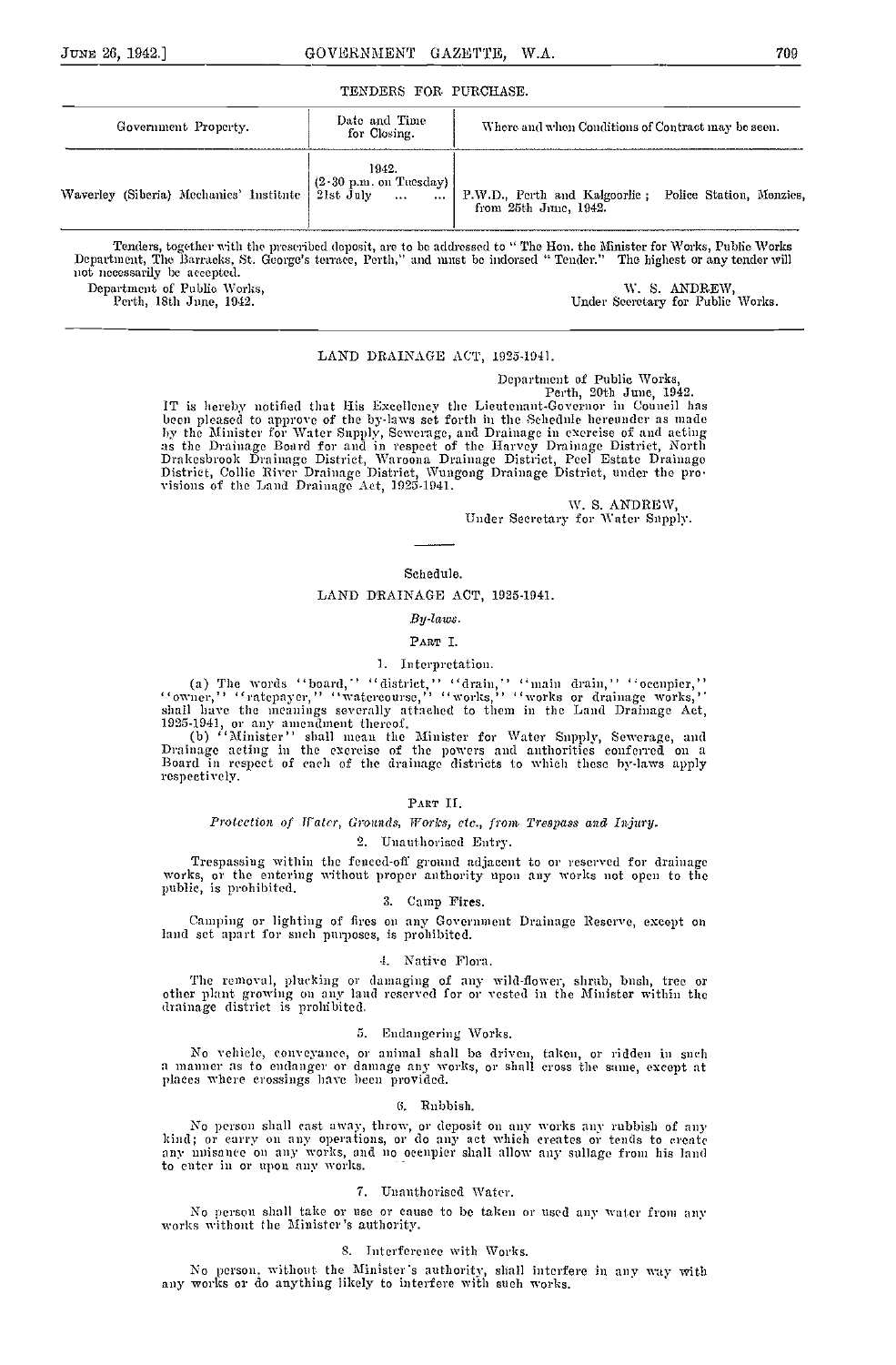#### 9. Animals Straying.

No person owning or having the right of control of any animal shall drive or allow the same to stray upon any works. In the event of any contravention of this by-law the person guilty of such contravention shall, in addition to the penalties prescribed in by-law No. 12 hereunder, be liable for all damage that may thereby be caused to such works.

# 10. Bathing.

No person, except with the express permission of the Minister first had nnd obtained, shall bathe in any drains, watereourses, or other works within the drain- age district.

# PART III.

# 11. Drainage Rate.

1) For the purpose of the drainage rate to be imposed under the Act the financial year shall be the year ending on the thirty-first day of Docember.

(2) Every drainage rate shall be made and levied for the current year ending on the thirty-first day of December next ensuing.

#### PART IV.

# 12. Breach of By-law-Penalties.

Any person committing a hreaded of any of the foregoing hy-laws, or who shall<br>refuse or neglect to obey any injunction any of the foregoing hy-laws, or who shall<br>requirements therein contained, shall upon conviction be lia

# THE WATER BOARDS ACT, 1904.

Wilnna Water Area-By-laws. WHEREAS under the provisions of the Water Boards Act, 1904, a Board may snake by-laws for the purposes of the Act: Now, therefore, the Wiluna Water Board

doth hereby repeal the by-law for the Schedule of prices<br>and doth make the by-law hereto attached in lieu thereof: — The Schedule.

1. For general purposes: --<br>Fonr thousand gallons be allowed for each One pound of water rate or minimum charge in

lieu of rate.<br>Water cousumed in excess of the quantity Water consumed in excess of the quantity allowed for the water rate or minimum charge shall he charged and paid for at the rate of 5/- per 1,000 gallons for the first 5,000 gallons, and in excess of that quantity 10/- per 1,000 gallons.

2. For building purposes:

(a) Where the service is metered—as for general purposes.

(h) Where the service is not metered

s. d. Wooden houses, per room .. <sup>5</sup> <sup>0</sup> Brick houses, per room .. <sup>10</sup> <sup>0</sup> subject to a minimum charge of one pound in each case for each service.

Adopted by resolution of the members at a meeting of the Wiluna Wnter Board held en the 11th day of March, 1942.

S. SHIEL, Chairman. S. R. HARDWICKE, Secretary.

Recommended

H. MILLINGTON, Minister for Water Supply.

Approved by His Excellency the Lieutenant-Governor in Executive Council this 23rd day of April, 1942.

H. T. STITFOLD, Clerk of the Council.

PUBLIC WORKS ACT, 1902-1933. P.W. 194/42; Ex. Co. No. 899. LAND ACQUISITION.

Marradong Road Board-Drainage at Bannister Road, Boddington.

NOTICE is hereby given, and it is hereby declared, that the several picces or parcels of land described in the Schedule hereto<br>—being all in the Williams District—have, in pursuance of the written approval under the Road D Council, dated the 18th day of June, 1942, been compulsorily taken and set apart for the purposes of the following public work,<br>namely :—Drainage at Bannister Road, Boddington.

And further notice is hereby given that the said pieces or parcels of land so taken and set apart are marked off and<br>more particularly described and shown coloured green on Plan, P.W.D., W.A., 29578 (L.T.O. Diagram 12163),

And it is hereby directed that the said land shall vest in Marradong Road Board for an estate in fee sunple in possession for the public work herein expressed, freed and discharged from all trusts, mortgages, charges, obligations, cstates, interests, rights-of-way or other casements whatsoever.

| No. on Plan<br>P.W.D., WA.,<br>Owner or Reputed Owner.<br>No. 29578. |                                  | Description.                                                                                | Quantity.                  |
|----------------------------------------------------------------------|----------------------------------|---------------------------------------------------------------------------------------------|----------------------------|
| Richard Strange<br>$\sim 100$<br>.                                   | $\cdots$<br>$\cdots$<br>$\cdots$ | part of Lot 14 of Williams Location 8016 (Certifi-<br>eate of Title Vohune 1071, Folio 645) | ar D.<br>0<br>$\mathbf{0}$ |

Certified correct this 16th (lay of June, 1942.

H. MILLINGTON, Minister for Works. (Sgd.) JMIES MITCHELL, bioutenant.Governor in Executive Council.

Dated this 18th day of June, 1942.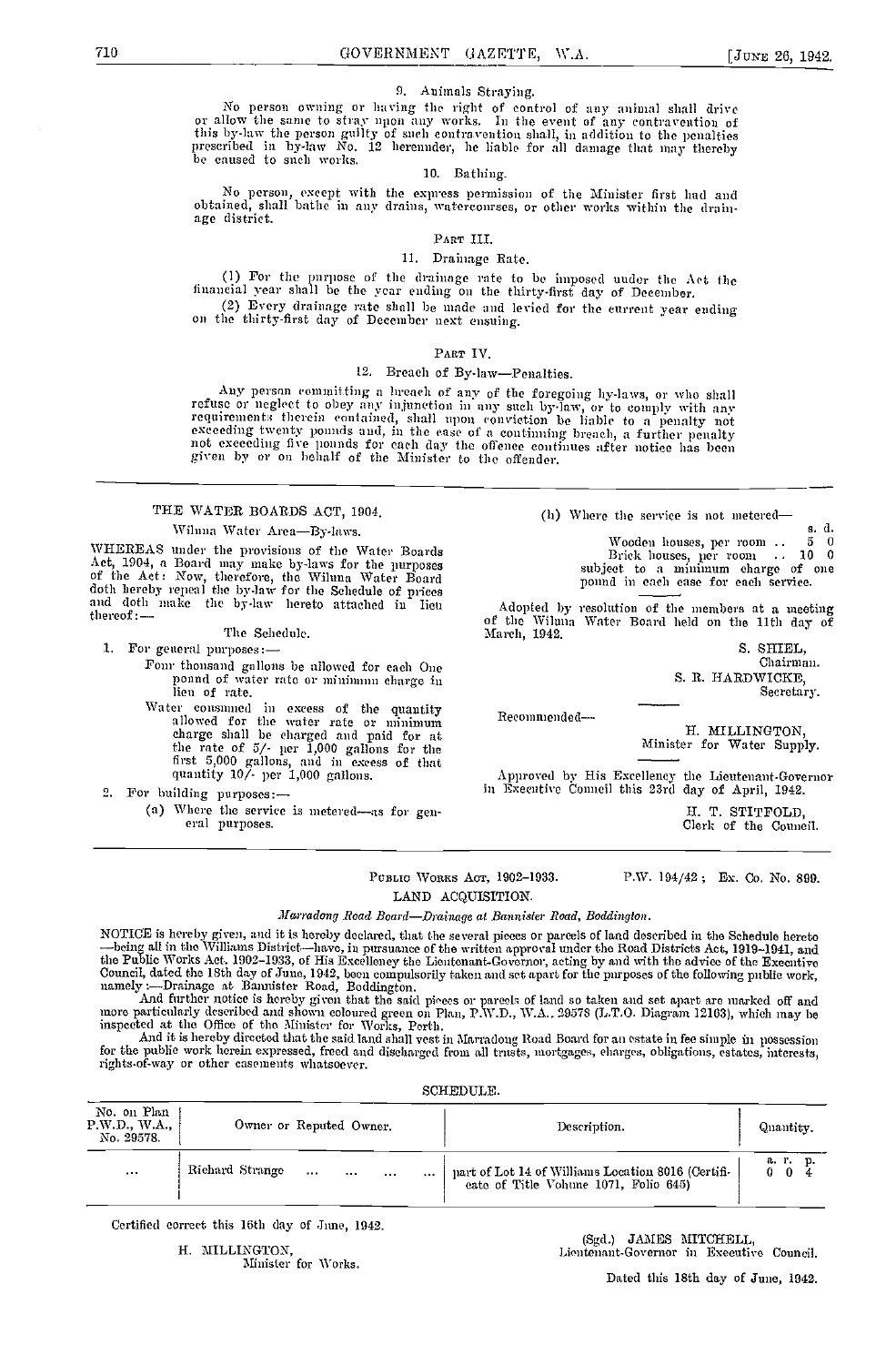# ROAD DISTRICTS ACT, 1919-1933.

Form 90.

# Notice of Presentation of Petition for Sale of Land for Non-Payment of Rates.

In the Local Court at Katanning.

In the matter of the Road Districts Act, 1910-1933, and in the matter of an Application by the Road Board for Sale of Land for unpaid Rates.

NOTICE is hereby given that a petition has been presented to the Local Court at Katarniing by the Katanning Road Board praying that the lands described in the Schedule to the petition may be ordered to be sold for non-payment of rates.

A copy of the said Schednle is hereunto attached. And notice is further given that Tuesday the eighteenth day of August, 1942, at 11 o'clock in the forenoon, has been appointed as the time when the Magistrate will inquire at the said Court concerning the various matters mentioned in the said Schedule and also whether all notices required by law to be given have been given.

Attention is directed to the following provision of the said Act :—<br>*Rule 7, Third Schedule*.—Any person who is an owner or ratepayer of any land proposed to be sold or taken possession of, or who is interested in the same as mortgagee or otherwise, may, on filing an affidavit proving his title to attend under this rule (of<br>the filing of which affidavit the Clerk shall give the Board notice), attend on the ma shall he of opinion that there was no substantial reason for his attendance, the Magistrate may order him to pay the costs occasioned thereby.

Dated the 22nd day of June, 1942. The SMITH, the SMITH, and the 22nd day of June, 1942.

Clerk of the Court.

THE SCHEDULE.

| Description of Land.                                            | Reference to<br>the Volume<br>Title to the | The Name and Address of<br>every Person in WA appear-<br>ing on search in the Office of                                                                | The Rates<br>duo to the<br>Board and                                                                                                              | All other Rates and<br>Taxes due on the<br>Land.                                            |                            |
|-----------------------------------------------------------------|--------------------------------------------|--------------------------------------------------------------------------------------------------------------------------------------------------------|---------------------------------------------------------------------------------------------------------------------------------------------------|---------------------------------------------------------------------------------------------|----------------------------|
|                                                                 | 1893.                                      | to have any Estate or In-<br>terest in the Land.                                                                                                       | on the<br>Land.                                                                                                                                   | Nature of<br>Rate or<br>Tax.                                                                | $£$ s.d.                   |
| Portion of Katanning Town Lot                                   | 648<br>163                                 | Florance Jessie Gordon, Katanning, mar-<br>ried woman                                                                                                  | £<br>s d<br>3<br>$5\quad 6$                                                                                                                       |                                                                                             | $0\quad 0$                 |
| Portion of Katanning Town Lot<br>569 and being Lot 7 on Diagram | 628<br>97                                  | Florance Jessie Gordon, Katanning, mar-<br>ried woman                                                                                                  | $4\quad 5\quad 6$                                                                                                                                 | $^{\bullet}$                                                                                | $0\quad 0$                 |
| Katanning Town Lot 144<br>$\sim 100$                            | 569<br>-32.                                | Dorothy Irene Reisenauer, Cornwall                                                                                                                     | 4 16 7                                                                                                                                            | 55                                                                                          | 1 17 10                    |
| Katanning Town Lot 463<br>$\cdots$                              | 560<br>190.                                | marned woman                                                                                                                                           |                                                                                                                                                   | 0<br>55                                                                                     | 86                         |
| Portion of Katamung Town Lot<br>490 and being Lot 14 on Plan    | 823<br>46                                  | James Fraser, Albion street, Katanning                                                                                                                 | $9\quad 2$<br>8                                                                                                                                   | $^{\prime\prime}$                                                                           | Nil                        |
| Katanning Town Lot 357<br>$\cdots$                              | 878<br>91                                  | Alice Maud Layton, Carew street, Katan-                                                                                                                | 5<br>-4<br>-0                                                                                                                                     | 55                                                                                          | 2170                       |
| Katanning Town Lot 397<br>$\ldots$                              | 250<br>103                                 | draper proprietor; The Commissioner<br>for Taxation (W.A.) as caveator for<br>land tax; Wigmores, Limited, 613<br>William street, Perth, as mortgagees | 20194                                                                                                                                             | 55 <sub>1</sub>                                                                             | 7 16 0<br>0100             |
|                                                                 | No.<br>3966<br>3966<br>3728                | Folio of the<br>Vol.<br>569 and being Lot 8 on Diagram                                                                                                 | Land, if mider<br>Titles and Registry of Deeds<br>the Transfer<br>of Land Act,<br>Fol.<br>street, Katamning, married woman<br>ning, married woman | in Arrear<br>Charlotte Amy Williams, Fremantle, 19 3 11<br>Robert Henry McIndoe, Katanning, | State Land 1<br>Caveat fee |

# IN THE MATTER OF THE MARKETING OP ONIONS ACT, 1938.

Department of Agriculture,<br>Perth, 24th June, 1942.

Notice of Exemption.

NOTICE is hereby given that all onions the product of Western Australia marketed after 30th June, 1042, and until further notice, are exempt from the Board's the control, as provided by section 11 of the Marketing (Trib of Onions Act, 1058.

Dated this 94th day of June, 1942.

FRED MANN, Chairman.

Agnie. No. 2070/25, Vol. IV.; Ex Co. No. 931. HIS Excellency the Lieutenant-Governor in Executive Council has been pleased to approve, nuder section 4 of<br>the Noxions Weeds Act, 1924 of the weed Caltrops<br>(Tribulus terrestris L.) being declared a noxions weed<br>within the boundaries of the Dalwallinn Road Board dis-<br>trict.

> G. K. BARON HAY, Under Secretory for Agriculture.

# WESTERN AUSTRALIAN GOVERNMENT TENDER BOARD.

Tenders for Butter,

TENDERS close with the Secretary, 'fender Board (himself), at 1U15 am. on Friday, 3rd July, 1942, for the supply and delivery of Butter to Government Institutions and Hospitals during the ensuing period of four weeks. Forms of Tender and full particulars are available at the Tender Board Office, Murray street, Perth.

By Order of the Board,

0. L. NEEDHAM, Chairman W.A. Government Tender Board.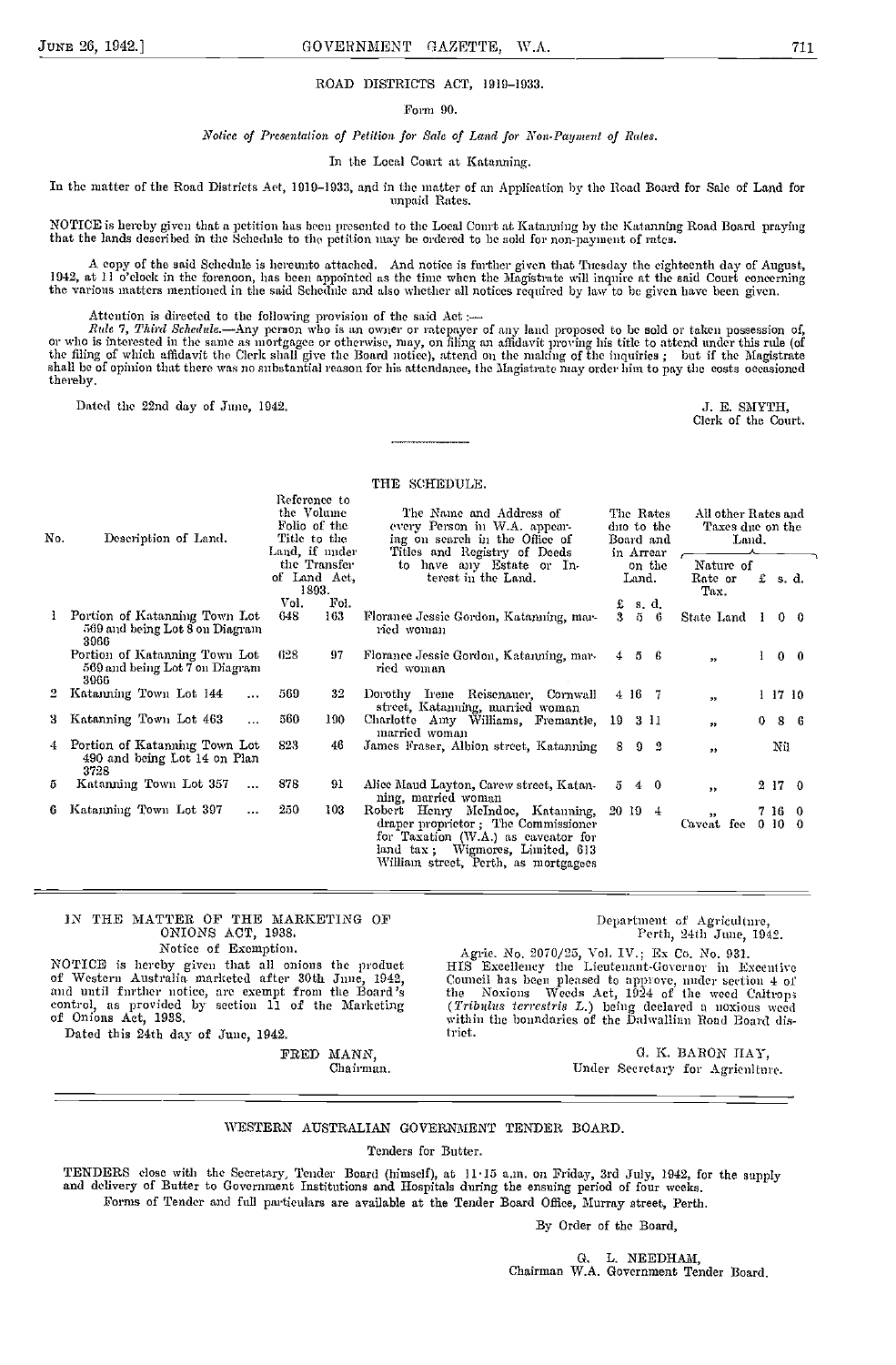# \V ESTERN AUSTRALIAN GOVERNMENT TENDER BOAR D-eontinned.

Accepted Tenders.

| Tender<br>Board<br>No. | Date.                   | Contractor.                                          | Sche-<br>dule<br>No.              | Particulars.                                                                                                                                      | Department<br>concerned.                                     | Rate.           |
|------------------------|-------------------------|------------------------------------------------------|-----------------------------------|---------------------------------------------------------------------------------------------------------------------------------------------------|--------------------------------------------------------------|-----------------|
| 241/42<br>249/42       | 1942.<br>June 19<br>do. | Metters, Ltd.<br>$\ddotsc$<br>M. S. Brooking (1931), | 100 <sub>A</sub><br>1942<br>101л. | One Steel Bakers' Portable<br>Oven<br>Supply and Installation of I                                                                                | Public Works<br>do.<br>do.<br>$\ddotsc$                      | £320.<br>£67.   |
|                        |                         | Ltd.                                                 | 1942                              | Melrose Heavy Duty Gas<br>Producer Plant for Ford V8<br>2-ton model Truck                                                                         |                                                              |                 |
| 163/42                 | do.                     | .                                                    | 115                               | Furniture for Government De-<br>partments, Institutions, etc.,<br>for 12 months ending 30th<br>$\rm{June}$ 1943 :-                                | Various                                                      |                 |
|                        |                         | State Saw Mills<br>$\cdots$                          | $\cdots$                          | Items 1 and 13<br>$\sim$<br>$\cdots$                                                                                                              | $\cdots$<br>$\cdots$<br>$\cdots$                             |                 |
|                        |                         | Frank Hunt<br>$\cdots$<br>PMN<br>Manufacturing-      | $\cdots$<br>$\cdots$              | Items 2, 5, 6, 14, 35, and 38<br>Items 15, 16, 17, 21, 22, 25,                                                                                    | $\ddotsc$<br><br>$\cdots$<br>$\cdots$<br><br>$\cdots$        |                 |
|                        |                         | Co.                                                  |                                   | 27, 28, 29, 30, 32, 33, 40,<br>47, 48, and 49                                                                                                     | $\cdots$<br>.<br>$\sim$                                      | Rates on appli- |
|                        |                         | Hearn Bros. & Stead<br>Washing Bros.                 | $\cdots$                          | Items 4, 7, 10, 19, and 20<br>Item 37                                                                                                             | $\cdots$<br>$\cdots$<br>$\sim$ $\sim$ $\sim$                 | cation.         |
|                        |                         | .<br>Locke, Ltd.<br>$\sim$<br>$\cdots$               | $\cdots$<br>$\cdots$              | $\cdots$<br>$\cdots$<br>$\cdots$<br>Items 3, 8, 9, 18, 23, 24,<br>26, 31, 34, and 36                                                              | $\cdots$<br><br>$\cdots$<br>$\cdots$<br>$\cdots$<br>$\cdots$ |                 |
| ,,                     | do.                     | E. Harvey<br>$\ddotsc$<br>$\cdots$                   | $\overline{\phantom{a}}$          | Cushions for Government De-<br>partments, Institutions, etc.,<br>for 12 months ending 30th<br>June, 1943-Items Nos. 11<br>and 12                  | do.<br><br>$\cdots$                                          | do.             |
| ,,                     | do.                     | J. Gadsden Ptv., Ltd.                                | $\overline{\phantom{a}}$          | Bedding and Blinds for Govern-<br>ment Departments, Institu-<br>tions, etc., for 12 months<br>ending 30th June, 1943-<br>Items 58 to 67 inclusive | do.<br>$\ddotsc$<br>$\cdots$                                 | do.             |

# TENDERS FOR GOVERNMENT SUPPLIES.

| Date of<br>Advertising. |               | Schedule No.            |              | Supphes required.                                                                                                                                                                                                    |                        |                         |  |  |  |
|-------------------------|---------------|-------------------------|--------------|----------------------------------------------------------------------------------------------------------------------------------------------------------------------------------------------------------------------|------------------------|-------------------------|--|--|--|
| 1942.                   |               |                         |              |                                                                                                                                                                                                                      | 1942.                  |                         |  |  |  |
| -16<br>June             | $\ddotsc$     | 111a, 1942              |              | Mattress Sterilizer for Wooroloo Sanatorium                                                                                                                                                                          | July                   |                         |  |  |  |
| -18<br>June             |               | $112A$ , 1942           | $\cdots$     | $\sim$<br>$\cdots$<br>$\cdots$<br>$\cdots$<br>Stop Valves, Cast Iron, Flanged-12 only 3 in.; 12 only 4 in.                                                                                                           | Jnly                   | $\overline{2}$          |  |  |  |
| 25                      | $\sim 100$    | 118A, 1942              | $\mathbf{r}$ | Coffee, as required for Government Institutions, etc., during the period ending                                                                                                                                      |                        |                         |  |  |  |
| June                    | $\ddotsc$     |                         |              | 30th September, 1942<br>$\ddotsc$                                                                                                                                                                                    | $\rm J$ uly            | 2                       |  |  |  |
| June $25$               | $\sim$ $\sim$ | $119A$ , $1942$         |              | Machine Tools and Equipment (Antomotive Electrical Test Benches, Cntting,<br>Sliding, and Surfacing Lathes; D.C. Motors; Air Compressor Unit;<br>Motorised Grinder; and Valve Refacing Machine), for Perth Technical |                        |                         |  |  |  |
|                         |               |                         |              | College<br>$\sim$<br>$\sim$<br>the company's company's company's company's<br>$\cdots$<br>$\cdots$<br>$\cdots$<br>$\cdots$                                                                                           | July                   |                         |  |  |  |
| -25<br>$_{\text{Junc}}$ | $\sim$ $\sim$ | $120A$ , $1942$         | $\cdots$     | Gas Producer Plants, 2 only, supply and installation of, to Chevrolet Cars                                                                                                                                           | $_{\rm Jnlv}$          | $\overline{2}$          |  |  |  |
| 25<br>June              | $\sim 10$     | 121a, 1942              | $\cdots$     | Round Jarrah Piles : 12 in. to 15 in. Crown—22 ft. to 60 ft., 4,004 lin. ft. ;<br>18 in. dia. Crown—38 ft, to $42$ ft., $1,116$ lin, ft., delivered F.O.R. Deep Sea                                                  |                        |                         |  |  |  |
|                         |               |                         |              | Jetty, Albany<br>$\sim 10^{-1}$<br><b>Seattle Street Seattle</b><br>$\mathbf{r}$<br>$\sim 100$<br>$\cdots$<br>$\sim 100$<br>$\cdots$                                                                                 | Jnly                   |                         |  |  |  |
| 25<br>June              | $\cdots$      | $122A$ , 1942           | $\cdots$     | Metal Dises for Load Limit Signs for Bridges, 1,000 only<br>$\ddotsc$<br>$\cdots$                                                                                                                                    | Jnly                   | $\overline{\mathbf{2}}$ |  |  |  |
| 25<br>$_{\rm June}$     | $\ddotsc$     | $117A$ , 1942           | $\cdots$     | Printing Pharmacopoeias for Perth Hospital<br>$\cdots$<br>$\cdots$<br>$\cdots$                                                                                                                                       | Jnly                   | 9                       |  |  |  |
| -18<br>June             | $\cdots$      | 114 <sub>A</sub> , 1942 | $\cdots$     | Transformers, 2,500 K.V.A., 20,000/6,600 volt, 2 only<br>$\cdots$<br>$\cdots$<br>$\cdots$                                                                                                                            | July                   | 9                       |  |  |  |
| -12<br>May              | $\ddotsc$     | 1., 1942                | $\cdots$     | Switchgear, 6,000-volt, Extra High Tension, Ironelad Contpound Filled, for                                                                                                                                           |                        |                         |  |  |  |
|                         |               |                         |              | East Perth Power Station and Sub-stations<br>$\cdots$<br>$\mathbf{r}$<br>$\cdots$<br>$\cdots$                                                                                                                        | Extended to<br>July 30 |                         |  |  |  |
|                         |               |                         |              |                                                                                                                                                                                                                      |                        |                         |  |  |  |
| June 18                 | $\sim 10$     | $113.$ , $1942$         |              | Switchgear, 6,600-volt, Extra High Tension, Ironelad Compound Filled, for<br>Cottesloe Sub-station<br>$\ddotsc$                                                                                                      | Aug. $13$              |                         |  |  |  |
|                         |               |                         |              |                                                                                                                                                                                                                      |                        |                         |  |  |  |

Tenders addressed to the Chairman, Tender Board, Perth, will be received for the above-mentioned supplies mutil 2-15 p.m.<br>on the date of closing.<br>Tenders must be properly indorsed on envelopes, otherwise they are liable to

No tender necessarily accepted. The contract of the contract of the G. L. NEEDHAM, C. L. NEEDHAM,<br>
Dated the 25th June, 1942. Chairman W.A. Government Tender Board.

#### APPOINTMENTS

(under section 5 of Registration of Deaths and Marriages  $\hbox{A}$  Amendment Act, 1907, and section 2 of the Registration of Births, Deaths, and Marriages Act Amendment Act, 1914).

Registrar General's Office,<br>R.G. No. 52/40 Perth, 24th June, 1942. IT is hereby notified, for general information, that Mr. David Henry Hann has been appointed to act, tem-<br>porarily, as District Registrar of Births, Deaths and Marriages for the Beverley Registry District, to reside at Beverley, vice Mr. M. P. Copley, transferred; appointment to date from 12th June, 1942.

R.G. No. 36/37.<br>IT is hereby notified, for general information, that Mr. From Percy Copley has been appointed to act, tem-<br>porarily, as District Registrar of Births, Deaths, and<br>Marriages for the Sussex Registry District, to reside at<br>Busselton, vice Mr. W. A. Petterson, transferred; appointment to date from 17th June, 1942.

> H. J. LITTLE, Deputy Registrar General.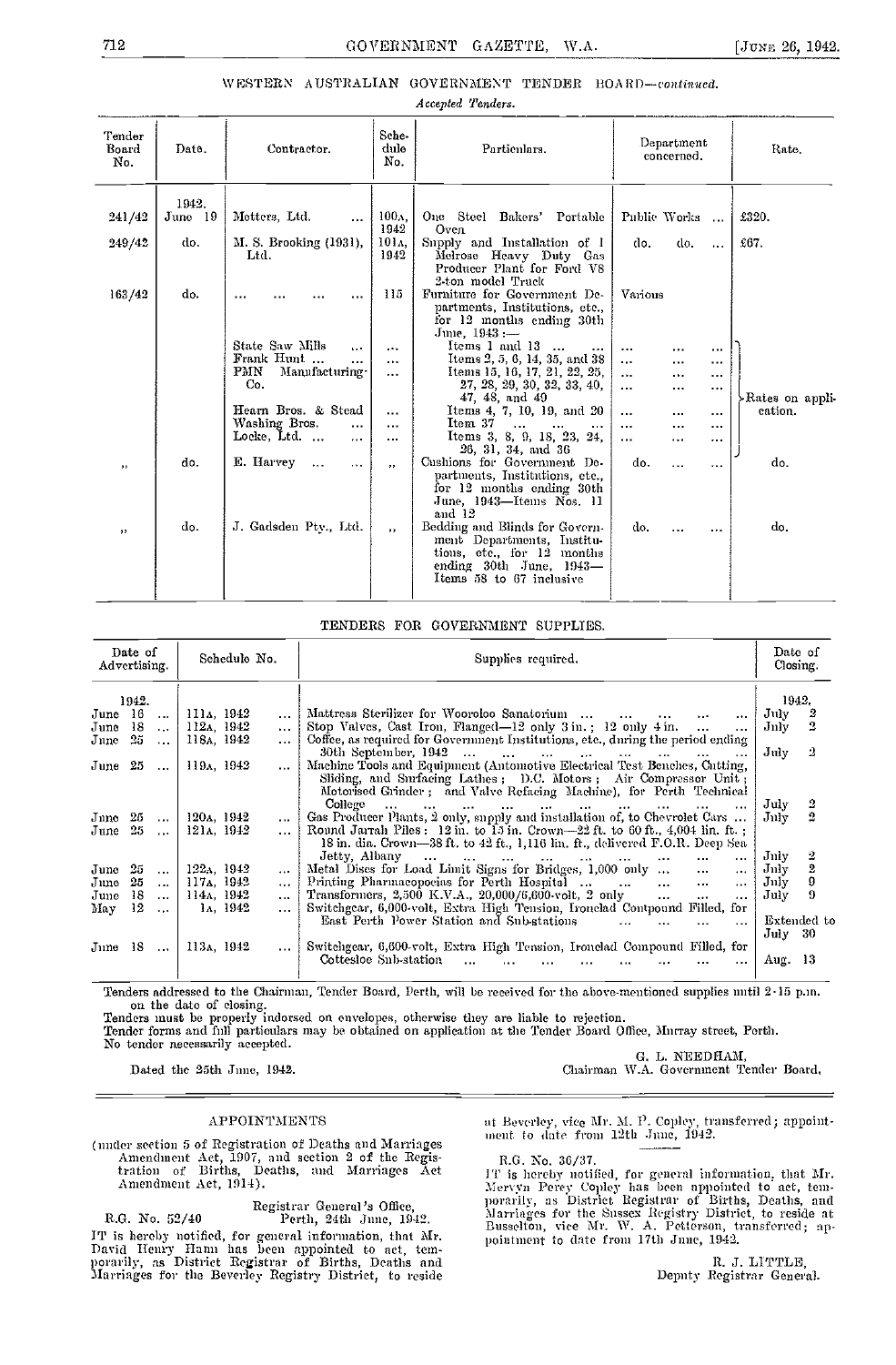THE MINING ACT, 1904.

Department of Mines,<br>Perth, 18th June, 1942.

IT is hereby notified that, in accordance with the provisions of the Mining Act, 1904, His Excellency the Lieutenant-Governor<br>in Executive Council has been pleased to deal with the undermentioned Leases and Applications fo

(Sgd.) A. H. TELFER, Under Secretary for Mines.

# Gold Mining Leases.

The undermentioned Application for a Gold Mining Lease was approved, subject to survey :-

|           |                          | Goldfield.      |          |          |     |                         | District.               |          |          |       | No. of Application. |
|-----------|--------------------------|-----------------|----------|----------|-----|-------------------------|-------------------------|----------|----------|-------|---------------------|
| Murchison | <b>Contract Contract</b> | <b>Contract</b> | $\cdots$ | $\cdots$ | Cue | $\sim 100$ km s $^{-1}$ | the company of the com- | $\cdots$ | $\cdots$ | 2236. |                     |

The undermentioned Applications for Gold Mining Leases were refused :-

| Goldfield.            |          | District.            | No. of<br>Application.   | Name of Lease.                                               | Applicant.                                                                                                                                                                                                                                                                                                                                       |
|-----------------------|----------|----------------------|--------------------------|--------------------------------------------------------------|--------------------------------------------------------------------------------------------------------------------------------------------------------------------------------------------------------------------------------------------------------------------------------------------------------------------------------------------------|
| Murchison<br>$\cdots$ | $\cdots$ | Day Dawn<br>$\cdots$ | 657 <sub>D</sub><br>658p | West Fingall<br>$\cdots$<br>Hill Top<br>$\cdots$<br>$\cdots$ | Bianchi, Domenico;<br>Green, John;<br>Mariotti, Frank; Miorada, Bortolo;<br>Arigoni, Luigi;<br>Ricci, Bortolo;<br>Antoniazzi, Carlo;<br>Brega, Enrico:<br>Mascia, Ida.<br>Bianchi, Domenico;<br>Green, John:<br>Mariotti, Frank; Miorada, Bortolo;<br>Arigoni, Luigi;<br>Ricci, Bortolo,<br>Antoniazzi, Carlo:<br>Brega, Enrico;<br>Mascia, Ida. |

# THE MINING ACT, 1904.

License to Treat Tailings.

Department of Mines,<br>Perth, 18th June, 1942.

HIS Excellency the Lieutenant-Governor in Exceutive Council, by virtue of the powers conferred under section 112 of the Mining Act, 1904, has been pleased to grant a renewal of Lieense to Treat Tailings, as shown below.

(Sgd.) A. H. PANTON, Minister for Mines.

| No.            | Corres No.l | Licensce.          | Goldfield. | Locality.                                                            | Period.                               |
|----------------|-------------|--------------------|------------|----------------------------------------------------------------------|---------------------------------------|
| 775н (6х/1938) | 1722/38     | Job, Thomas Ernest | gardie     | North-East Cool-   late Gold Mining Lease  <br>No. 1528x, at Kanowna | f Three months from 1st<br>May, 1942. |

# THE MINING ACT, 1904.

Department of Mines,<br>Authority to Mine on Reserved and Exempted Land. Perth, 18th June, 1942.

HIS Excellency the Lieutenant-Governor in Executive Council, in accordance with section 30 of the Mining Act, 1004, has been pleased to grant, conditionally, authority to mine on reserved and exempted land, as shown below.

(Sgd.) A. H. PANTON,

|                    |               |               |           |          |                                        |            |          | Minister for Mines. |
|--------------------|---------------|---------------|-----------|----------|----------------------------------------|------------|----------|---------------------|
| No.                | iCorres. No.l |               | Occupant. |          | Authorised Holding.                    | Goldfield. |          | Locality.           |
| $854\pi$ (1N/1942) | 377/42        | Pervan, Frank |           | $\cdots$ | Prospecting Area No. 2957N   Murchison |            | $\cdots$ | Meekatharra.        |
|                    |               |               |           |          |                                        |            |          |                     |

# MINES REGULATION ACT, 1906, and MINES REGULATION ACT AMENDMENT ACT, 1915.

Election of Workmen's Inspectors of Mines.

Department of Mines, and Coledial Cooledials.<br>
Perth, 15th June, 1942.<br>
Perth, 15th June, 1942.<br>
Perth, 15th June, 1942.<br>
Perth, 15th June, 1942.<br>
Perth, 15th June, 1942.<br>
Perth, 15th June, 1942.<br>
2014: At noon, at the Min regulation published in the Government Gazette of the 16th November, 1934, I hereby appoint the under-<br>mentioned place, date, and time at and up to which Nominations will be received by the Electoral Registrar,

Kalgoorlic, ns Returning Officer, for the position of Workmen 's Inspectors of Mines for the following Mining Districts, viz. :-North-East Coolgardie, East Coolgardie, Coolgardie, Broad Arrow, Dundas and Yilgarn Goldfields.

1942, at noon, at the Mining Registrar's Office, Kal-

A. H. PANTON, Minister for Mines.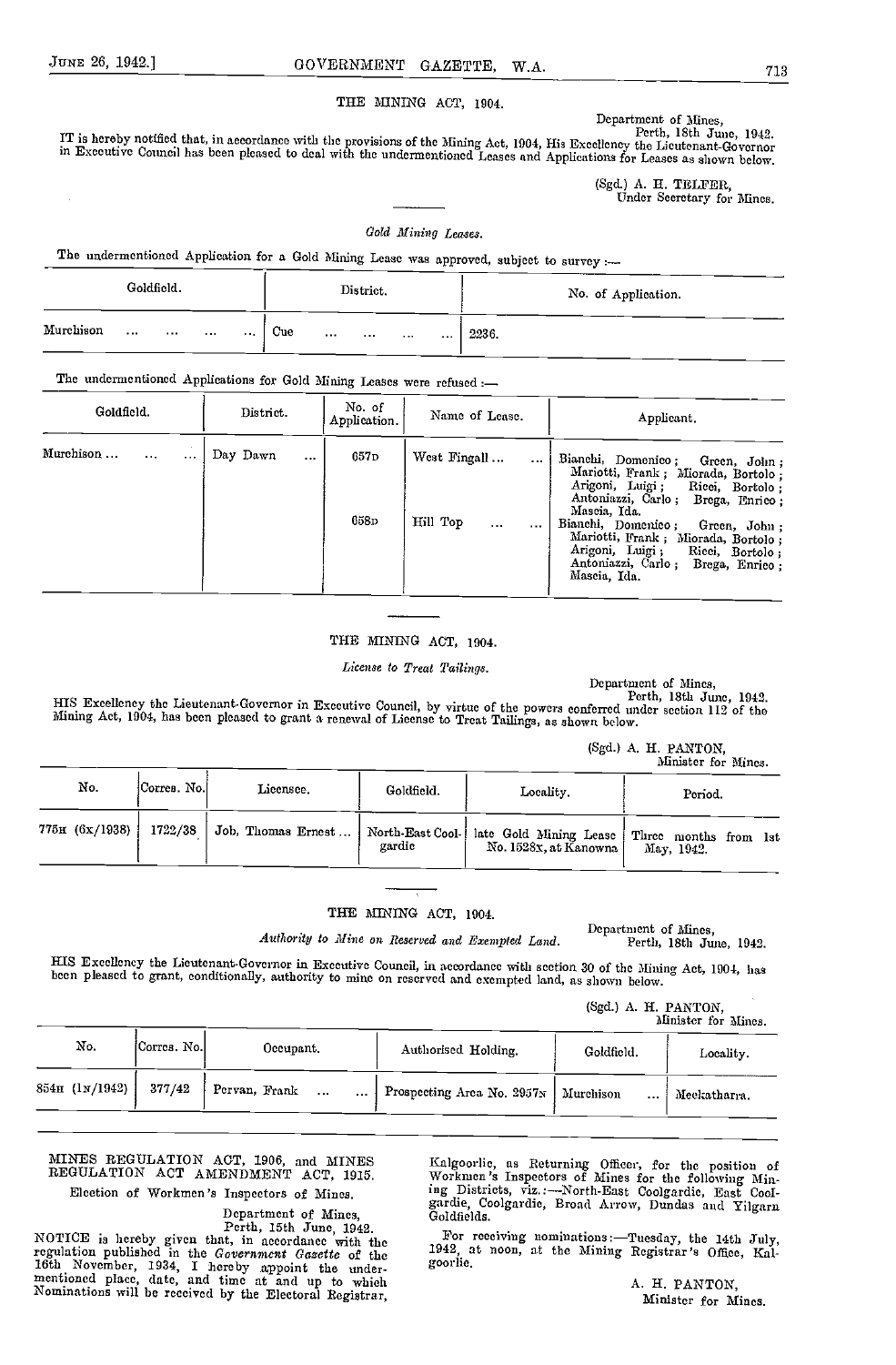# MINES REGULATION ACT, 1905, and NINES REGULATION ACT AMENDMENT ACT, 1915.

# Election of Workmen 's Inspector of Mines.

# Department of Mines, Perth, 19th June, 1942.

regulations published in the Government Gazette of the  $\frac{np\alpha}{74}$ 16th November, 1934, I hereby appoint the under-<br>mentioned place, date, and time at and up to which as Bai<br>Nominations will be received by the Mining Registrar, field, v<br>Cue, as Returning Officer for the position of Workme Inspector of Mines for the following Mining Districts,<br>viz.:—Cue, Day Dawn, Mount Magnet, and Black Range<br>Districts; Yalgoo Goldfield and Northampton Mineral —— Field.

For receiving nominations: Wednesday, the 15th July, 1942, at noon at the Warden's Office, Cue.

A. H. PANTON Minister for Mines.

# MINES REGULATION ACT, 1906, and MINES REGULATION ACT AMENDMENT ACT, 1915.

Election of Workmen's Inspector of Mines.

# Department of Mines, Perth, 18th June, 1942.

NOTICE is hereby given that, in accordance with the the date mentioned, the Warden will proceed to hear<br>second-tine with the clare construction of the and determine the same, in accordance with the evidence regulation published in the Government Gazette of the and<br>16th November, 1934, I hereby appoint the undermentioned place, date, and time at and up to which<br>Nominations will be received by the Mining Registrar,<br>Leonora, as Returning Officer, for the position of Work-<br>men's Inspector of Mines for the following Mining<br>Districts,

For receiving nominations :- Tuesday, the 7th July, 1942, at 3 p.m. at the Warden's Office, Leonora.

A. H. PANTON, Minister for Mines.

MINES REGULATION ACT, 1906, and MINES REGULATION ACT AMENDMENT ACT, 1915.

Election of Workmen's Inspector of Mines.

Department of Mines, Perth, 22nd June, 1942.

NOTICE is hereby given that, in accordance with the regulations published in the Government Gazette of the 16th November, 1934, I hereby appoint the undermentioned place, date, and time at and up to which<br>Nominations will be received by the Mining Registrar,<br>Wiluna, as Returning Officer, for the position of Work-<br>men's Inspector of Mines for the following Mining<br>Districts, Districts, and the Peak Hill Goldficld.

For receiving nominations: Saturday, the 18th July, 1942, at 12 noon, at the Warden's Office, Wiluna.

A. H. PANTON, Minister for Mines.

# CIVIL DEFENCE EMERGENCY POWERS ACT, 1940. Public Notice.

Department of Mines, Perth, 26th June, 1942.

THE Civil Defence Council, pursuant to paragraph 11, subparagraph (3) of the Lighting Restriction Order issued under regulation 35A of the National Security<br>Regulations has by resolution directed as follows:-

That the standard of illumination in every factory shall be in accordance with Australian Standard Specification Code No. (E) CA 501/1942.

Dated this 26th day of June, 1942.

By Order of the Civil Defence Council,

(Sgd.) A. H. TELFER, Under Secretary for Civil Defence.

# MINING ACT, 1904.

Appointment.

Department of Mines, Perth, 18th June, 1942.

Ferth, 19th Julie, 1942.<br>NOTICE is hereby given that, in accordance with the annoinment:— HIS Excellency the Lieutenant-Governor in Executive Council has been pleased to approve of the following appointment:-

740/26.McGuigan, William James (Police Sergeant), as Bailiff, Warden 's Court, Carnarvon, Gaseoyne Goldfield, vice Police Sergeant Stanley Anderson, transferred; to date from the 7th April, 1942.

(Sgd.) A. H. TELFER, Under Secretary for Mines.

# THE MINING ACT, 1904

(Regulation 180).

Warden's Office,<br>Laverton, 4th June, 1942.<br>TAKE notice that it is the intention of the Warden of the Goldfield mentioned hereunder, on the date mentioned, to issue out of the Warden's Court an order authorising the cancellation of registration of the undermentioned mining tenements, in accordance with regulation 180 of the Mining Act, 1904. An order may issue in the absence of the registered holder, but should lie desire to object to such order lie must, before the date mentioned, lodge at the Warden's Office an objec-tion containing the grounds of such objection, and, on the date mentioned, the Warden will proceed to hear and determine the same, in accordance with the evidence then submitted.

(Sgd.) T. ANSELL, Warden.

To be heard at the Warden's Court, Laverton, on Thursday, the 6th day of August, 1942.

Nature of Holding, No. of Area, Name of Registered Holder, Address, Reason for Resumption.

# MT. MARGARET GOLDPIELD

# Mt. Margaret District.

#### Business Areas.

- 698T Georgiadas, Dimitrious; 3 Money street, Perth; non-payment of rent; no Miner's Right.<br>699T Rymer, Ina; Beria; non-payment of rent; no<br>Miner's Right.<br>500T Beria; non-payment of rent; no
- Miner's Right.<br>700T-Read, Bert; Beria; non-payment of rent.<br>701T-Harris & Leonard; Laverton; non-payment of
- 
- 
- rent; no Miner's Right.<br>710T—Taylor, Gerald M., Laverton; Curry, Frederick<br>
E., 9 Yilgarn street, Beaeonsfield; non-payment<br>
of rent; no Miner's Right.<br>715T—Harris & Leonard; Laverton; non-payment of
- 
- rent; no Miner's Right.<br>786T-Harris & Leonard; Laverton; non-payment of rent; no Miner's Right.

# Garden Areas.

- 
- 4T—Boni, Daniel; Laverton; non-payment of rent.<br>42T—Ross, William Alex.; Laverton; non-payment of rent; no Miner's Right.<br>43T—Wallis, John; Laverton; non-payment of rent.

#### Machinery Area.

7TLancefield G.M., N.L.; 44 A.M.P. Chambers, Perth; non-payment of rent.

#### Residence Areas.

727T-Winter, Emily M.; Beria; no Miner's Right.<br>728T-Harris & Leonard; Laverton; no Miner's Right.<br>750T-Bianchi, Francesco; Beria; no Miner's Right.

# Tailings Areas.

- 13T-Smith, George N. B., Winter, Frederick G.; Box 18, Kalgoorlie; non-payment of rent; no Miner's Right.
- Right.<br>14T—Smith, George N. B., Winter, Frederick G.; Box 18, Kalgoorlie; non-payment of rent; no Miner's Right.

#### Water Rights.

- 167T—Harris, Hugh S.; Katanning; non-payment of rent; no Miner's Right.
- 168T-Turner, James K.; Laverton; non-payment of rent; no Miner's Right.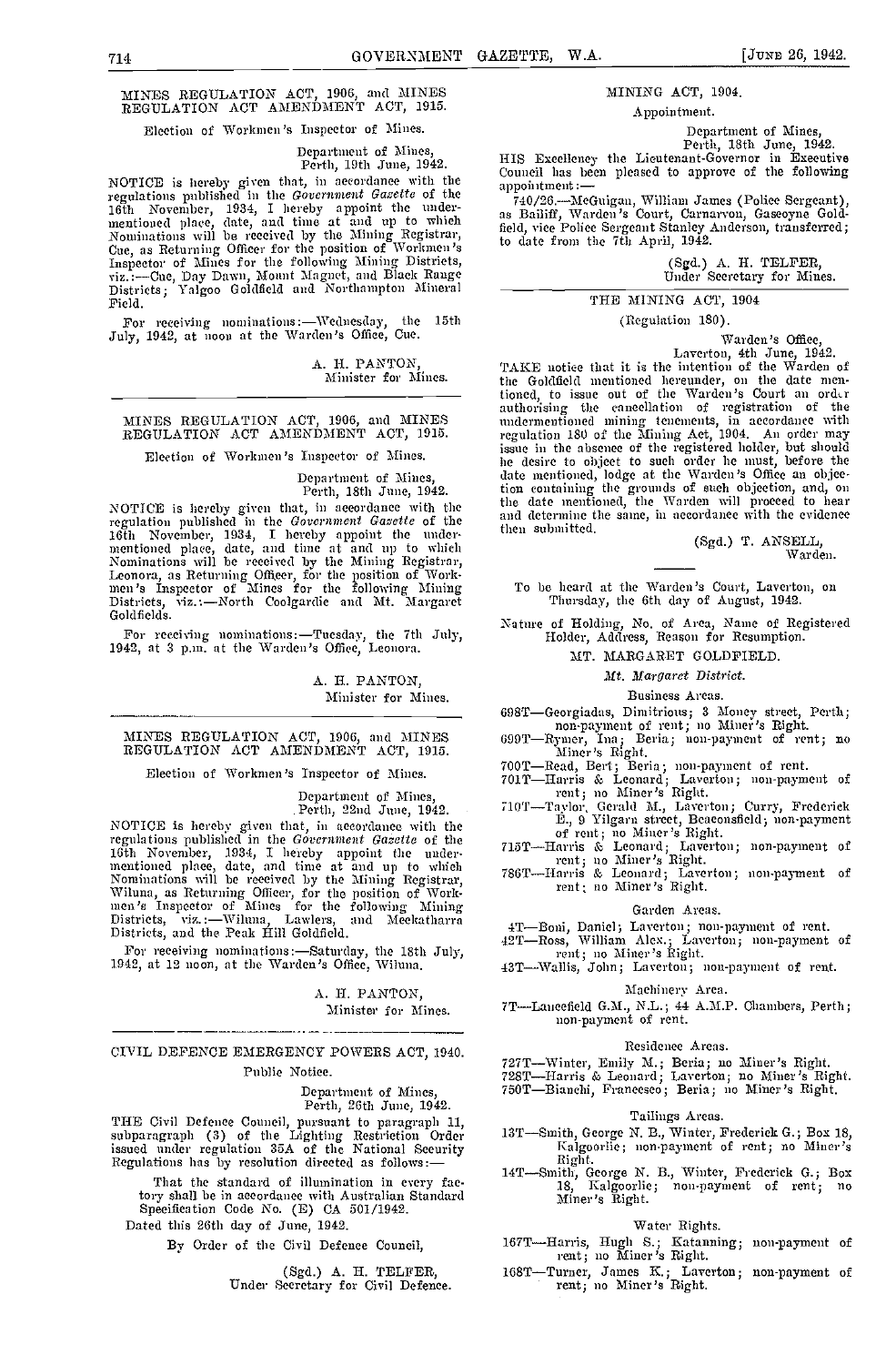- Water Rights-continued.<br>171T-Mt. Crawford Pastoral Company, Limited; c/o Herris & Leonard, Laverton; non-payment of<br>rent; no Miner's Right.<br>178T-Cox, George W.; Hootanui; non-payment of rent;<br>no Miner's Right.<br>179T---Mt. Crawford Pastoral Company, Limited; Har-
- 
- ris & Leonard, Limited, Lavertan; non-payment of rent; no Miner '5 Right.

Mt. Morgans District.

Machinery Areas.

- 12F-Sehenk, R. S.; Morgans; non-payment of rent;<br>no Miner's Right.<br>14F-Croeker, Clifford C.; Yundamindra; non-payment<br>of rent; no Miner's Right.<br>17F-Parry, Noel C.; Murrin Murrin; non-payment of
- 
- rent; no Miner's Right.

# Water Rights.

- 
- 
- 69F-Morgans Gold Mines, Ltd.; Box 103, Kalgoorlie; non-payment of rent; no Miner's Right.<br>
81F-Morgans Gold Mines, Ltd.; Box 103, Kalgoorlie; non-payment of rent; in Miner's Right.<br>
82F-Yundamindra Pastoral Company, Limite
- 
- Right. Sammon Gold Mines, Ltd.; Box 103, Kalgoorlie; non-payment of rent; no Miner's Right. Solution, Malcolm; non-payment of rent; no Miner's Right.
- 90F-Yundamindra Pastoral Company, Limited; Murrin Murrin; non-payment of rent; no Miner's Right.

91F-Farrell, John P.; Morgans; non-payment of rent. 92F-Solly, Keith H.; Murrin Murrin; non-payment of rent; no Miner's Eight.

CASH ORDER LOST.

Agricultural Bank,<br>Perth, 18th June, 1942.<br>C/O. No. 65124; value £30; Westralian Farmers,<br>Ltd.; 20/3/42; Kununoppin. C. ABEY,

General Manager.

# IN THE COURT OP ARBITRATION OF WESTERN AUSTRALIA.

(No. 70 of 1942.)

In the matter of the National Security Act, 1939-1940, and Regulation (Supplementary) No. 44 as a and d<br>amended by Statutory Rules Nod. 125 and 157 of 1942, and in the matter of an Agreement made on the 26th day of February, 1930, between the Minister for State Quarries; Mountain Quarries, Ltd.; and others, and The Australian Workers' Union, Westralian Branch, and in the matter of an Appli- The cation by the said Union for payment of double The N time rates of pay to workers employed under the said Agreement for work performed on Easter Monday, 1942.

HAVING heard Mr. W. Hodsdon, on behalf of The Aus-<br>tralian Workers' Union, Westralian Branch, and Mr.<br>G. F. Gill, on behalf of White Rock Quarries and<br>others, and by consent, the Conrt, in pursuance of Statutory Rules Nod. 125 and 157 of 1942, doth hereby order MOTI<br>that payment at the rate of double time be made to fore workers employed under the said Agreement for work frame workers employed under the said Agreement for work performed on Easter Monday, 6th April, 1942.

Dated at Perth this 17th day of April, 1942.

By the Court,

(Sgd.) WALTER DWYER,

[L.s.] President.

# THE COMPANIES ACT, 1893-1938.

NOTICE is hereby given that Australian Rubber Mills Proprietary, Limited, a Company incorporated in Victoria and registered under the Companies Act, 1893-<br>1938, of Western Australia, and having its Registered N. B.<br>Office situate at 890 Hay street, Perth, in the State of

Western Australia, intends voluntarily to evase to carry on business in Western Australia on the 3rd day of October, 1942.

Dated the 15th day of June, 1912.

H. G. WOODROFPE, Attorney in Western Australia for the said Company.

Messrs. Lohrmann & Tindal, Perpetual Trustee Buildings, 89 St. George's terrace, Perth, Solicitors for the Company.

# IN THE SUPREME COURT OP WESTERN AUSTRALIA.

#### Coy. No. 2 of 1942.

In the matter of Spargo '5 Pind Gold Mines, Limited and Reduced, and in the matter of the Companies Act. 1893. Act, 1893.

NOTICE is hereby given that the Order of the Supreme Court of Western Australia dated the 24th day ef June, 1942, confirming the reduction of the capital of the abovenamed Company from £20,000 to £14,000, and the Minute approved by the Court showing with respect to the capital of the Company as altered the several particulars required by the above Statute, was registered by the Registrar of Companies on the 24th day of June, 1942. The said Minute is in the words and<br>figures following:—The capital of Spargo's Find Gold Mines, Limited, henceforth is £14,000, divided into 20,000 Shares of 14s. each instead of the original capital of £20,000 divided into 20,000 Shares of £1 Os. Od. each. At the time of the registration of this Minute 9,545 Shares (being 2,000  $'$ ' A'' Class Shares and 7,545  $'$ ' B'' Class Shares) are issued, and all issued Shares have been and shall be deemed to be paid up in full and the residue of the said Shares, namely, 10,455 are unissued.

Dated the 24th day of June, 1942.

UNMACK & UNMACK,<br>Solicitors for the Company, Withnell Chambers,<br>Howard street, Perth.

# DISSOLUTION OF PARTNERSHIP.

NOTICE is hereby given that the Partnership hitherto<br>carried on by Paul William Gilbert Cook and Maurice<br>Edgar Cook, as Bakers and Pastrycooks, at Norseman,<br>has been dissolved by mutual consent as from the 12th<br>day of Octo has been dissolved by mutual consent as from the 12th day of October, 1940; the said Paul William Gilbert Cook retired from the said business as at that date, and thereafter the said business is being carried on by the said Maurice Edgar Cook, who will collect and receive all moneys owing to the said partnership, and will pay and discharge all the liabilities of the said partnership.

Dated the 17th day of June, 1942.

| Witness-H. A. Fildes.<br>Occupation-Accountant.<br>Address-Ratanning | P. W. G. COOK. |  |
|----------------------------------------------------------------------|----------------|--|
| Witness-J. J. Fuller.<br>Occupation-Agent.<br>Address-Norseman.      | M. E. COOK.    |  |
| <b>If</b> O Belgians Domiston and Collector 50 A H D                 |                |  |

V. O. Fabricius, Barrister and Solicitor, 56 A.M.P. ('l,aml 'ers, William street, Pertl,.

#### THE PARTNERSHIP ACT, 1895.

NOTICE is hereby given that the Partnership heretofore subsisting between Raymond Frederick Doney, of Throssell street, Collie, and Walter Samuel Doney, of Wittenoom street, Collie, in the business of Bakers and Pastrycooks, carried on by them at Collie under the style of "W. S. and R. F. Doney," has been dissolved as from the 31st day of May, 1942, by mutual consent. All tha property, assets, and liabilities of the said late Partnership have been taken over and assumed by the said Raymond Frederick Doney, who will henceforth carry on the said business on his own account.

Dated the 15th day of June, 1942.

R. F. DONEY, W. S. DONEY.

N. B. Robinson, Solicitor, Commercial Bank Chambers, St. George's terrace, Perti,.